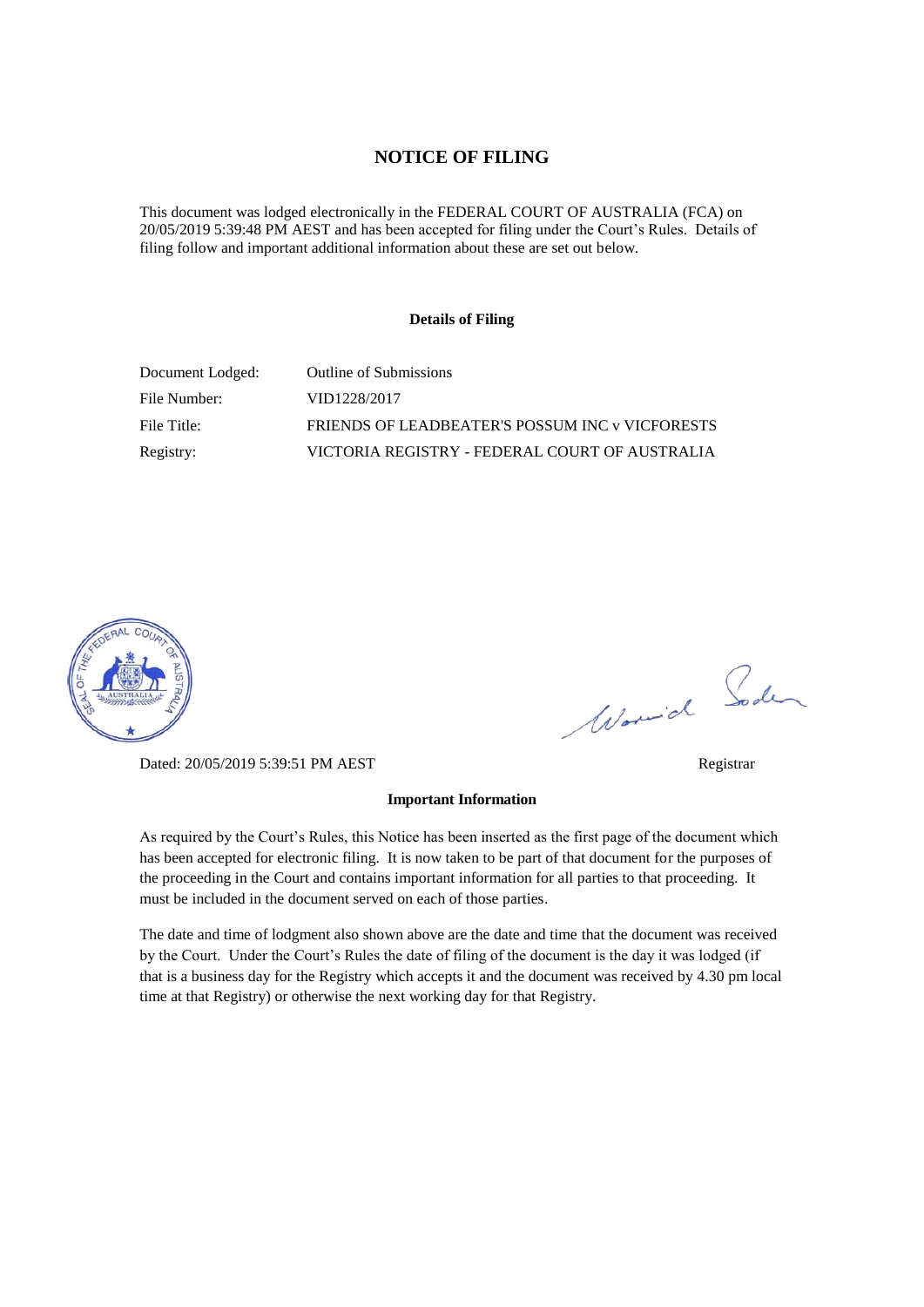IN THE FEDERAL COURT OF AUSTRALIA VICTORIAN REGISTRY



VID 1228/2017

BETWEEN:

## **FRIENDS OF LEADBEATER'S POSSUM INC**

and

**VICFORESTS**

Applicant

Respondent

## **OUTLINE OF SUBMISSIONS ON BEHALF OF VICFORESTS \_\_\_\_\_\_\_\_\_\_\_\_\_\_\_\_\_\_\_\_\_\_\_\_\_\_\_\_\_\_\_\_\_\_\_\_\_\_\_\_\_\_\_\_\_\_\_\_\_\_\_\_\_\_\_\_\_\_\_\_\_\_\_\_\_\_\_\_\_\_\_\_\_\_\_**

# **Table of Contents**

| A.                                                                                                      |
|---------------------------------------------------------------------------------------------------------|
| A.1.                                                                                                    |
| Present case fundamentally different in nature from that originally alleged  8<br>A.2.                  |
| <b>B.</b>                                                                                               |
| B.1.                                                                                                    |
| B.1.1.                                                                                                  |
| Conditions precedent to engagement of the precautionary principle  12<br>B.1.2.                         |
| B.1.3.                                                                                                  |
| VicForests' operations are deemed to comply with the Code and therefore the<br>R.1.4.                   |
| B.1.4.1.                                                                                                |
| B.1.4.2.                                                                                                |
| B.1.4.3.                                                                                                |
| Precautionary principle cannot be used to effect legislative outcomes 22<br>B.1.5.                      |
| B.1.6.                                                                                                  |
| B.1.6.1.                                                                                                |
| B.1.6.2.                                                                                                |
| B.1.6.3.                                                                                                |
| Alternatively, if engaged, VicForests' response will be adequate and proportionate  30<br>B.1.7.        |
| Alternatively, if the precautionary principle will be breached, any loss of exemption from Part<br>B.2. |
| <b>B.3.</b>                                                                                             |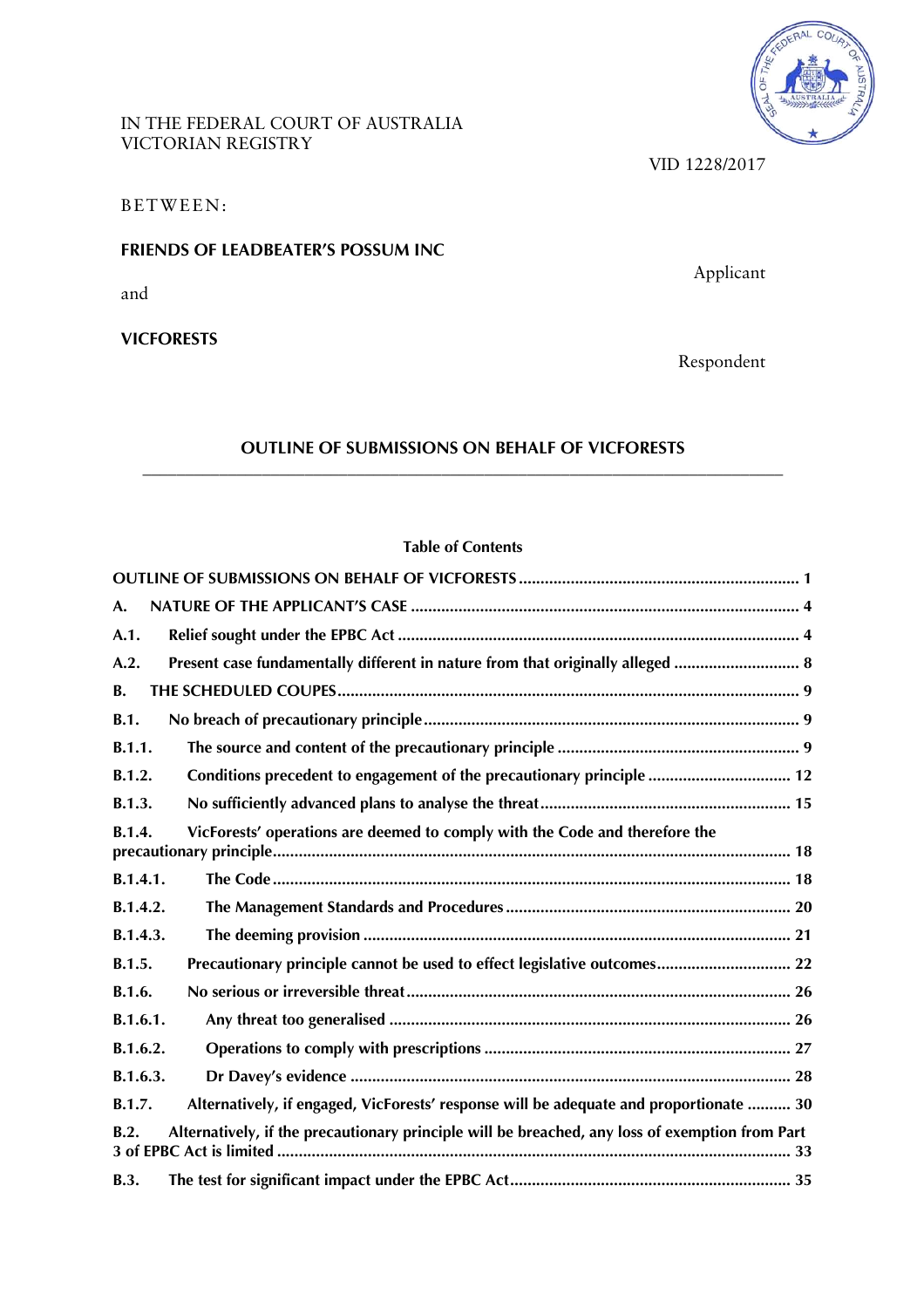| B.3.1.   |                                                                                                |
|----------|------------------------------------------------------------------------------------------------|
| B.3.1.1. |                                                                                                |
| B.3.1.2. |                                                                                                |
| B.3.2.   |                                                                                                |
| B.3.2.1. |                                                                                                |
| B.3.2.2. |                                                                                                |
| B.4.     |                                                                                                |
| B.5.     |                                                                                                |
| B.6.     |                                                                                                |
| C.       |                                                                                                |
| C.1.     | No relief concerning logged coupes if injunctive relief concerning Scheduled Coupes not        |
| C.2.     |                                                                                                |
| C.2.1.   | VicForests' operations are deemed to comply with the Code and therefore the                    |
| C.2.2.   | Precautionary principle cannot be used to effect legislative outcomes 49                       |
| C.2.3.   |                                                                                                |
| C.2.4.   | Alternatively, if engaged, VicForests' response was adequate and proportionate 51              |
| C.3.     |                                                                                                |
| C.4.     |                                                                                                |
| C.5.     |                                                                                                |
| C.6.     |                                                                                                |
| C.6.1.   | Proper construction of the landscape vegetation buffer requirement 56                          |
| C.6.2.   |                                                                                                |
| C.7.     |                                                                                                |
| C.7.1.   |                                                                                                |
| C.7.2.   |                                                                                                |
| C.8.     | Alternatively, if any part of the Code was breached, any loss of exemption from Part 3 of EPBC |
| C.9.     | No significant impact on Greater Glider in the Logged Glider Coupes 62                         |
| C.10.    | No significant impact on Leadbeater's Possum in the Logged Leadbeater's Possum Coupes62        |
| D.       |                                                                                                |
| D.1.     |                                                                                                |
| D.2.     |                                                                                                |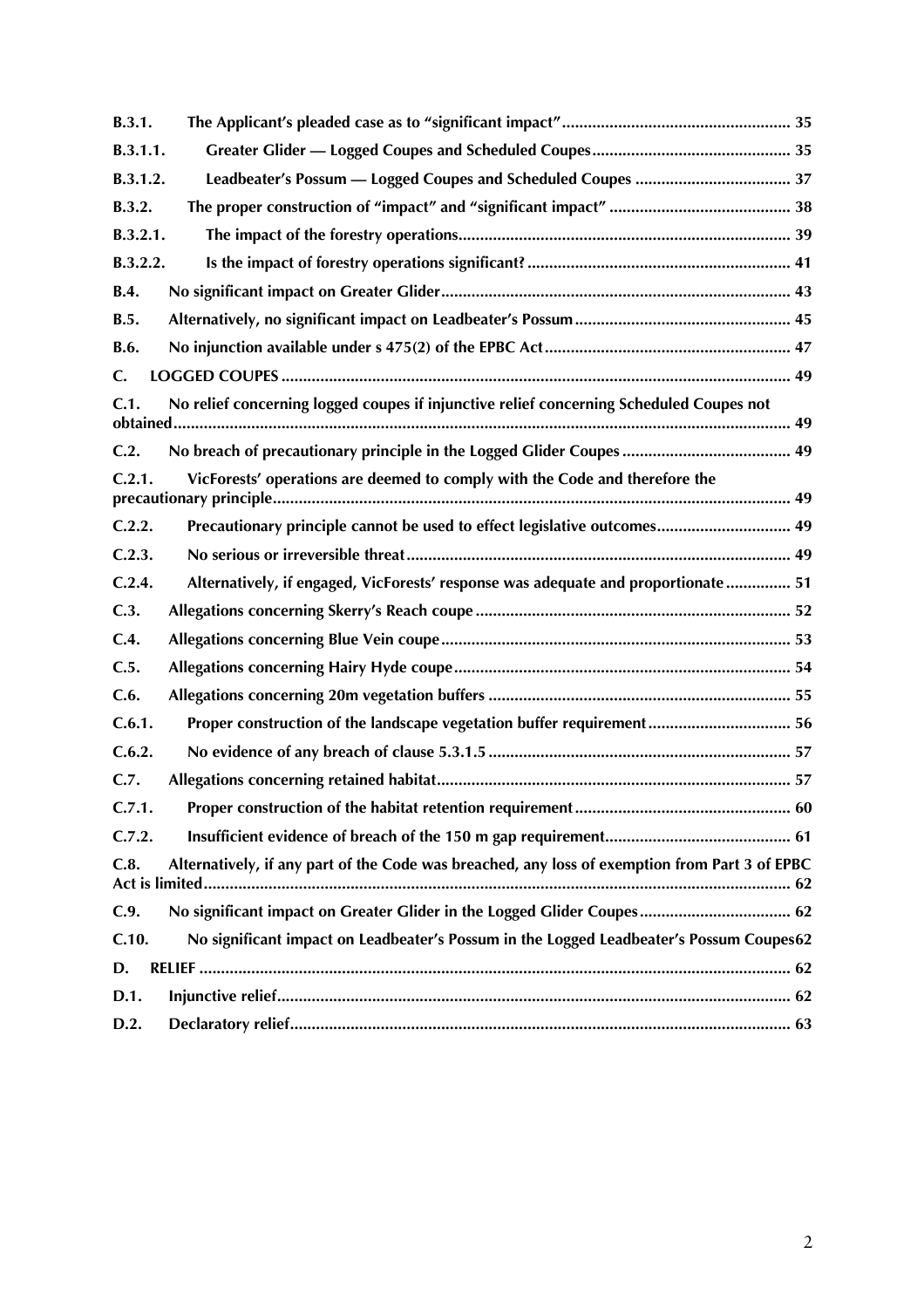## **GLOSSARY**

| 2FASOC                                     | Second Further Amended Statement of Claim dated 18              |  |  |
|--------------------------------------------|-----------------------------------------------------------------|--|--|
|                                            | January 2019                                                    |  |  |
| <b>Applicant</b>                           | Friends of Leadbeater's Possum Inc                              |  |  |
| <b>Brown Mountain</b>                      | EEG v VicForests (2010) 30 VR 1 (Osborn J)                      |  |  |
| <b>CFL Act</b>                             | Conservation, Forests and Land Act 1987 (Vic)                   |  |  |
| <b>CH FMP</b>                              | Forest Management Plan for the Central Highlands                |  |  |
|                                            | dated May 1998                                                  |  |  |
| <b>CH RFA</b>                              | Central Highlands Regional Forest Agreement dated 27            |  |  |
|                                            | March 1998                                                      |  |  |
| Code                                       | Code of Practice for Timber Production 2014                     |  |  |
| defence                                    | Further Amended Defence to Second Further Amended               |  |  |
|                                            | Statement of Claim dated 22 February 2019                       |  |  |
| <b>Department</b>                          | Department of Environment, Land, Water and                      |  |  |
|                                            | Planning (and its predecessor names)                            |  |  |
| <b>EPBC Act</b>                            | <b>Environment Protection and Biodiversity Conservation</b>     |  |  |
|                                            | Act 1999 (Cth)                                                  |  |  |
| <b>First Baker Report</b>                  | Expert report of Professor Patrick Baker dated 11               |  |  |
|                                            | February 2019                                                   |  |  |
| <b>First Davey Report</b>                  | Expert report of Stuart Davey dated 25 January 2019             |  |  |
| <b>First Paul Affidavit</b>                | Affidavit of William Edward Paul affirmed 1 May 2018            |  |  |
| <b>First Smith Report</b>                  | Expert report of Dr Andrew Peter Smith dated 7                  |  |  |
|                                            | January 2019                                                    |  |  |
| <b>FMA</b>                                 | Forest Management Area                                          |  |  |
| <b>FMP</b>                                 | Forest Management Plan                                          |  |  |
| <b>FMZ</b>                                 | Forest Management Zone                                          |  |  |
| <b>Fourth Paul Affidavit</b>               | Affidavit of William Edward Paul affirmed 11 February           |  |  |
|                                            | 2019                                                            |  |  |
| <b>Fourth Smith Report</b>                 | Expert report of Dr Andrew Peter Smith dated 7 May              |  |  |
|                                            | 2019                                                            |  |  |
| <b>GMZ</b>                                 | General Management Zone                                         |  |  |
| <b>Greater Glider</b>                      | Petauroides Volans                                              |  |  |
| <b>Leadbeater's Possum</b>                 | Gymnobelideus leadbeateri                                       |  |  |
| <b>Logged Coupes</b>                       | The coupes listed in paragraph 10 of the 2FASOC                 |  |  |
| <b>Management Standards and Procedures</b> | Management Standards and Procedures for timber                  |  |  |
|                                            | harvesting in Victoria's State forests                          |  |  |
| <b>McBride Affidavit</b>                   | Affidavit of Timothy Charles McBride affirmed 15                |  |  |
|                                            | October 2018                                                    |  |  |
| <b>MyEnvironment</b>                       | MyEnvironment Inc v VicForests [2012] VSC 91                    |  |  |
|                                            | (Osborn JA)                                                     |  |  |
| <b>MyEnvironment Appeal</b>                | MyEnvironment Inc v VicForests (2013) 42 VR 456                 |  |  |
| <b>Planning Standards</b>                  | Appendix 5 to the Management Standards and                      |  |  |
|                                            | Procedures                                                      |  |  |
| <b>RFA</b>                                 | Regional Forestry Agreement                                     |  |  |
| <b>RFA Act</b>                             | Regional Forest Agreement Act 2002 (Cth)                        |  |  |
| <b>Scheduled Coupes</b>                    | The coupes listed in paragraph 9 of the 2FASOC                  |  |  |
| <b>Second Baker Report</b>                 | Expert report of Professor Patrick Baker dated 17 April<br>2019 |  |  |
| <b>Second Davey Report</b>                 | Expert report of Dr Stuart Davey dated 18 April 2019            |  |  |
| <b>Second Mueck Report</b>                 | Expert report of Mr Stephen Mueck dated 22 January              |  |  |
|                                            | 2019                                                            |  |  |
| <b>Second Paul Affidavit</b>               | Affidavit of William Edward Paul affirmed 15 October            |  |  |
|                                            | 2018                                                            |  |  |
| <b>Second Smith Report</b>                 | Expert report of Dr Andrew Peter Smith dated 9                  |  |  |
|                                            | January 2019                                                    |  |  |
| <b>SFT Act</b>                             | Sustainable Forests (Timber) Act 2004 (Vic)                     |  |  |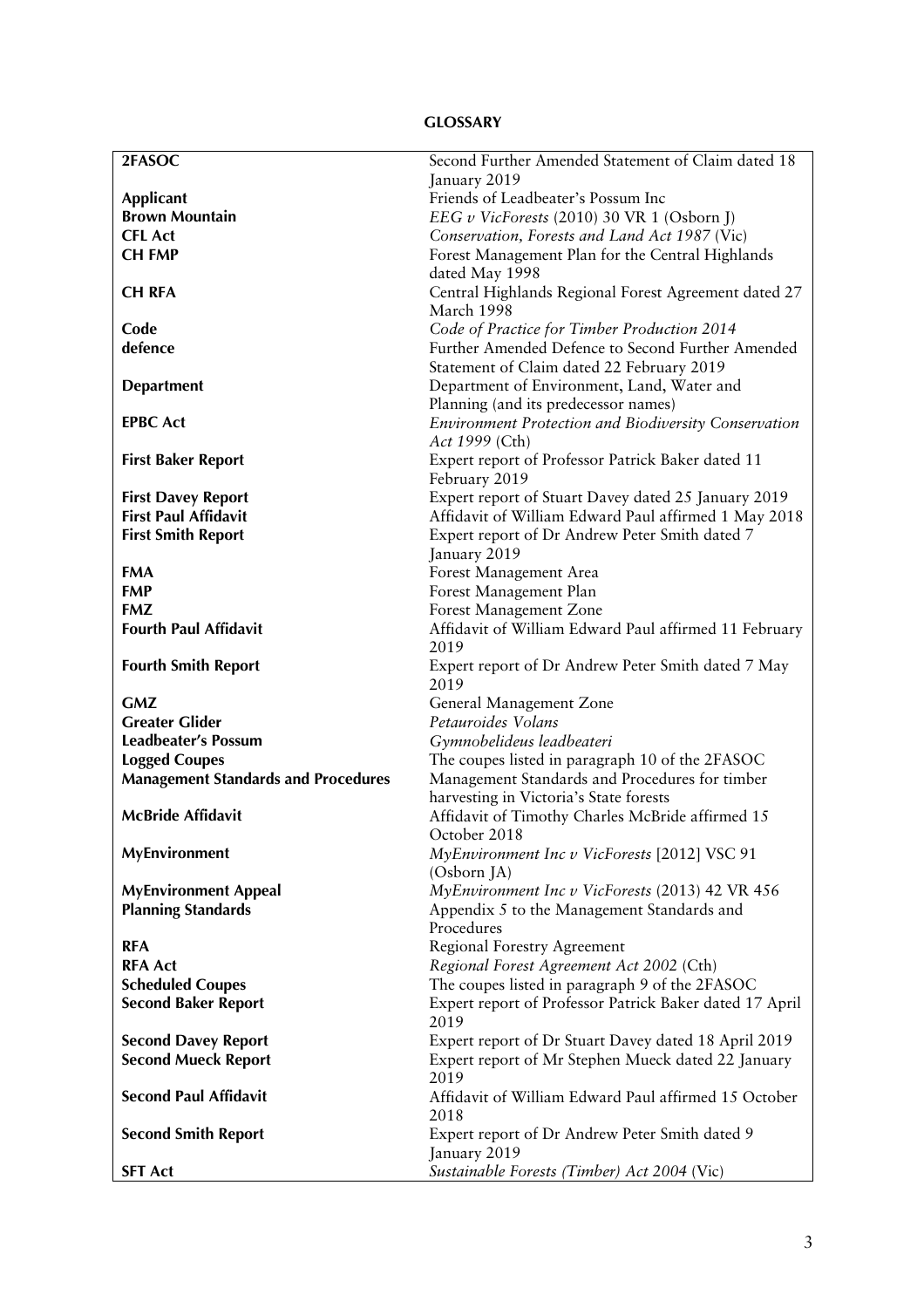| <b>SMZ</b>                     | Special Management Zone                              |  |
|--------------------------------|------------------------------------------------------|--|
| <b>SPZ</b>                     | Special Protection Zone                              |  |
| <b>Third Baker Report</b>      | Expert report of Professor Patrick Baker dated 9 May |  |
|                                | 2019                                                 |  |
| <b>Third Lincoln Affidavit</b> | Affidavit of Andrew Lincoln affirmed 23 January 2019 |  |
| <b>Third Paul Affidavit</b>    | Second Affidavit of William Edward Paul affirmed 15  |  |
|                                | October 2018                                         |  |
| <b>Third Smith Report</b>      | Expert report of Dr Andrew Peter Smith dated 11      |  |
|                                | February 2019                                        |  |
| <b>TRP</b>                     | Timber Release Plan                                  |  |

## **A. NATURE OF THE APPLICANT'S CASE**

## **A.1. Relief sought under the EPBC Act**

- 1. The Applicant's case contains allegations concerning coupes that have already been harvested (**Logged Coupes**) and coupes listed on the TRP that may be harvested at some time in the future (**Scheduled Coupes**).
- 2. As the Applicant accepts, relief concerning the Logged Coupes is dependent upon relief being obtained concerning the Scheduled Coupes.<sup>1</sup> Insofar as the Scheduled Coupes are concerned, the Applicant seeks a prohibitory injunction under s 475(2) of the EPBC Act. Insofar as the Logged Coupes are concerned, the Applicant seeks additional orders under s 475(3) of the EPBC Act.
- 3. Orders under s 475(3) of the EPBC Act are "[a]dditional orders with prohibitory injunctions" and only available "[i]f the court grants an injunction restraining a person from engaging in conduct *and* in the Court's opinion it is desirable to do so."
- 4. It follows that the logical starting point in the enquiry is whether the jurisdiction to grant a prohibitory injunction under s 475(2) of the EPBC Act has been enlivened and, if enlivened, should the discretion to grant an injunction be exercised.<sup>2</sup> Subsection  $475(2)$ provides:

 $1 T 36:15$  (hearing on 14 February 2019).

<sup>&</sup>lt;sup>2</sup> VicForests does not dispute that the Applicant is an "interested person" within the meaning of s 475(7) of the EPBC Act and thus has the requisite standing under s 475(1) to apply for a prohibitory injunction.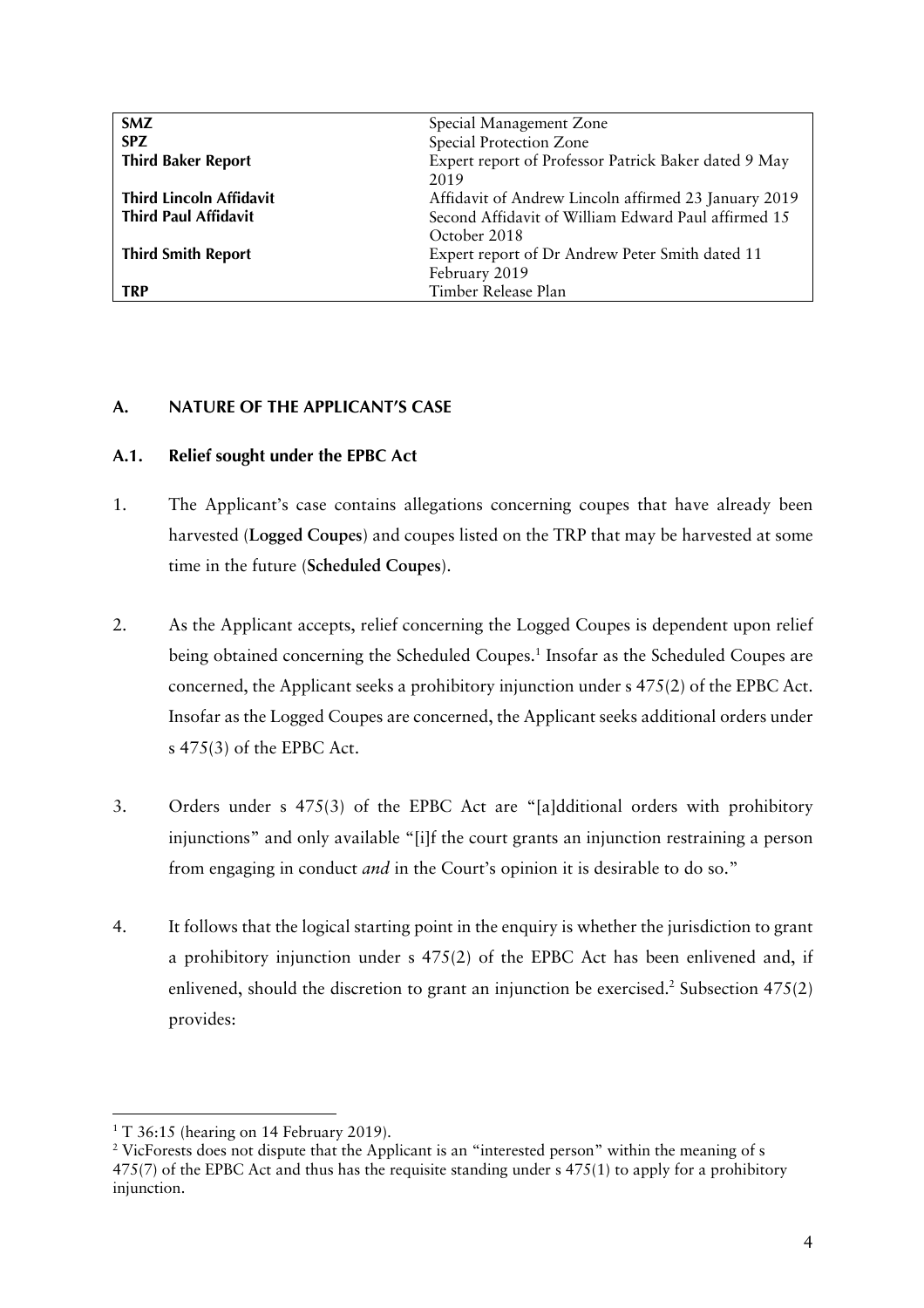#### *Prohibitory injunctions*

- (2) If a person has engaged, is engaging or is proposing to engage in conduct constituting an offence or other contravention of this Act or the regulations, the Court may grant an injunction restraining the person from engaging in the conduct.
- 5. The prayer for relief makes clear that this case is not about protection of the Greater Glider and Leadbeater's Possum at large. Such matters are quintessentially within the domain of the Executive branch of government, and the Crown in either capacity is not a named party.<sup>3</sup> Rather, this case is about whether any timber harvesting operations (to the extent they are to occur) in the Scheduled Coupes should be enjoined by reason that such operations will be unlawful. Primarily, the case as crafted raises questions of law concerning the proper construction of the Code and the EPBC Act as applied to factual matters not seriously contested. This case is not, as the Applicant submits, essentially one of factual questions about the threat posed by the impact of forestry operations on Greater Glider and Leadbeater's Possum.<sup>4</sup> The manner in which the Applicant frames the case subverts the logical order of the issues for determination and invites the Court to, in effect, use a purported judicial power for an executive or legislative purpose.
- 6. The Applicant alleges that VicForests will contravene s 18(2)(b) and s 18(4)(b) (contained within Part 3 of the EPBC Act) by conducting forestry operations "in some or all" of the Scheduled Coupes.<sup>5</sup>
- 7. Part 3 of the EPBC Act does not apply, however, to an RFA forestry operation that is undertaken in accordance with an RFA.<sup>6</sup> The question then arises as to whether forestry operations "in some or all" of the Scheduled Coupes will be other than in accordance with an RFA.
- 8. The only alleged basis that "proposed" forestry operations will not be in accordance with an RFA is contained in paragraph 113H of the 2FASOC. There it is alleged that future timber harvesting operations in the Scheduled Coupes will not be in accordance with clause 47 of the CH RFA because VicForests will fail to comply with the

<sup>&</sup>lt;sup>3</sup> Thus questions of whether the Commonwealth or the State are failing in any alleged obligation to adequately protect either species, or their habitat, do not arise in this proceeding.<br><sup>4</sup> Paragraph 1 of the Applicant's outline of opening submission.

 $5$  See paragraphs 119A and 119B and 120(1) of the 2FASOC.

 $6$  Subsection 38(1) of the EPBC Act; s 6(4) of the RFA Act.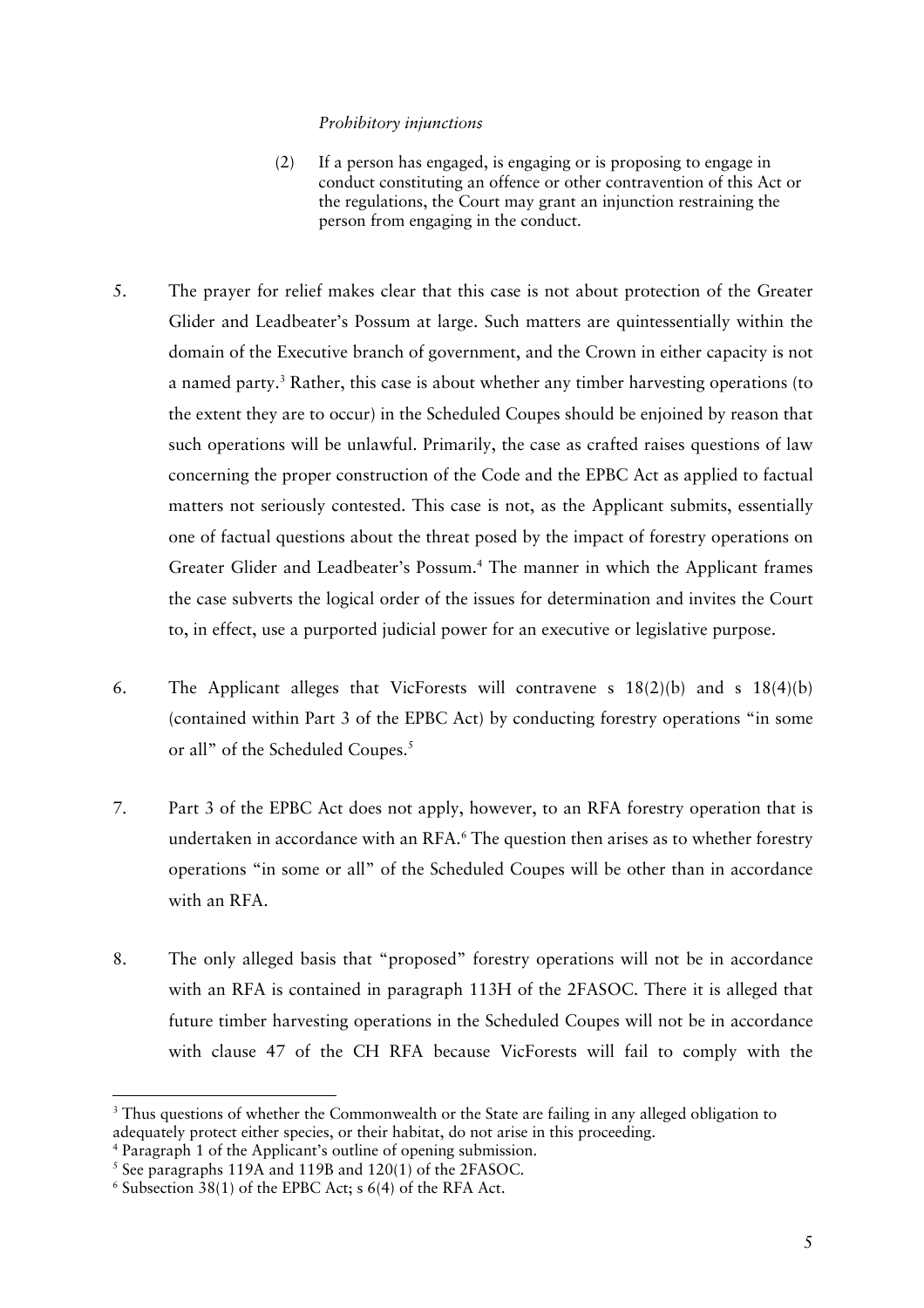precautionary principle in each, some or all of the Scheduled Coupes, thus, leading to the loss of exemption from the application of Part 3 of the EPBC Act. 7

- 9. Clause 47 of the CH RFA relevantly provides that the Commonwealth accredits Victoria's forest management system for the Central Highlands, including the systems and processes established by the Code.
- 10. Clause 2.2.2.2 of the Code provides that the precautionary principle must be applied to the conservation of biodiversity values.
- 11. The particulars of VicForests' alleged failure to comply with the Code are set out in paragraph 113A of the 2FASOC and concern Greater Glider only.
- 12. It follows that the logical starting point of the inquiry is whether any timber harvesting operations in some or all of the Scheduled Coupes will breach the precautionary principle. That is so because if that question is answered in the negative it necessarily follows that:
	- (a) the Applicant will have failed to establish that any forestry operations in the Scheduled Coupes will not be in accordance with the CH RFA;
	- (b) without establishing (a), and in the absence of any other alleged basis upon which those forestry operations would not be in accordance with the CH RFA, there is no basis upon which the forestry operations could be held not to be exempt from the application of Part 3 of the EPBC Act;
	- (c) questions of significant impact under Part 3 of the EPBC Act therefore do not arise and any relief in relation to the Scheduled Coupes cannot be granted; and
	- (d) if relief is not granted in relation to the Scheduled Coupes, relief cannot be granted in relation to the Logged Coupes.

 <sup>7</sup> See paragraph 113I of the 2FASOC.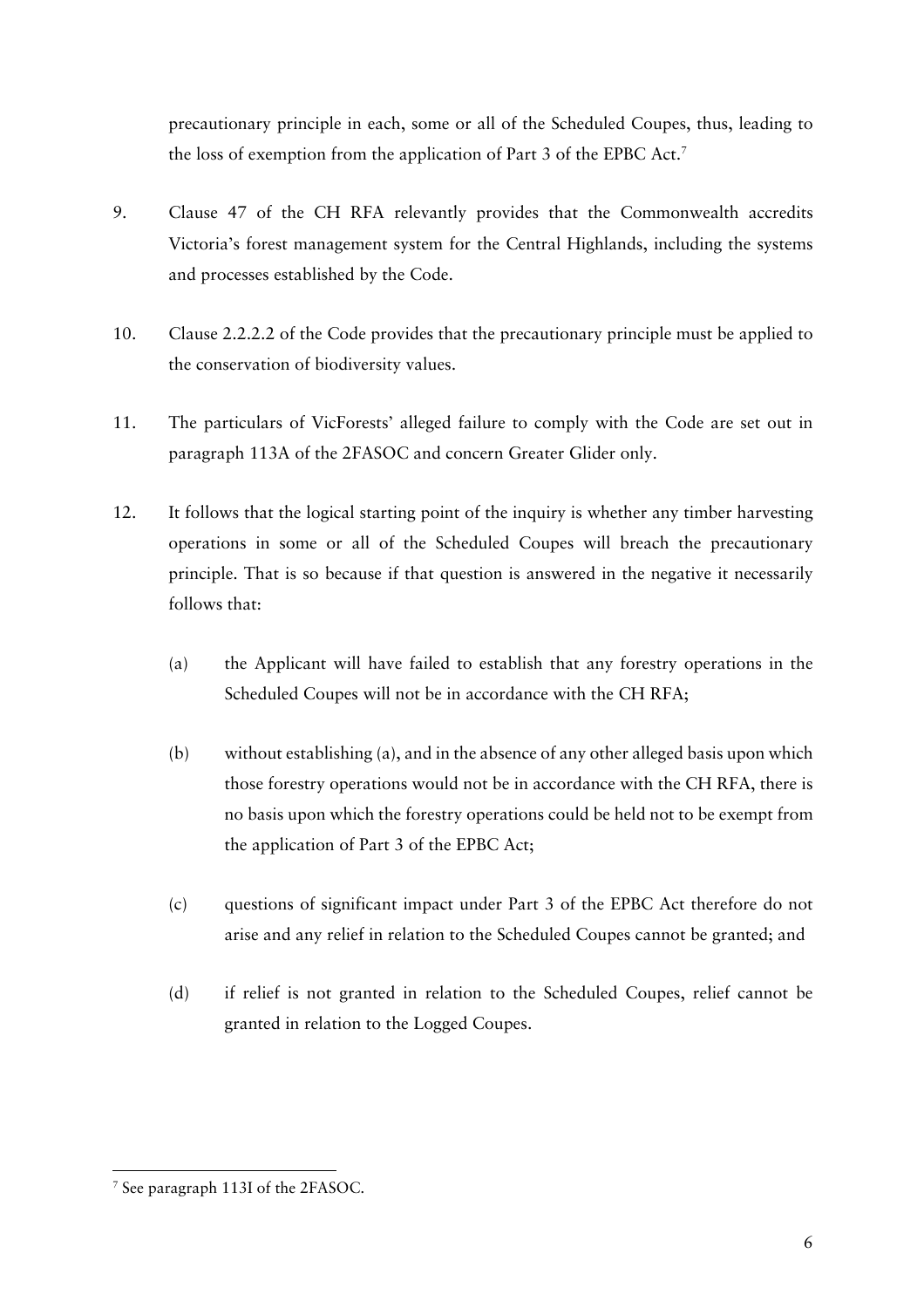## 13. In circumstances where:

- (a) there are no sufficiently advanced plans for any of the Scheduled Coupes to enable the Court to analyse the question of whether timber harvesting (to the extent it may occur) may constitute a serious or irreversible threat to greater Glider;
- (b) the net area available for harvesting in the Scheduled Coupes represents 0.01% of the total forested area of the public land estate<sup>8</sup> and  $0.14\%$  of the CH RFA;<sup>9</sup>
- (c) the area modelled as Greater Glider High Quality Class 1 habitat within the net area available for harvesting in the Scheduled Coupes represents 0.07% of the total area modelled as Greater Glider High Quality Class 1 habitat within Victoria;
- (d) populations of Greater Glider are found in other parts of Victoria, New South Wales and Oueensland;<sup>10</sup>
- (e) any timber harvesting operations in the Scheduled Coupes will comply with (and must be presumed to comply with) the prevailing accredited regulatory regime at the time any such operations are to occur;<sup>11</sup> and
- (f) on 26 March 2018 the Commonwealth and the State amended the CH RFA to extend its operation until 31 March 2020;<sup>12</sup>

can the Court be satisfied that any timber harvesting operations in the Scheduled Coupes will be in breach of the clause 2.2.2.2 of the Code?

 <sup>8</sup> The figure is cell K71 of WEP-21A of the Fourth Paul Affidavit [**CB 3.6**], divided by 6.4 million hectares (being the total area of forest across the public land estate according to the *State of the Forests Report 2018*, p 37) as a percentage. The *State of the Forests Report 2018* is available at https://www.ces.vic.gov.au/reports/state-forests-2018

<sup>9</sup> Second Paul Affidavit [**CB 3.4**], at [442].

<sup>&</sup>lt;sup>10</sup> [CB 6.18], page 2 (1st para); [CB 6.21; p 2], (Distribution Map).<br><sup>11</sup> Subparagraphs 6.3(c)(v) and 113H(b) of the defence; see also *Brown Mountain*, at [765].

<sup>12</sup> First Davey Report [**CB 5.1.1.15**], at [67].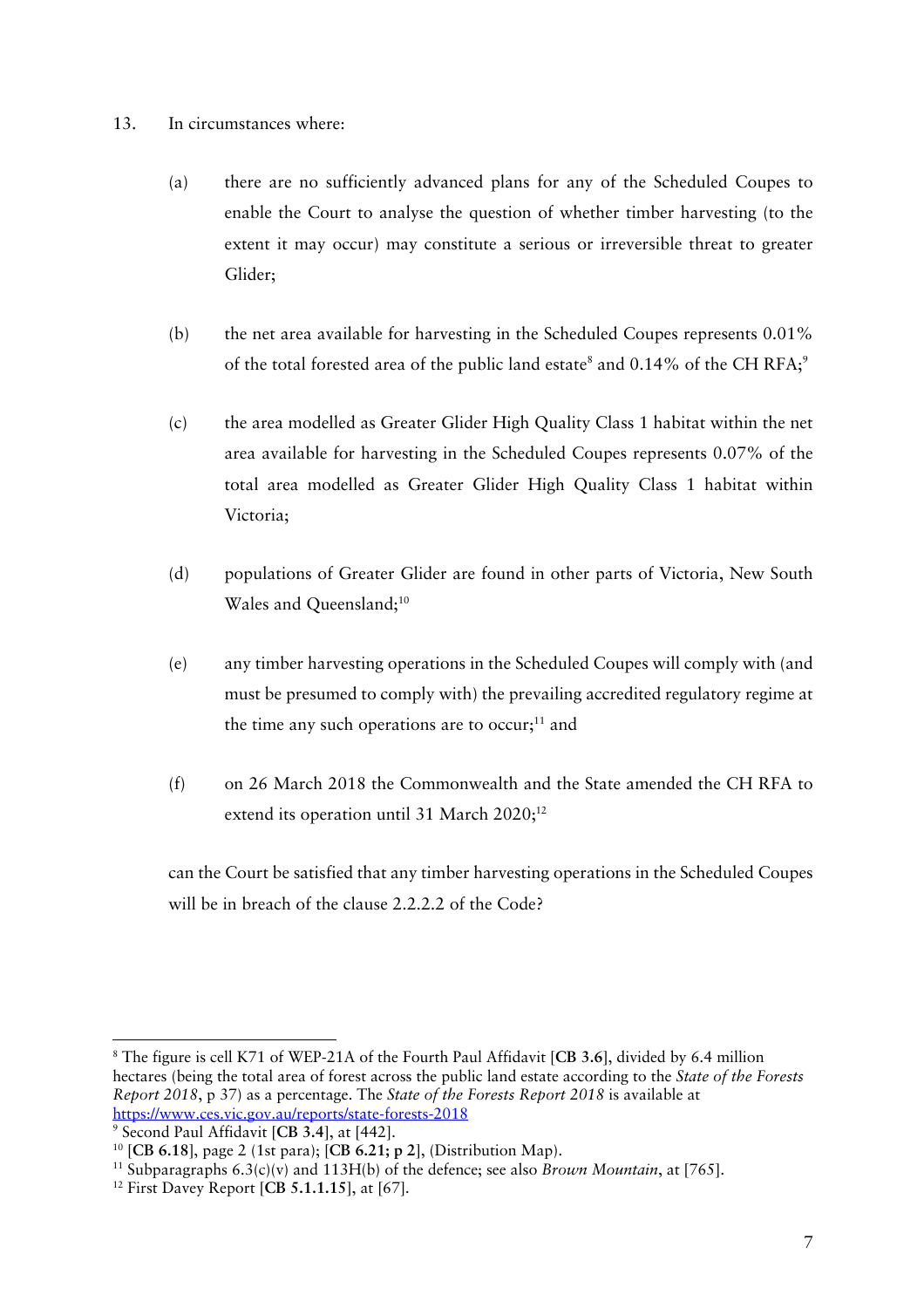- 14. For the reasons set out in section B.1 of these submissions, the answer to that question must be no.
- 15. Accordingly, the application must be dismissed.

## **A.2. Present case fundamentally different in nature from that originally alleged**

- 16. The Applicant commenced this proceeding by the filing of an originating application,<sup>13</sup> and statement of claim on 13 November 2017. Although the originating application has never been amended, and the relief sought in the claim as presently articulated is (subject to the substitution of the phrase "forestry operations" in lieu of "logging") consistent with that sought in the originating application, the alleged basis for that relief has fundamentally changed.
- 17. The most significant change were the amendments made on 29 March 2018 under r 16.51(1). That amended pleading:
	- (a) was made after the Court handed down its reasons on the separate question,  $14$  at which point there was nothing left of the Applicant's case and it was doomed to fail; $15$  and
	- (b) put forward an entirely new case, <sup>16</sup> by which allegations concerning the failure to conduct five yearly reviews of the CH RFA were deleted and replaced with allegations predominantly concerning breaches of the precautionary principle.

<sup>13</sup> [**CB 1.1**].

<sup>&</sup>lt;sup>14</sup> Friends of Leadbeater's Possum Inc v VicForests (2018) 260 FCR 1.

<sup>&</sup>lt;sup>15</sup> Friends of Leadbeater's Possum Inc v VicForests (No 2) [2018] FCA 532, at [47].

<sup>&</sup>lt;sup>16</sup> Friends of Leadbeater's Possum Inc v VicForests (No 2) [2018] FCA 532, at [30].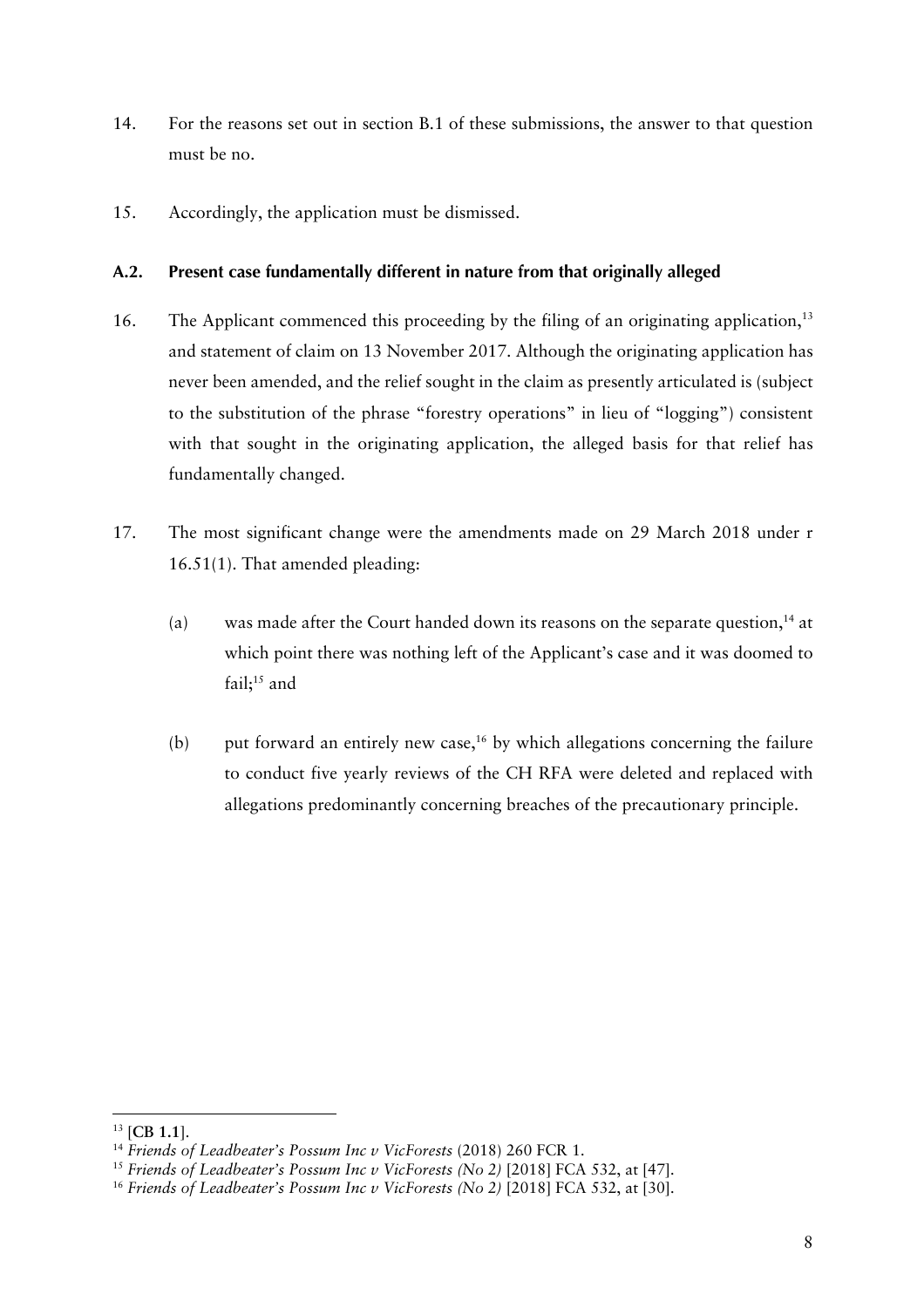## **B. THE SCHEDULED COUPES**

#### **B.1. No breach of precautionary principle**

#### **B.1.1. The source and content of the precautionary principle**

- 18. The source of the obligation on VicForests to comply with the precautionary principle is statutory. There is no rule of law known as the precautionary principle.<sup>17</sup>
- 19. Clause 2.2.2.2 of the Code, <sup>18</sup> provides that:

The precautionary principle must be applied to the conservation of biodiversity values. The application of the precautionary principle will be consistent with relevant monitoring and research that has improved the understanding of the effects of forest management on forest ecology and conservation values.

20. Page 15 of the Code, <sup>19</sup> sets out the definition of the precautionary principle:

**'Precautionary principle'** means when contemplating decisions that will affect the environment, careful evaluation of management options be undertaken to wherever practical avoid serious or irreversible damage to the environment; and to properly assess the risk-weighted consequences of various options. When dealing with threats of serious or irreversible environmental damage, lack of full scientific certainty should not be used as a reason for postponing measures to prevent environmental degradation.

21. In *MyEnvironment,* Osborn JA quoted with approval the following statement of Stein J in *Leatch v National Parks and Wildlife Service*: 20

> ... the precautionary principle is a statement of common sense and has already been applied by decision-makers in appropriate circumstances prior to the principle being spelt out. It is directed towards the prevention of serious or irreversible harm to the environment in situations of scientific uncertainty. Its premise is that where uncertainty or ignorance exists concerning the nature or scope of environmental harm (whether this follows from

<sup>&</sup>lt;sup>17</sup> Wattleup Road Development Co Pty Ltd v State Administrative Tribunal (No 2) [2016] WASC 279, at [68] (Chaney J).

<sup>18</sup> [**CB 6.9; p 34**].

<sup>19</sup> [**CB 6.9; p 15**].

<sup>20</sup> *MyEnvironment*, at [261] (citations omitted).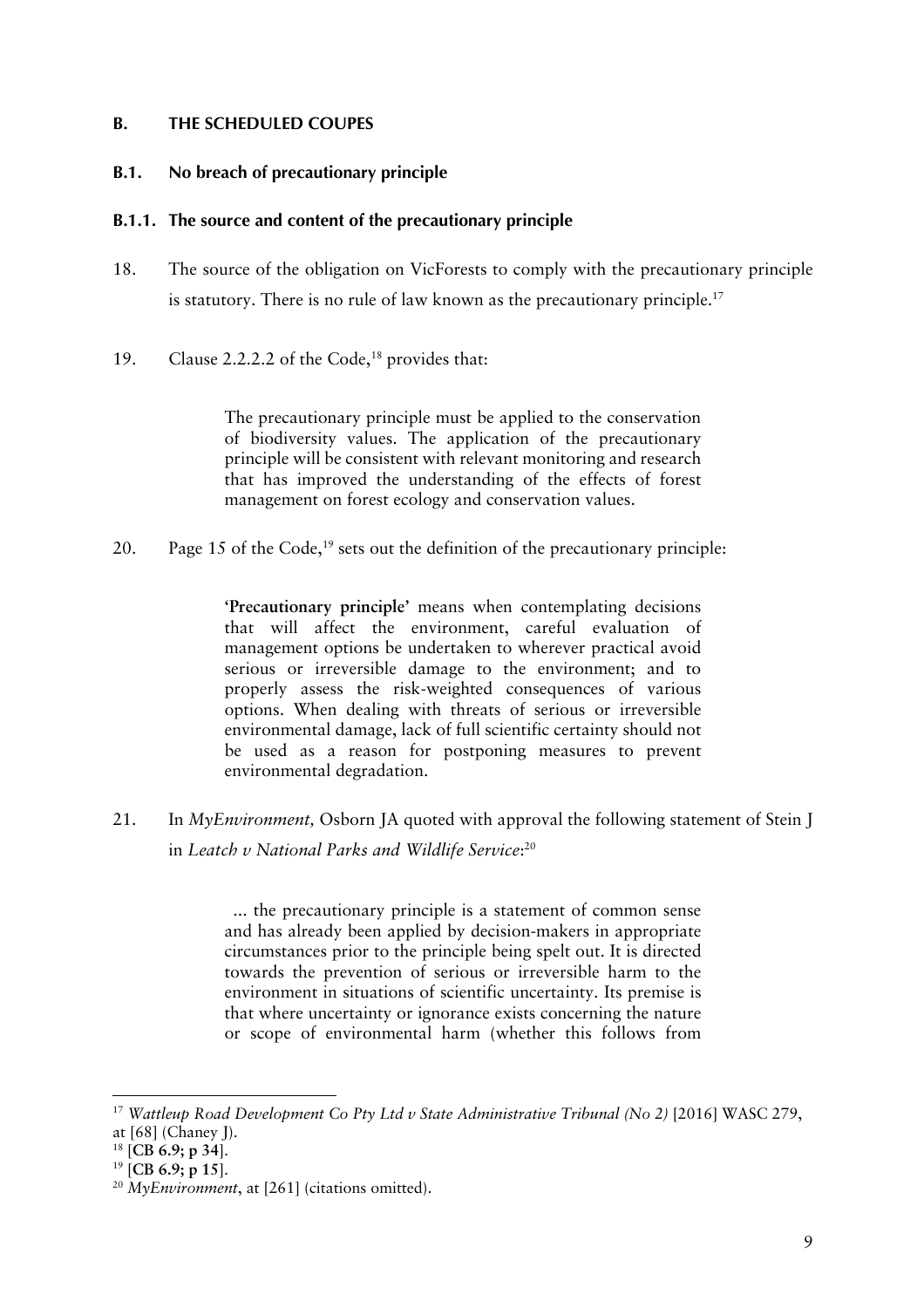policies, decisions or activities), decision-makers should be cautious.

22. The notion of cautiousness was discussed by Wheeler J in *Bridgetown/Greenbushes Friends of the Forest Inc v Executive Director of Conservation and Land Management*, 21 in a passage quoted in both *Brown Mountain, <sup>22</sup>* and *MyEnvironment*: 23

> Adopting for the moment a very broad characterisation of the precautionary approach, a requirement that a decision maker 'be cautious' says something about the way in which the decision must be made. There must be some research, or reference to available research, some consideration of risks, and a more pessimistic rather than optimistic view of the risks should be taken. However, such a requirement does not in any particular case specify precisely how much research must be carried out, or when a risk should be considered to be so negligible that it may safely be disregarded. Still less, does such an approach dictate what courses of action must be taken after the possibilities have been cautiously weighed.

> No doubt there are extremes at either end of a spectrum, where one would be able to say that a decision maker had or had not been 'cautious'. Where endangered species are concerned for example, one can see that where readily accessible and unambiguous research material pointed to a serious risk that numbers of the species would be dramatically reduced by a course of action, then the adopting of that course of action, in the absence of any evidence of consideration of alternatives, would seem to point inevitably to a finding that there had been no relevant 'caution'. At the other extreme, an absence of any action, other than research and study, is clearly cautious but is not the only option available in most cases. Although there has been very little judicial consideration of the precautionary approach or 'precautionary principle' (a similar or perhaps identical concept which appears in a number of intergovernmental agreements) **the clear thread which emerges from what consideration has been given to the approach is that it does dictate caution, but it does not dictate inaction, and it will not generally dictate one specific course of action to the exclusion of others**.

[Emphasis added].

23. In *MyEnvironment*, Osborn JA said:

Thus, to take two extreme examples, if a patch of forest were found to contain the only living examples of a previously

<sup>21</sup> (1997) 18 WAR 102. 22 *Brown Mountain*, at [186].

<sup>23</sup> *MyEnvironment*, at [262].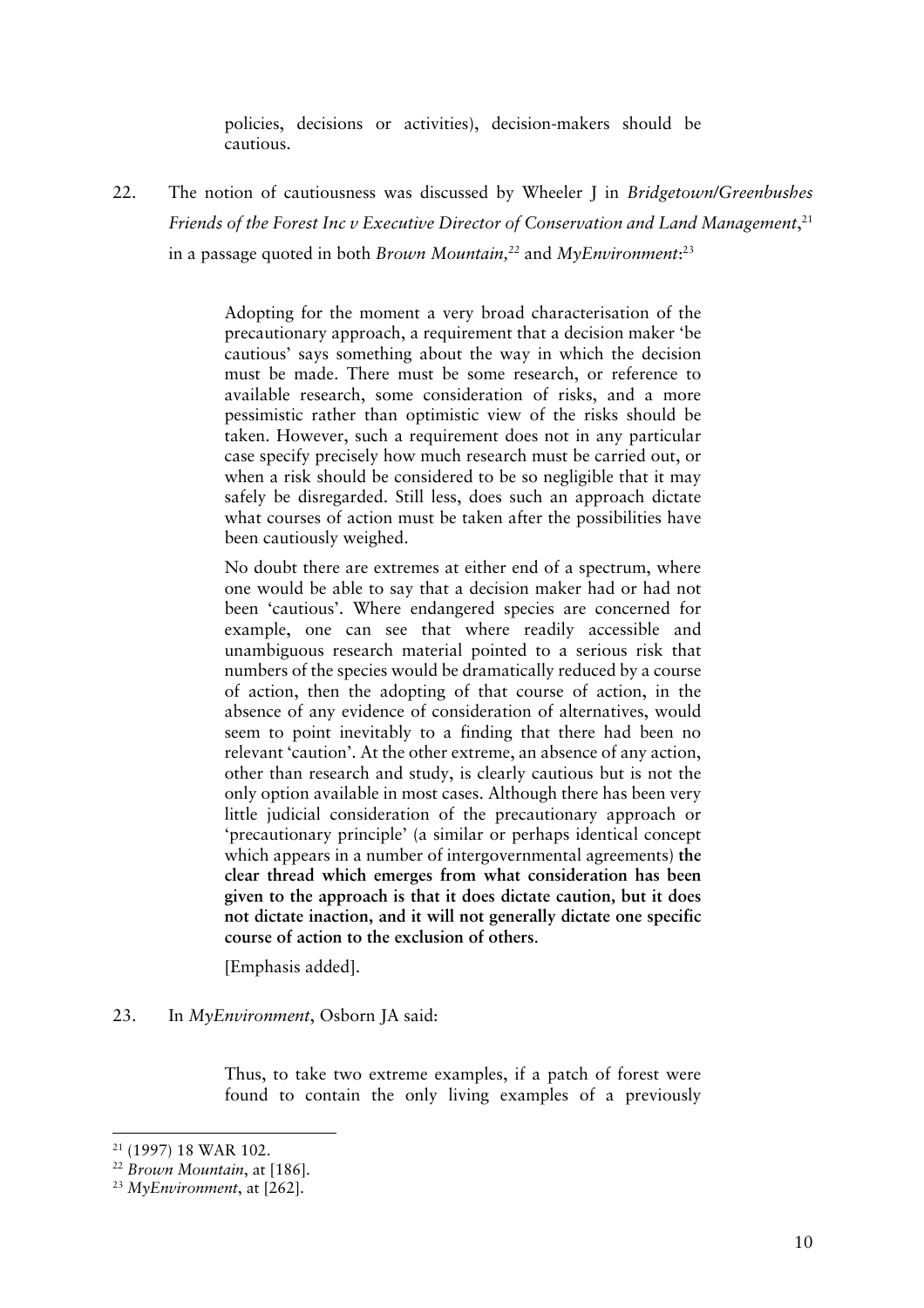undiscovered species of flora (such as the Wollemi pine) it would, on its face, be contrary to the precautionary principle to destroy it in the course of timber harvesting, despite the absence of an Action Statement under the FFG Act or a prescription applicable to it under the FMP. Likewise, if a species of fauna thought to be extinct were rediscovered (as the LBP was in 1961), destruction of its essential habitat would, on its face, be contrary to the precautionary principle, despite the absence of an AS under the FFG Act or a prescription under the FMP. In each case, the threat of serious or irreversible damage to the environment would be accompanied by substantial uncertainty as to the survival of the species if harvesting continued.

Nevertheless, as these examples illustrate, it will be easier to identify a threatened breach of the precautionary principle when a specific action threatens direct serious or irreversible damage to an aspect of the environment of extreme sensitivity and/or novel qualities. **The more generalised the threat and the more indirect and less immediate the damage to a sensitive aspect of the environment, the more difficult it will be to be satisfied that the precautionary principle requires abstinence from a particular action**.

As I said in the Brown Mountain case, the requirements of the precautionary principle fall to be considered in the light of the whole of the evidence bearing on the relevant facts as it now is, and not as it was at the time VicForests completed planning for operations in the coupes in issue.24

[Emphasis added]

- 24. The precautionary principle should not be used to try to avoid all risks; some risks are plainly acceptable and others are plainly unacceptable.25 A reasonable balance must be struck between the stringency of the precautionary measures, which may have associated costs, such as financial, livelihood and opportunity costs, and the seriousness and irreversibility of the potential threat.<sup>26</sup>
- 25. The precautionary principle embraces the concept of proportionality.<sup>27</sup>
- 26. The precautionary principle falls to be applied within a considered and developed framework of regulation which has itself been derived from a strategic planning process

 <sup>24</sup> *MyEnvironment*, at [268]–[269].

<sup>&</sup>lt;sup>25</sup> Telstra Corporation Ltd v Hornsby Shire Council (2006) 67 NSWLR 256 (Preston CJ), at [157] (*Telstra*); see also *Brown Mountain*, at [203].

<sup>26</sup> *Telstra*, at [167].

<sup>27</sup> *Telstra,* at [166]–[178].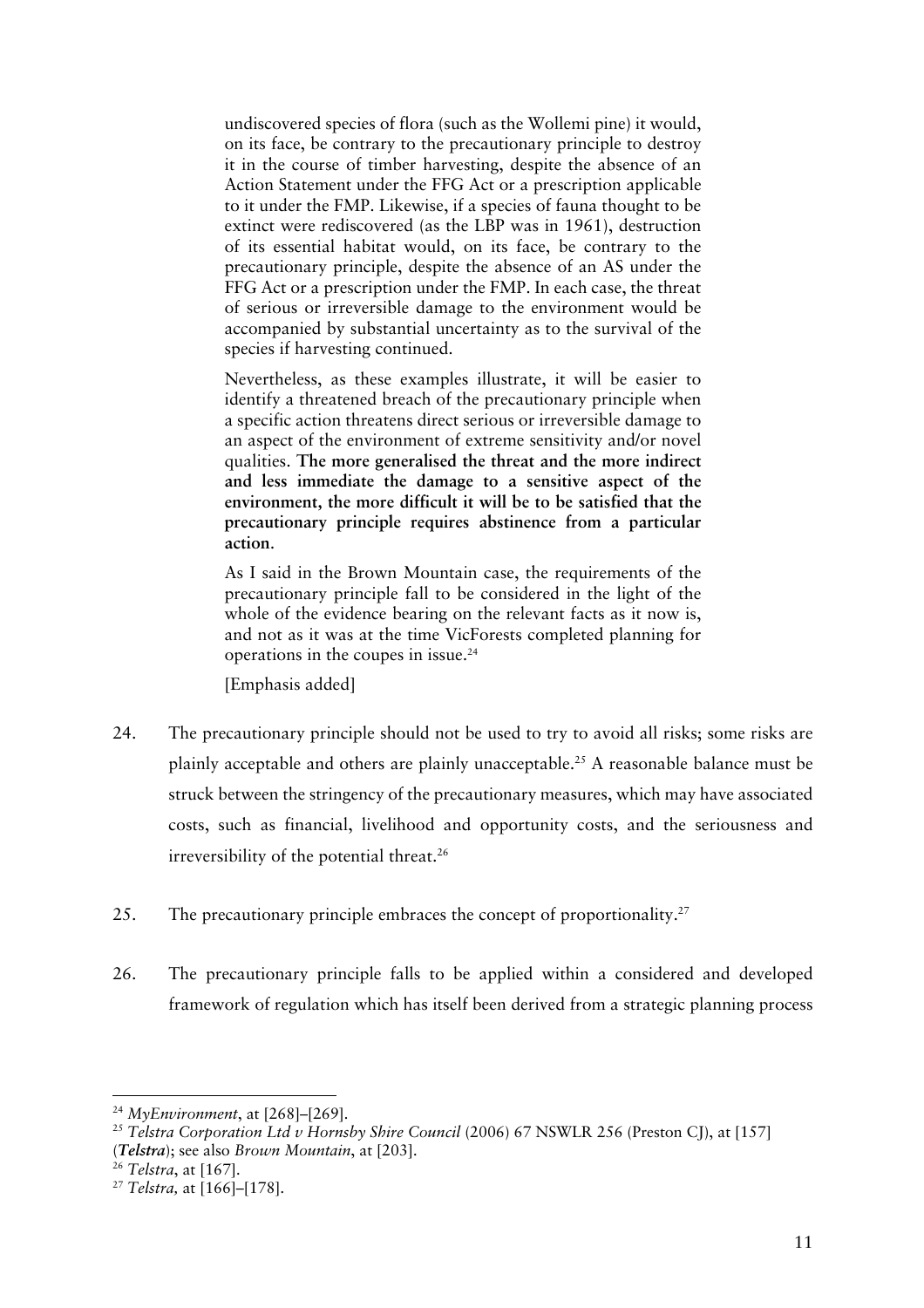which has taken into account principles of environmentally sustainable development and provided for significant conservation reserves.<sup>28</sup>

## **B.1.2. Conditions precedent to engagement of the precautionary principle**

- 27. In *Brown Mountain,* Osborn JA accepted VicForests' submission that there are preconditions before the precautionary principle is engaged.<sup>29</sup> Although in that case his Honour was considering the *Code of Practice for Timber Production 2007*, the part of that Code requiring application of the precautionary principle, $30$  and the definition of the precautionary principle, $31$  are relevantly similar to the provisions now in force.
- 28. The Applicant now asserts that Osborn JA was in error when he found that there were preconditions to the engagement of the precautionary principle.<sup>32</sup> Such a submission is contrary to the Applicant's submissions at the hearing of the application for interlocutory relief.33 In any event, it is apparent from the definition of "precautionary principle" in the Code,<sup>34</sup> that it is predicated on the existence of a threat of serious or irreversible damage. Further, Osborn J's construction is consistent with s 5(4)(b) of the SFT Act, which has been described by Tate JA as "a statutory expression of the precautionary principle."35
- 29. In *Brown Mountain,* Osborn JA adopted the analysis of the precautionary principle by Preston CJ in *Telstra*: 36

The application of the precautionary principle and the concomitant need to take precautionary measures is triggered by the satisfaction of two conditions precedent or thresholds: a threat of serious or irreversible environmental damage and scientific uncertainty as to the environmental damage. These conditions or thresholds are cumulative. Once both of these conditions or thresholds are satisfied, a precautionary measure

<sup>28</sup> *Brown Mountain*, at [181]; *MyEnvironment,* at [271].

<sup>29</sup> *Brown Mountain*, at [187].

<sup>30</sup> Clause 2.2.2 as set out in *Brown Mountain*, at [168].

<sup>31</sup> As set out in *Brown Mountain*, at [176].

<sup>&</sup>lt;sup>32</sup> Footnote 8 to the Applicant's outline of opening submission.

<sup>&</sup>lt;sup>33</sup> Friends of Leadbeater's Possum Inc v VicForests (No 3) (2018) 231 LGERA 75 at [17]–[18]; the Applicant's written submissions dated 1 May 2018, at [31].

<sup>34</sup> [**CB 6.9; p 15**].

<sup>35</sup> *MyEnvironment Inc v VicForests* (2013) 42 VR 456, at [41] (*MyEnvironment Appeal*).

<sup>36</sup> *Telstra*, at [128]; *Brown Mountain,* at [188].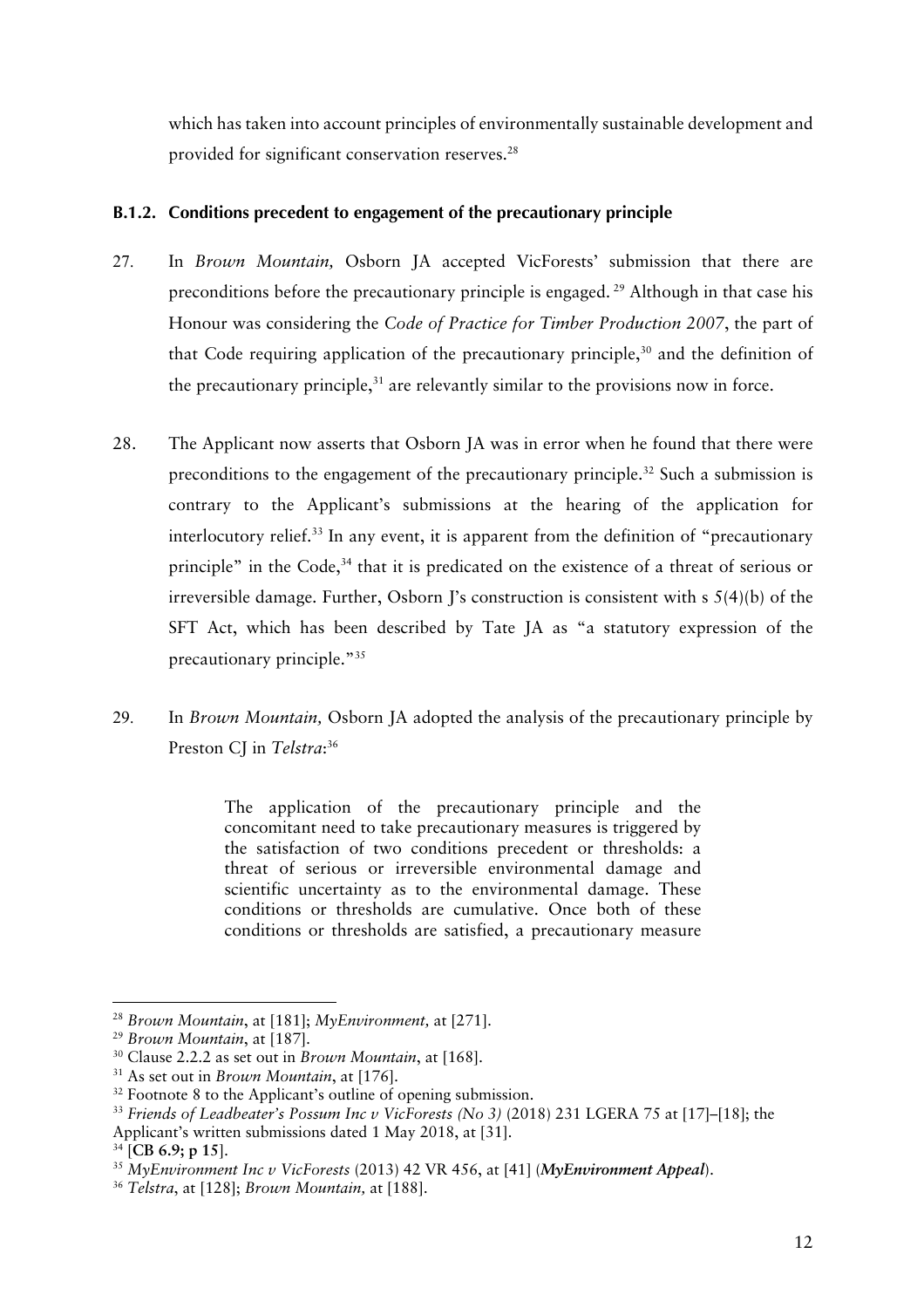may be taken to avert the anticipated threat of environmental damage, but it should be proportionate.

- 30. In cases where the plaintiff alleges threats of serious or irreversible environmental damage by way of impact upon endangered species of fauna, it is a question of fact in each instance as to whether the proposed logging does constitute such a threat.<sup>37</sup> In *Telstra* Preston CJ observed that relevant factors may include:
	- (a) the spatial scale of the threat (for example, local, regional, statewide, national, international);
	- (b) the magnitude of possible impacts, on both natural and human systems;
	- (c) the perceived value of the threatened environment;
	- (d) the temporal scale of possible impacts, in terms of both the timing and the longevity (or persistence) of the impacts;
	- (e) the complexity and connectivity of the possible impacts;
	- (f) the manageability of possible impacts, having regard to the availability of means and the acceptability of means;
	- (g) the level of public concern, and the rationality of and scientific or other evidentiary basis for the public concern; and
	- (h) the reversibility of the possible impacts and, if reversible, the time frame for reversing the impacts, and the difficulty and expense of reversing the impacts.<sup>38</sup>
- 31. Osborn JA also relied on *Telstra* for the proposition that the threat hypothesised must have a scientific basis.<sup>39</sup> In particular, the threat of environmental damage must be adequately sustained by scientific evidence:

not every claim or scientifically unfounded presumption of potential risk to human health or the environment can justify the

<sup>37</sup> *Brown Mountain,* at [189].

<sup>38</sup> *Telstra*, at [131]; *MyEnvironment*, at [190].

<sup>39</sup> *Brown Mountain,* at [192]; *Telstra*, at [133] – [134].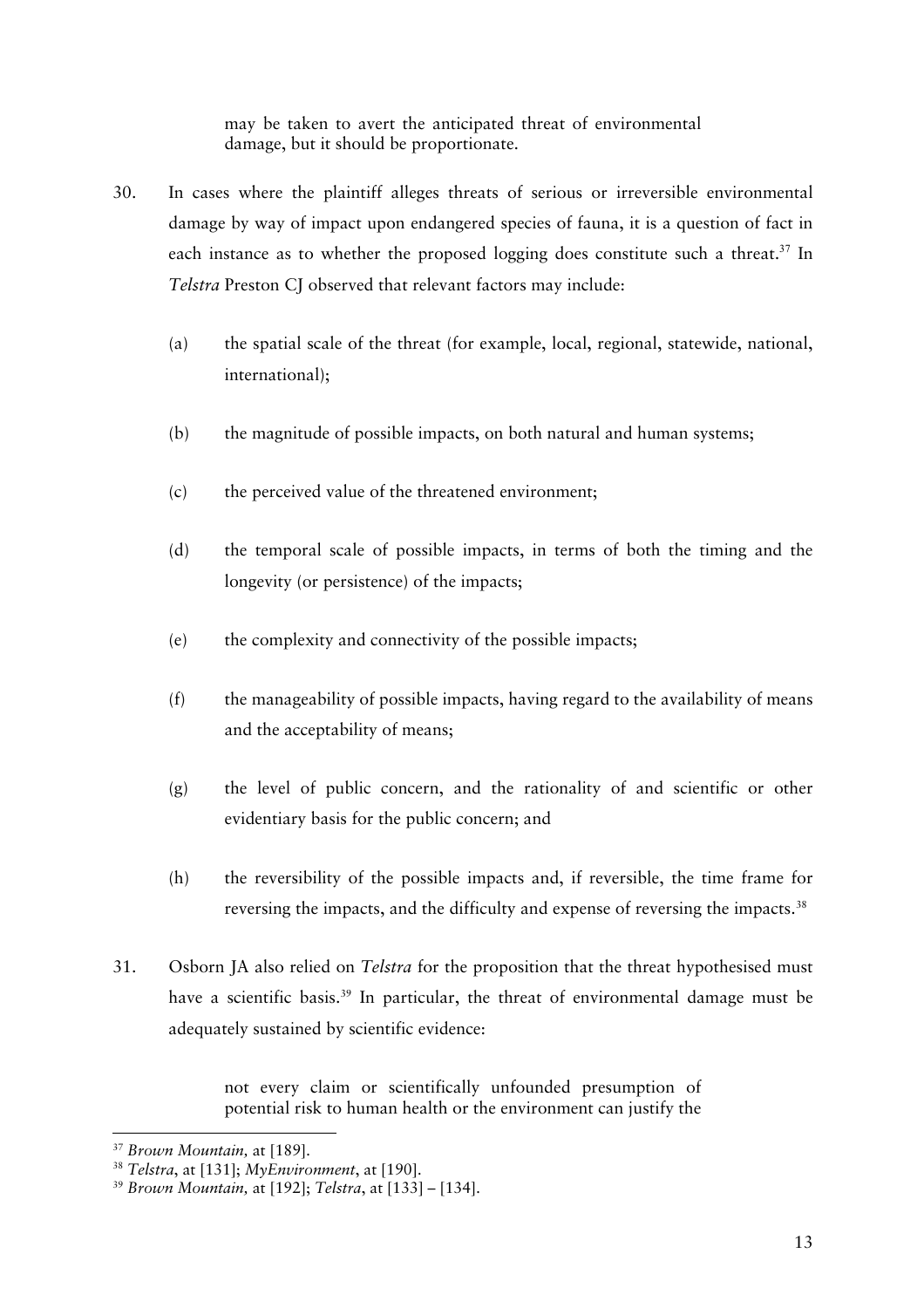adoption of national protective measures. Rather, the risk must be adequately substantiated by scientific evidence.<sup>40</sup>

- 32. In *MyEnvironment,* Osborn JA found that there was no sufficiently advanced proposal to harvest either Freddo or South Col coupes —neither of which, in that case, were the subject of coupe plans— to enable such a threat to be properly identified with respect to them $41$
- 33. If the precautionary principle is engaged (which is denied), it requires VicForests to exercise a degree of cautiousness that will typically involve a consideration of a number of alternatives in relation to the threat posed by the action. There will generally be a number of options that would be suitably cautious, and the precautionary principle does not dictate one particular approach or option.
- 34. The second condition precedent is that there be 'a lack of full scientific certainty.' That too, is a question of fact. <sup>42</sup> In *Telstra*, Preston CJ suggested that assessment might involve:
	- (a) the sufficiency of the evidence that there might be serious or irreversible environmental harm caused by the development plan, programme or project;
	- (b) the level of uncertainty, including the kind of uncertainty (such as technical, methodological or epistemological uncertainty); and
	- (c) the potential to reduce uncertainty having regard to what is possible in principle, economically and within a reasonable time frame.<sup>43</sup>
- 35. Although there is a body of theoretical debate as to what is the requisite degree of uncertainty required to trigger the application of the precautionary principle,<sup>44</sup> in *Brown*

<sup>40</sup> *Monsanto Agricoltura Italia v Presidenza del Consiglio dei Ministri*, European Court of Justice, Case C-236/01, 13 March 2003, unreported, as cited in *Telstra*, at [134].

<sup>41</sup> *MyEnvironment,* at [277].

<sup>42</sup> *Brown Mountain,* at [195].

<sup>43</sup> *Telstra*, at [141].

<sup>44</sup> *Telstra*, at [142] – [148].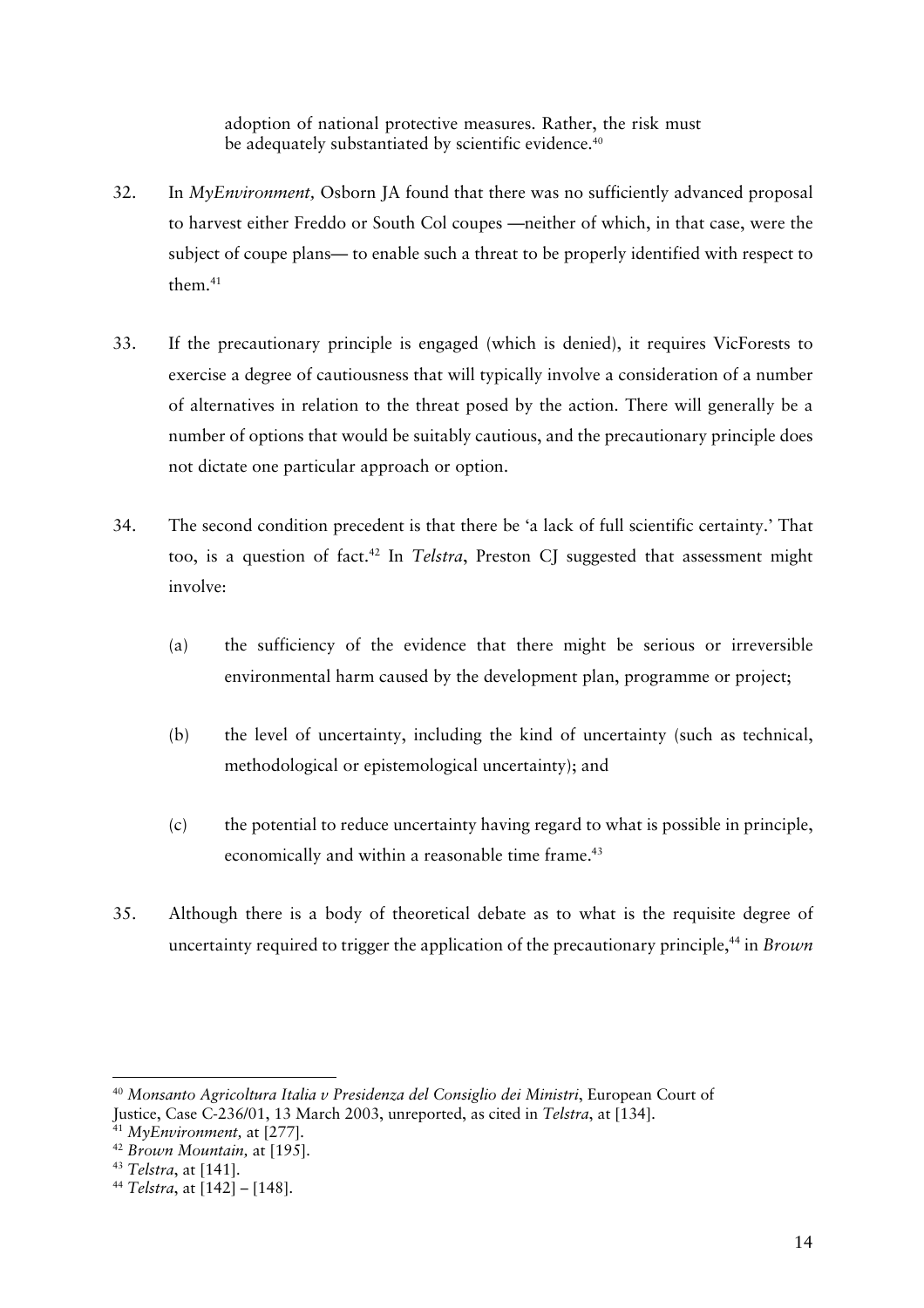*Mountain,* Osborn J analysed the evidence on the basis of a standard of 'substantial uncertainty.'45

## **B.1.3. No sufficiently advanced plans to analyse the threat**

- 36. Unlike *Brown Mountain* and also the Gun Barrel coupe in *My Environment*, the allegation that any forestry operations in the Scheduled Coupes will breach the precautionary principle is made in the absence of knowing how those forestry operations will be conducted.
- 37. Although it is disputed on the pleadings, since 29 October 2018, it has been expressly pleaded by VicForests that, contrary to the Applicant's allegation in subparagraph 6.3(c) of the 2FASOC, the TRP does not designate the silvicultural system that *will* be used in each of the coupes listed, but only identifies the most intensive silvicultural system that *may* be used, and that a less intensive silvicultural system may be used (in all or part of a particular coupe).<sup>46</sup> To hold otherwise, as the Applicant invites the Court to  $do$ ,  $47$ would necessarily involve an adverse credit finding against Mr Paul when there is no basis to suggest he is being dishonest.
- 38. In *MyEnvironment*, Osborn JA found that there was no sufficiently advanced proposal to harvest either Freddo or South Col coupes —neither of which, in that case, were the subject of coupe plans— to enable such a threat to be properly identified with respect to them.48 In the absence of such coupe plans, his Honour was unable to conclude that VicForests intended to log Zone 1A habitat (relevant to Leadbeater's Possum) in those coupes, even though VicForests freely conceded that those coupes may contain Zone 1A habitat.<sup>49</sup> An appeal in respect of his Honour's findings concerning Freddo and South Col coupes was abandoned.<sup>50</sup>
- 39. The Scheduled Coupes are no different. There are no current coupe plans in respect of those coupes.51 There is therefore no sufficiently advanced proposal to harvest any of the

 

<sup>49</sup> *MyEnvironment,* at [258].

<sup>45</sup>*Brown Mountain,* at [197].

<sup>46</sup> See paragraph 6.3(c) of the defence and paragraphs 79(f) and Second Paul Affidavit [**CB 3.4**], at [179]–[181].

<sup>47</sup> Paragraphs 103 and 150 of the Applicant's outline of opening submission.

<sup>48</sup> *MyEnvironment*, at [276].

<sup>50</sup> *MyEnvironment Appeal*, at [132]-[133].

<sup>51</sup> Second Paul Affidavit [**CB 3.4**] at [443]-[444]; Fourth Paul Affidavit [**CB 3.6.1**], at [118]-[119].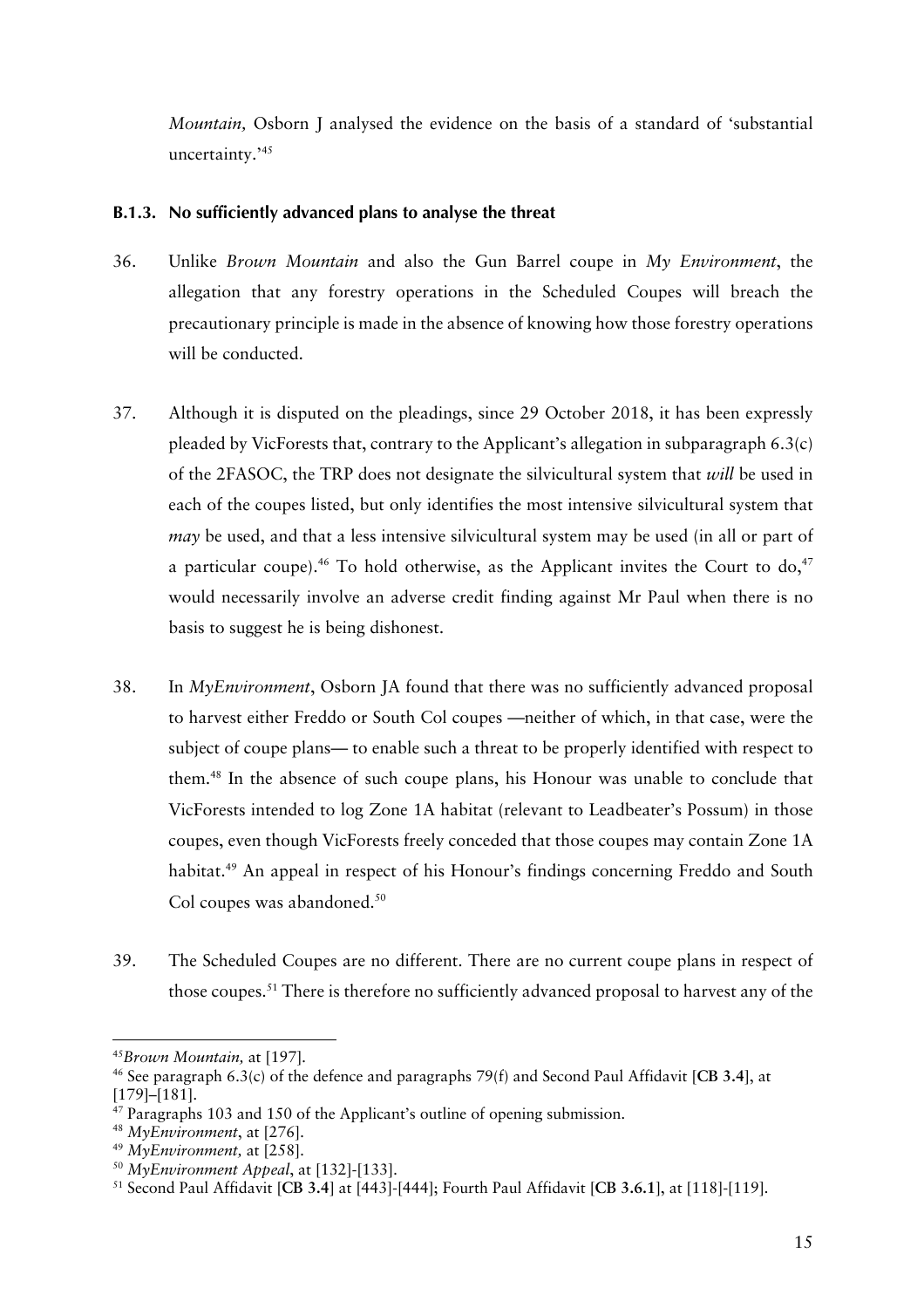Scheduled Coupes to enable a threat of serious or irreversible environmental damage to be properly identified with respect to them. Self-evidently, and as set out in subparagraph  $6.3(c)(v)$  of the defence, to the extent that any timber harvesting operations are conducted in the Scheduled Coupes, the manner in which those timber harvesting operations occur will be subject to (among other things):

- (a) the Systems Document and the 2017 HCV Document (as defined in the fourth Paul affidavit) whether in their current forms, subsequent drafts or, following a period of public consultation, the documents as finalised;
- (b) the:
	- (i) TRP;
	- (ii) Code, the Management Standards and Procedures and the Planning Standards; and
	- (iii) SFT Act or other relevant legislation

as in force at the time the timber harvesting operations are to occur;

- (c) the results of any:
	- (i) pre-harvest surveys; and/or
	- (ii) opportunistic sightings of threatened flora or fauna

that may require a management response under the prevailing Code, Management Standards and Procedures and Planning Standards; and

- (d) any other exclusions that may be required under the prevailing Code, Management Standards and Procedures and Planning Standards.
- 40. Further, the State and Commonwealth Governments are in the process of developing updates to the Victorian RFA framework to be agreed to by 31 March 2020 which has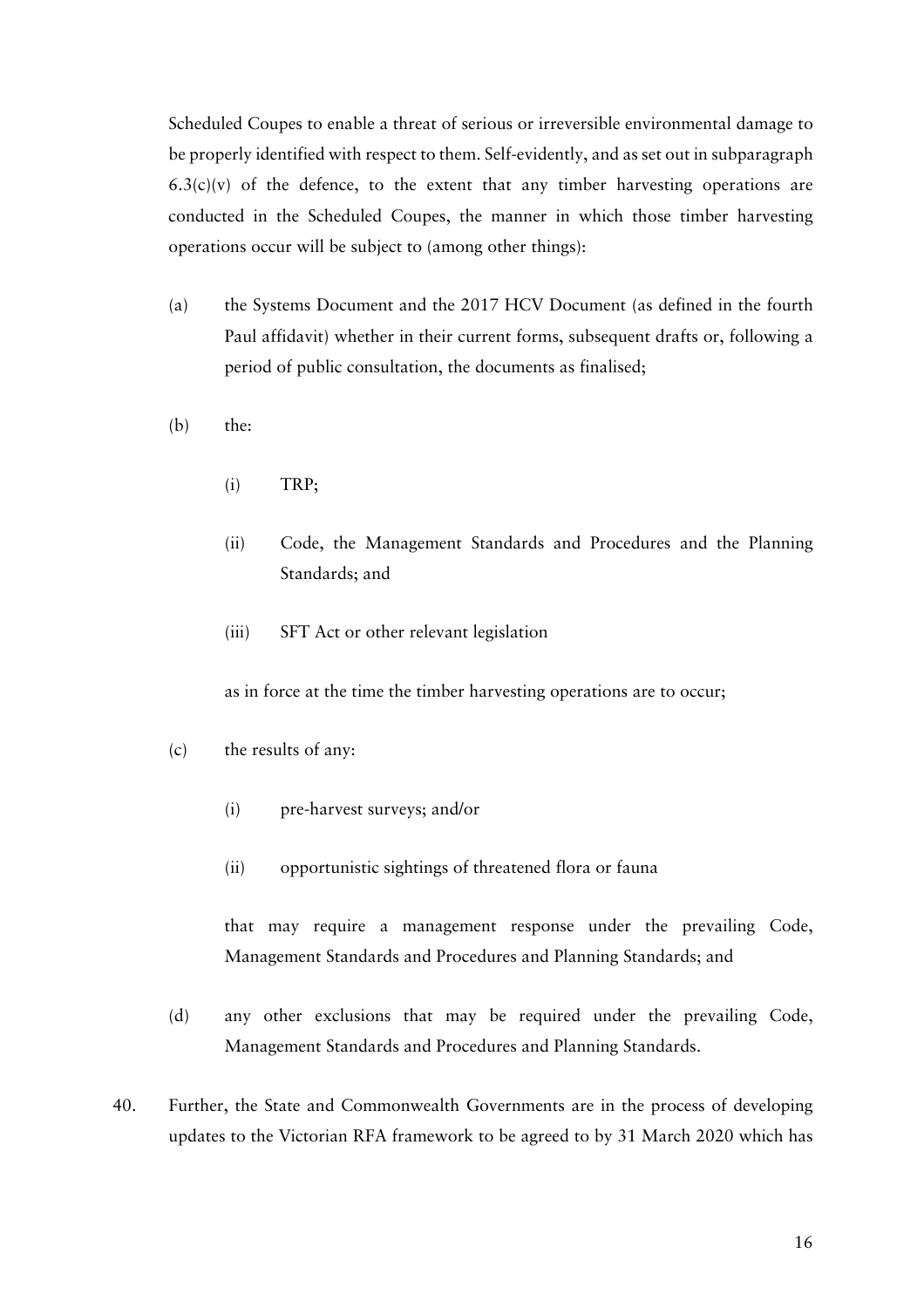the potential to further affect the manner in which any forestry operations can be carried  $out.<sup>52</sup>$ 

- 41. Thus there is no evidentiary foundation for the Court to be satisfied that the precautionary principle has been engaged.
- 42. The Applicant submits that '[t]he TRP should be treated as VicForests' formal proposed conduct in relation to the scheduled coupes.'53 But as has already been noted, the TRP does not designate the silvicultural system that will be used in each of the coupes listed, but only identifies the most intensive silvicultural system that may be used, and that a less intensive silvicultural system may be used (in all or part of a particular coupe).<sup>54</sup> The TRP does not, and does not purport to, give any detail as to how operations might actually occur: it is the coupe plan that is the repository of that information. Sufficiently advanced plans are necessary to enable the identification of any threat.
- 43. It is not the case, as the Applicant submits, that VicForests' approach 'has the consequence of shielding VicForests' conduct from the Court's scrutiny in perpetuity, until completed.'55 Clearly, both in *Brown Mountain* and *MyEnvironment* (in respect of Gun Barrel coupe) VicForests' proposed conduct was subject to the Court's scrutiny. But that scrutiny was possible only because the planning for timber harvesting operations was sufficiently advanced to enable the Court to proceed on a proper evidentiary foundation and without impermissibly wandering into a dark cavern of speculation. The consequence of VicForests' approach is that wholesale areas of public forest that would otherwise be available for timber harvesting cannot be tied up opportunistically by litigants in the absence of sufficiently advanced plans demonstrating that VicForests' intended timber harvesting operations in those areas constitute a threat of serious or irreversible environmental damage.

<sup>52</sup> First Davey Report [**CB 5.1.1**], at [77]-[78].

<sup>&</sup>lt;sup>53</sup> Paragraph 151 of the Applicant's outline of opening submission.

<sup>54</sup> See paragraph 6.3(c) of the defence and paragraphs 79(f) and Second Paul Affidavit [**CB 3.4**], at [179]–[181].

<sup>&</sup>lt;sup>55</sup> Paragraph 155 of the Applicant's outline of opening submission.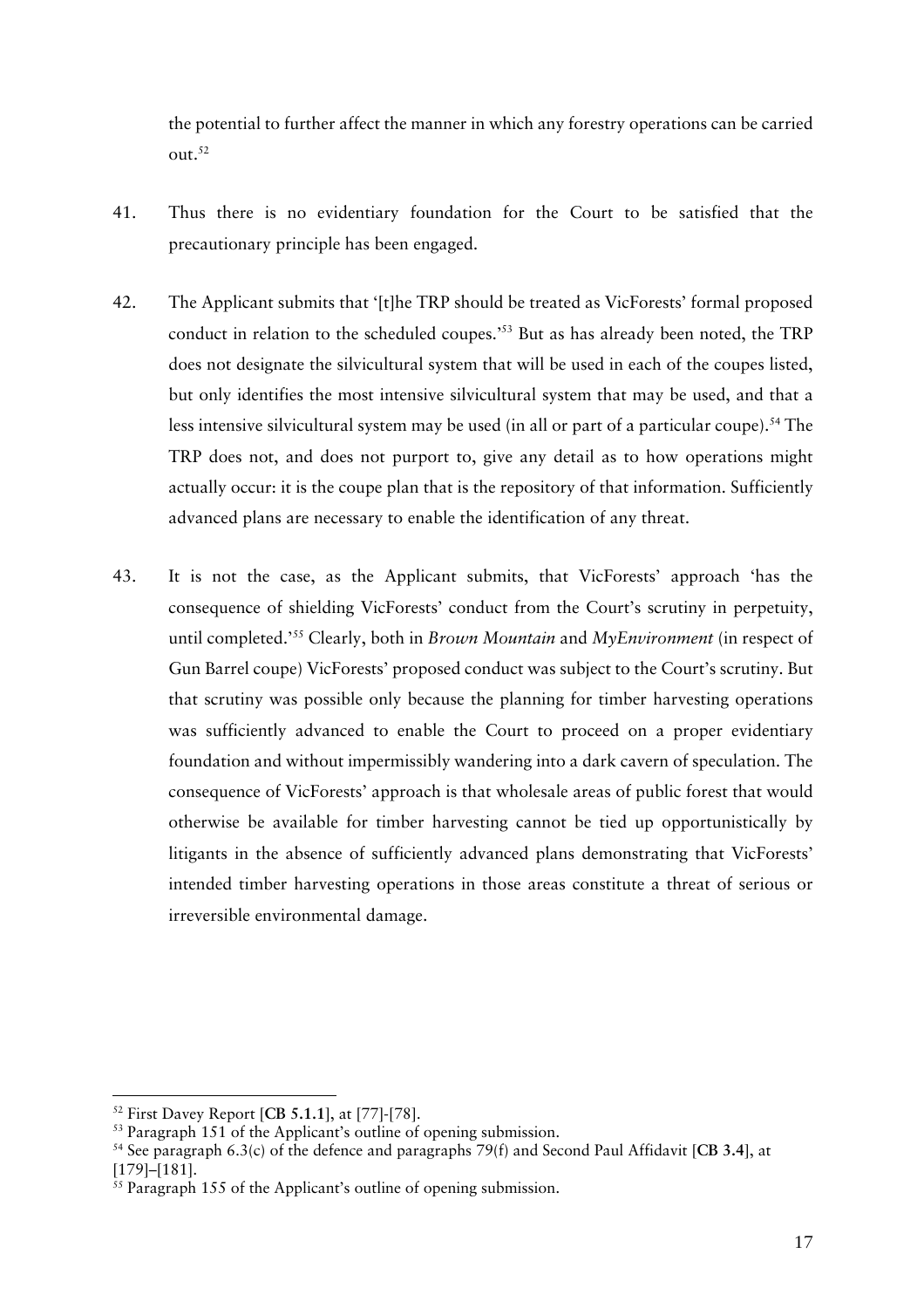# **B.1.4. VicForests' operations are deemed to comply with the Code and therefore the precautionary principle**

- 44. Even if the precautionary principle is engaged (which is denied), VicForests' operations are deemed to comply with the Code and therefore with the precautionary principle.
- 45. It is necessary to set out some aspects of the regulatory system so that certain obligations under that system can be construed, and understood, in context.

# **B.1.4.1.** *The Code*

- 46. Management of timber harvesting is dealt with in Part 6 of the SFT Act. By contrast, Part 7 of the SFT Act deals with the conduct of timber harvesting operations.
- 47. Pursuant to s 46 of the SFT Act, VicForests (and any person who has entered into a harvesting agreement with VicForests) and any other person undertaking timber harvesting operations in a State forest must comply with any relevant Code of Practice relating to timber harvesting.
- 48. Power to make a Code of Practice is given by Part 5 of the CFL Act. Subject to the provisions of that Part, the Minister may vary a Code of Practice at any time.
- 49. The Code is a Code of Practice within the meaning of Part 5 of the CFL Act and is a prescribed legislative instrument in Schedule 2 of the *Subordinate Legislation Regulations*.
- 50. The purpose of the Code (section 1.2.2), <sup>56</sup> is to provide direction to timber harvesting managers, harvesting entities and operators to deliver sound environmental performance when planning for and conducting commercial timber harvesting operations in a way that:
	- (a) permits an economically viable, internationally competitive, sustainable timber industry;

<sup>56</sup> [**CB 6.9; p 22**].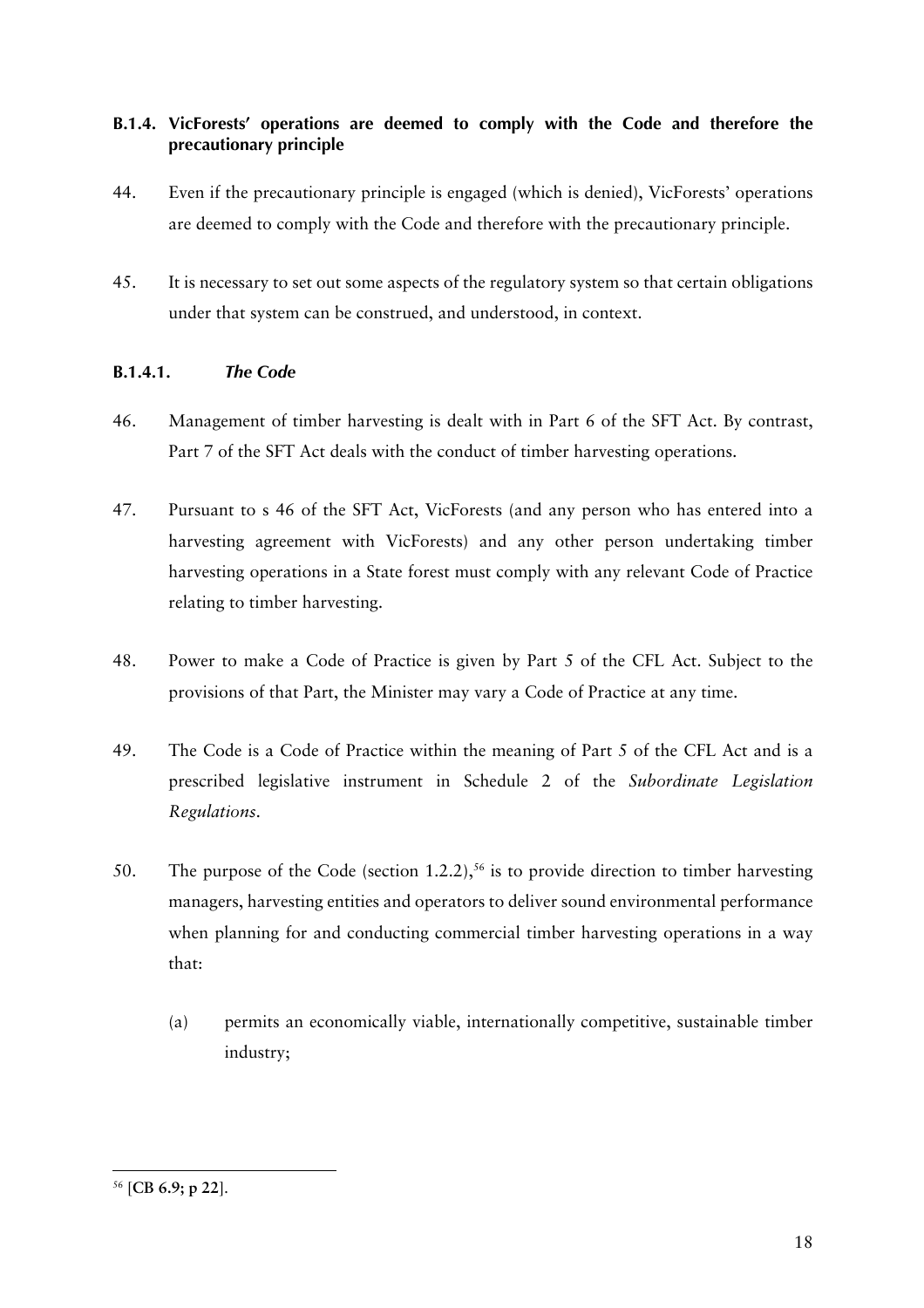- (b) is compatible with the conservation of the wide range of environmental, social and cultural values associated with forests;
- (c) provides for the ecologically sustainable management of native forests proposed for cyclical timber harvesting operations; and
- (d) enhances public confidence in the management of timber production in Victoria's forests and plantations.
- 51. The Code builds on an earlier 2007 version by "streamlining the environmental regulatory framework for harvesting managers, harvesting entities and operators conducting and planning timber harvesting operations."57
- 52. Section 47 of the SFT Act empowers the Minister to arrange an audit of VicForests' compliance with the Code. The Minister must cause any adverse findings against VicForests as a result of an audit conducted under s 47 to be available for inspection by the public and may cause the findings to be published on the internet: s 49.
- 53. The Management Standards and Procedures are incorporated into the Code "to provide detailed mandatory operational instructions, including region specific instructions for timber harvesting operations in Victoria's State forests."58
- 54. The Code itself differentiates between Code Principles, Operational Goals, and Mandatory Actions:<sup>59</sup>

A Code Principle is a broad outcome that expresses the intent of the Code for each aspect of sustainable forest management.

An Operational Goal states the desired outcome or goal for each of the specific areas of **timber harvesting operations**, to meet the Code Principles.

Mandatory Actions are actions to be conducted in order to achieve each operational goal. **Timber harvesting managers, harvesting entities** and **operators** must undertake all relevant mandatory actions to meet the objectives of the Code. Mandatory Actions are focussed on practices or activities. Failure

<sup>57</sup> Section 1.1 of the Code [**CB 6.9, p 21**].

<sup>58</sup> Section 1.2.6 of the Code [**CB 6.9, pp 23–24**].

<sup>59</sup> Section 1.2.8 of the Code [**CB 6.9, p 25**].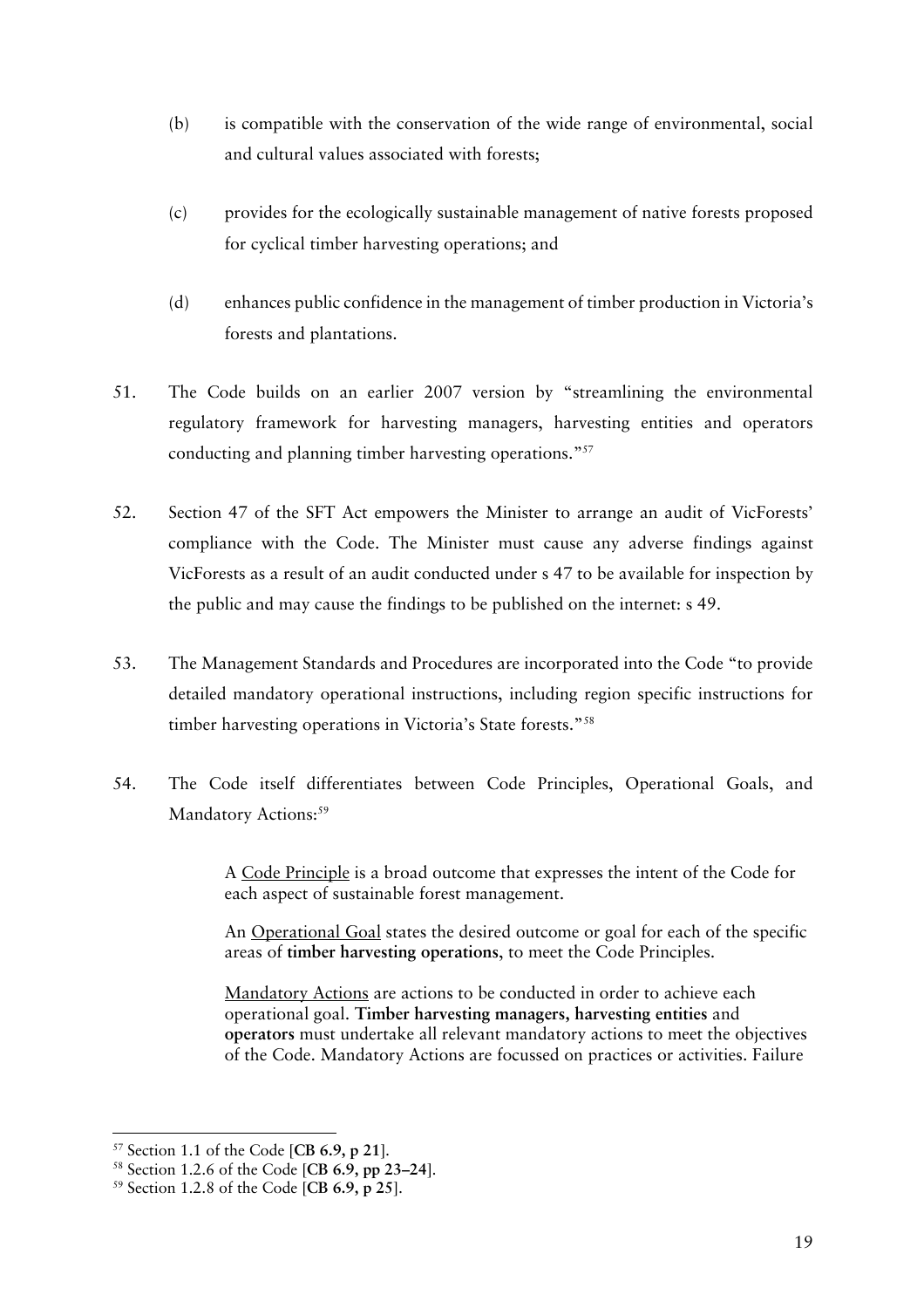to undertake a Mandatory Action would result in non-compliance with this Code.<sup>60</sup>

- 55. In VicForests' submission, only the mandatory actions in the Code contain obligations, and it's only timber harvesting managers, harvesting entities and operators that must undertake the mandatory actions.
- 56. The Code explains that the Management Standards and Procedures:
	- (a) are consistent with the Operational Goals and Mandatory Actions in the Code and must be complied with;
	- (b) are informed by relevant policy documents including policies relating to specific forest values such as threatened species, guidelines and strategies within FMPs made under the Forests Act and Action Statements made under the *Flora and Fauna Guarantee Act 1988* (Vic); and
	- (c) replace any directions relating to timber harvesting operations within FMPs or Action Statements.<sup>61</sup>
- 57. Action Statements and FMPs are prescribed by reg 5 of the *Subordinate Legislation Regulations* not to be legislative instruments. Since the Code came into effect, FMPs have had no regulatory force insofar as the conduct of timber harvesting operations is concerned, with the Code and its incorporated documents being the sole repository of mandatory instructions to VicForests and harvesting entities and operators.<sup>62</sup>
- 58. Page 24 of the Code, <sup>63</sup> sets out a diagram depicting the regulatory framework.

## **B.1.4.2.** *The Management Standards and Procedures*

59. Section 1.1.1.1 of the Management Standards and Procedures,<sup>64</sup> states that they apply to all commercial timber harvesting operations conducted in Victoria's State forests where the Code applies. The role of the Management Standards and Procedures is to

<sup>60</sup> Ibid. Underlining and boldness in original text. Text in bold indicates a defined term in the Code. 61 Section 1.2.6 of the Code [**CB 6.9; pp 23–24**].

<sup>62</sup> [**CB 6.9; p 24**].

<sup>63</sup> [**CB 6.9; p 24**].

<sup>64</sup> [**CB 6.10; p 21**].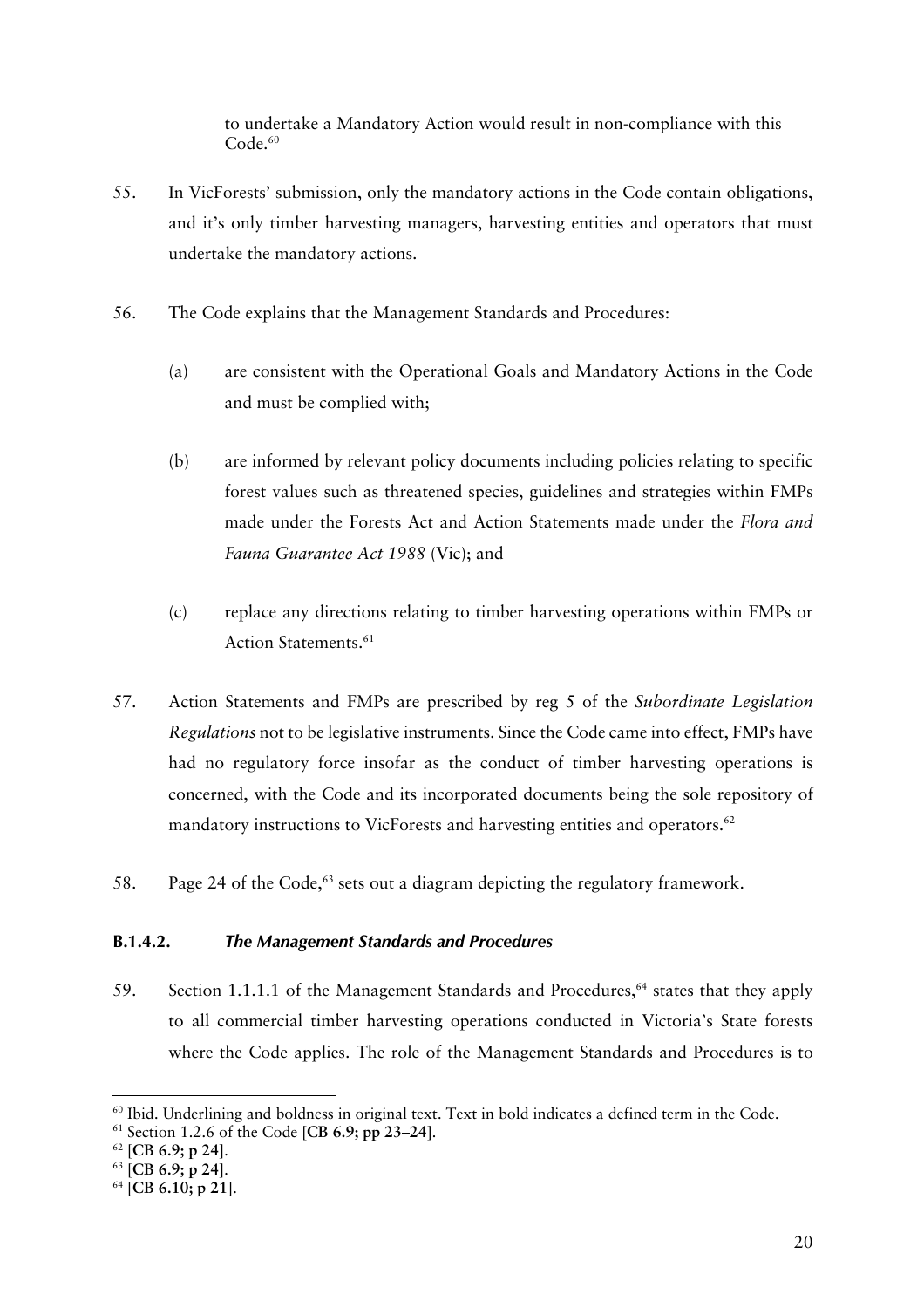provide standards and procedures to instruct managing authorities, harvesting entities and operators in interpreting the requirements of the Code: s 1.2.1.1.<sup>65</sup> VicForests is defined to be the 'Managing Authority' in the Code for timber harvesting operations conducted under an Allocation Order.

- 60. The Planning Standards are Appendix 5 to the Management Standards and Procedures.
- 61. The Management Standards and Procedures can be reviewed, for the purpose of amendment, pursuant to s  $1.5^{66}$  Pursuant to s  $1.5.1.4^{67}$  the Management Standards and Procedures are valid until the completion of a review or until otherwise notified by the Minister for Environment and Climate Change.

## **B.1.4.3.** *The deeming provision*

- 62. The Code is a piece of subordinate legislation directed to practical considerations: the conduct of timber harvesting operations. Subordinate legislation of that nature should be construed in light of those practical considerations, not meticulous comparison of language, and if capable of more than one construction, the Court "ought to discard the more natural meaning if it leads to an unreasonable result, and adopt that interpretation which leads to a reasonably practicable result."<sup>68</sup>
- 63. Bearing that principle in mind, clause 1.3.1.1 of the Management Standards and Procedures, <sup>69</sup> (**the deeming provision**) provides that operations that comply with the Management Standards and Procedures are deemed to comply with the Code, and thus clause  $2.2.2.2^{70}$  itself.
- 64. As has already been noted, the Code and the Management Standards and Procedures are directed towards VicForests and operators for the purpose of conducting timber harvesting operations, and the reforms in 2014 were intended to streamline the

<sup>65</sup> [**CB 6.10; p 21**].

<sup>66</sup> [**CB 6.10; p 22**].

<sup>67</sup> [**CB 6.10; p 22**].

<sup>68</sup> *Gill v Donald Humberstone & Co Ltd* [1963] 1 WLR 929 at 933–34 (Lord Reid), quoted with approval in, amongst other cases, *Australian Tea Tree Oil Research Institute v Industry Research & Development Board* (2002) 124 FCR 316 at [37]–[38]; see generally Herzfeld et al, *Interpretation and Use of Legal Sources,* Thomson Reuters (2013) at [25.1.3790].

<sup>69</sup> [**CB 6.10; p 21**].

<sup>70</sup> [**CB 6.9; p 34**].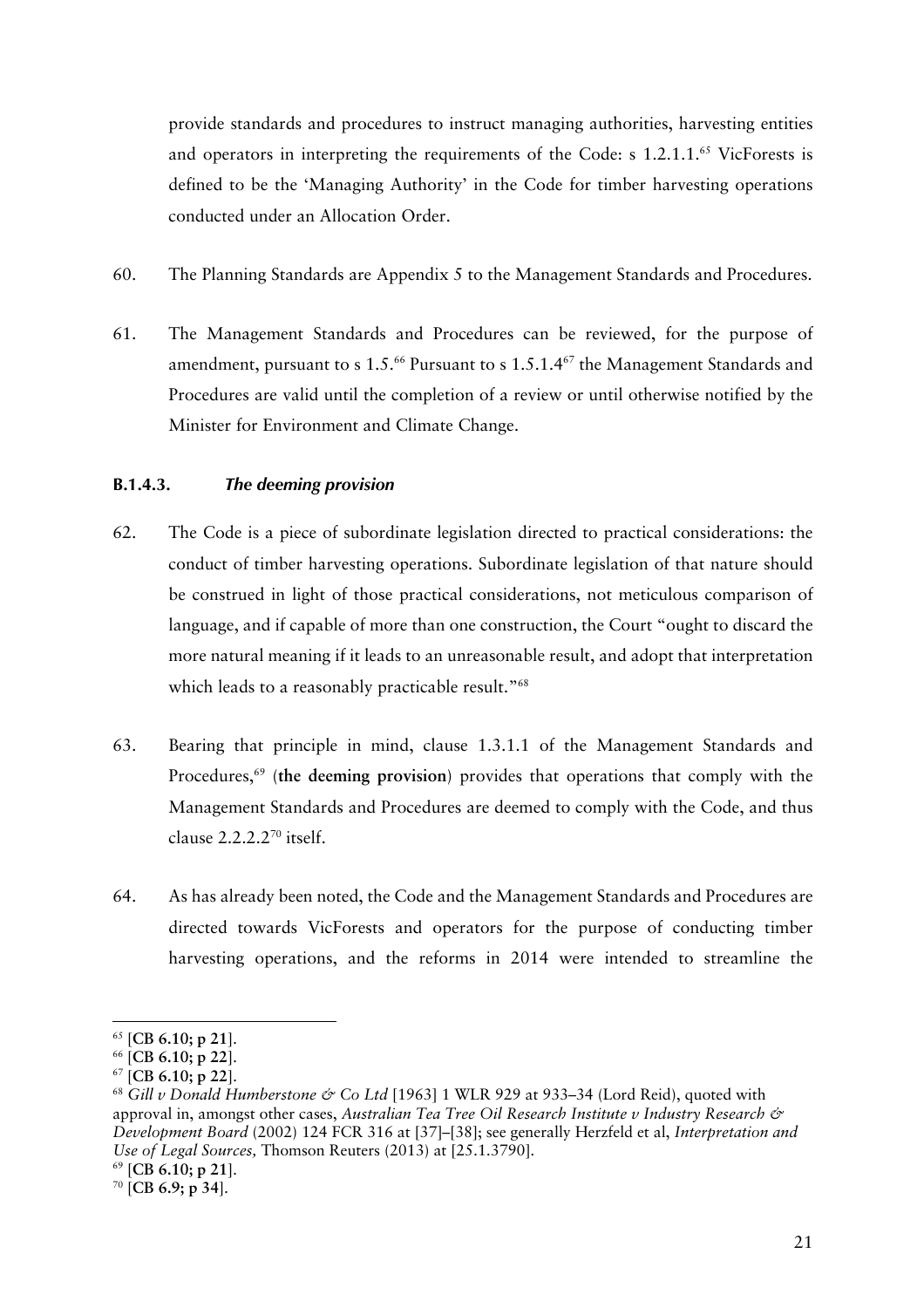environmental regulatory framework. The Code is intended to be a repository of the obligations for operators, such that, if operators comply with the Management Standards and Procedures, they will be deemed to comply with the Mandatory Actions in the Code.71 This construction of the deeming provision provides certainty to timber harvesting entities and operators. Where known values are concerned (by way of contrast to detection of previously unknown species where the precautionary principle would have a clear application), it is not for timber harvesting entities to second-guess the Executive's promulgated regulatory position in regard to that value.

- 65. On 26 March 2018 Commonwealth accreditation of the regulatory regime as currently in force was extended to 31 March 2020.72 There is no prescription contained in the Planning Standards based on detection of greater gliders in the CH RFA (in contrast to the position that obtains in the East Gippsland RFA).
- 66. In light of the practical considerations to which the Code, the Management Standards and Procedures, and the Planning Standards are directed, and in the absence of any identified prescription alleged to be breached in the Scheduled Coupes, the deeming provision operates to ensure that in the circumstances of this case VicForests' operations will be deemed to comply with the Code, and thus the precautionary principle.

## **B.1.5. Precautionary principle cannot be used to effect legislative outcomes**

- 67. Although, as has been noted, the precautionary principle is given statutory expression and is binding upon VicForests, it falls to be applied within a considered and developed framework of regulation which has itself been derived from a strategic planning process which has taken account of principles of environmentally sustainable development and provided for significant conservation reserves.73
- 68. The source of the obligation —clause 2.2.2.2 of the Code— is within a subordinate instrument that itself expresses multiple purposes, <sup>74</sup> namely to deliver sound

<sup>71</sup> See section 1.2.8 of the Code [**CB 6.9; p 25**].

<sup>72</sup> First Davey Report [**CB 5.1.1.15**], at [67].

<sup>73</sup> *MyEnvironment,* at [272].

<sup>74</sup> See section 1.2.2 of the Code [**CB 6.9; p 22**].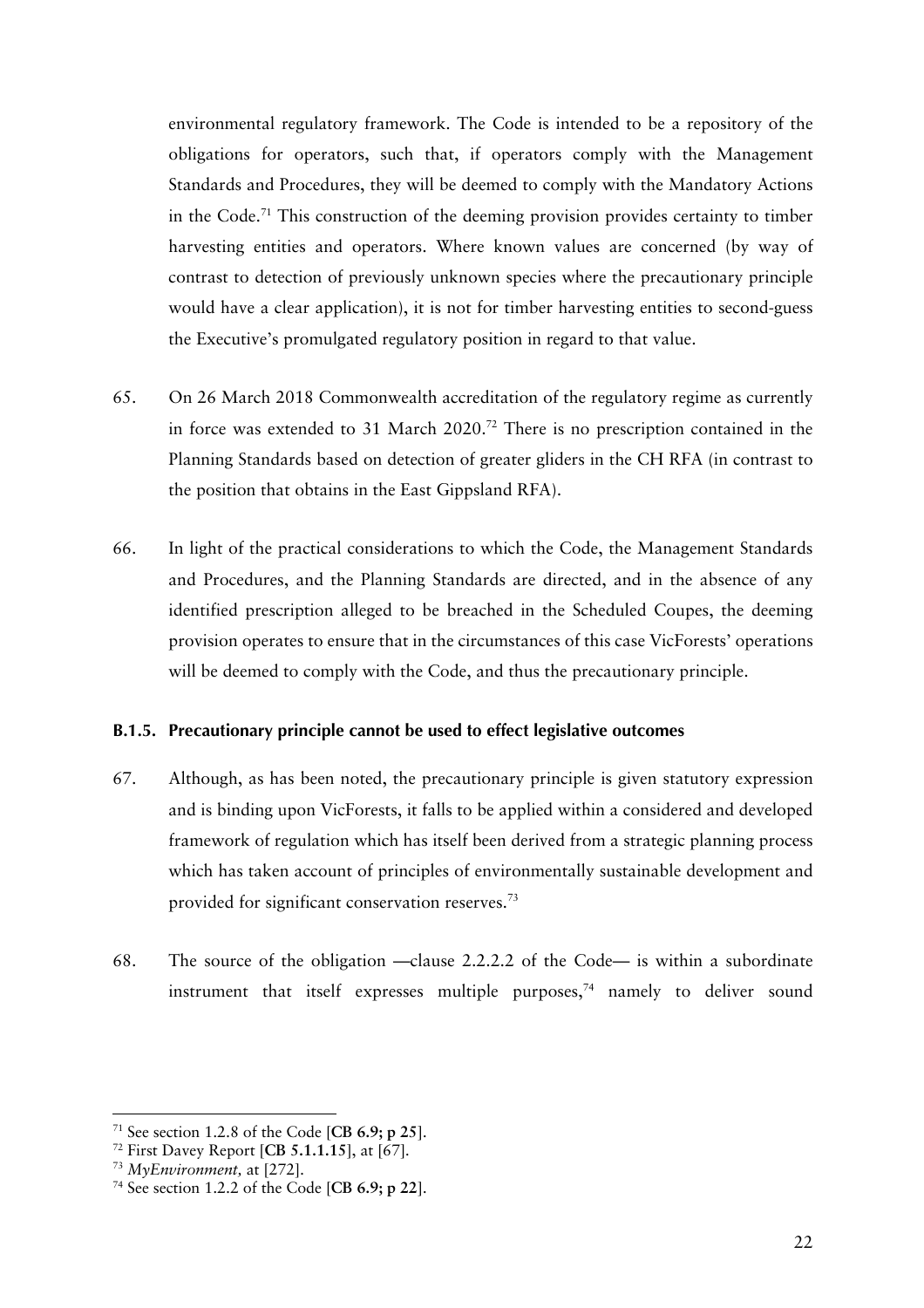environmental performance when planning for and conducting commercial timber harvesting operations in a way that:

- (a) permits an economically viable, internationally competitive, sustainable timber industry;
- (b) is compatible with the conservation of the wide range of environmental, social and cultural values associated with forests;
- (c) provides for the ecologically sustainable management of native forests proposed for cyclical timber harvesting operations; and
- (d) enhances public confidence in the management of timber production in Victoria's forests and plantations.
- 69. The Code is made under Part 5 of the CFL Act. Section 4 provides that the object of the CFL Act is to set up a legislative framework to enable the Minister:
	- (a) to be an effective conserver of the State's lands, waters, flora and fauna; and
	- (b) to make provision for the productive, educational and recreational use of the State's lands, waters, flora and fauna in ways which are environmentally sound, socially just and economically efficient.
- 70. Tate JA observed in the *MyEnvironment Appeal:*<sup>75</sup>

s 5 of the SFP [sic] Act, in its statement of the principles of ecologically sustainable development designed to guide sustainable forestry management, makes plain that decision making processes should effectively integrate both long-term and short-term economic, environmental, social and equity considerations, as recognised by his Honour.76

71. Tate JA further stated, <sup>77</sup> that when construing legislation that has a multiplicity of purposes, or seeks to strike a balance between competing interests, it is necessary to keep

 <sup>75</sup> At [142].

<sup>76</sup> *MyEnvironment*, [62].

 $77$  At [148].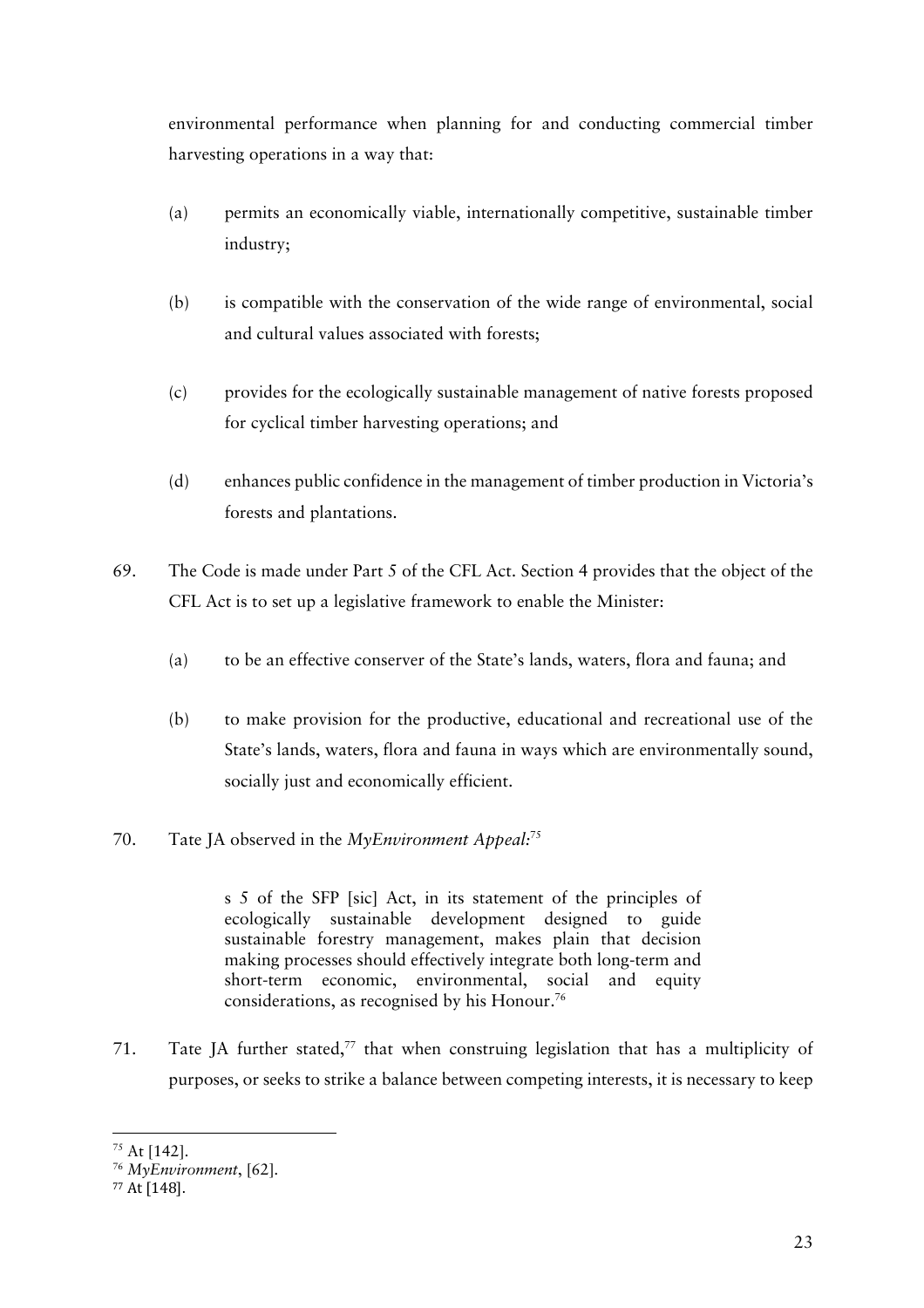in mind the observation of Gleeson CJ in *Carr v Western Australia* where his Honour said:78

In the interpretation of a provision of an Act, a construction that would promote the purpose or object underlying the Act is to be preferred to a construction that would not promote that purpose or object. ... *That general rule of interpretation, however, may be of little assistance where a statutory provision strikes a balance between competing interests*, and the problem of interpretation is that there is uncertainty as to how far the provision goes in seeking to achieve the underlying purpose or object of the Act. Legislation rarely pursues a single purpose at all costs. Where the problem is one of doubt about the extent to which the legislation pursues a purpose, stating the purpose is unlikely to solve the problem. *For a court to construe the legislation as though it pursued the purpose to the fullest possible extent may be contrary to the manifest intention of the legislation and a purported exercise of judicial power for a legislative purpose*.

72. Her Honour went on to quote with approval another passage of Gleeson CJ in the same case:79

> As explained in *Kelly* and *Nicholls*, the general purpose of legislation of the kind here in issue is reasonably clear; but it reflects a political compromise. The competing interests and forces at work in achieving that compromise are well known. The question then is not: *what was the purpose or object underlying the legislation? The question is: how far does the legislation go in pursuit of that purpose or object?80*

73. In the context of evidence before the Court in *MyEnvironment* to the effect that the Department was undertaking a review of the existing management prescription for Leadbeater's Possum, his Honour observed that:

> Such review will necessarily involve an evaluation of factors bearing on the sustainable ecological use of the whole of the forest affected by the FMP. Such a review involves policy considerations not readily justiciable before this Court.<sup>81</sup>

<sup>78</sup> *Carr v Western Australia* (2007) 232 CLR 138 at 142–3, [5] (emphasis as added by Tate JA).

<sup>79</sup> *MyEnvironment Appeal*, at [150].

<sup>80</sup> *Carr v Western Australia* (2007) 232 CLR 138 at 143, [7]; emphasis added by Tate JA.

<sup>81</sup> *MyEnvironment*, at [303].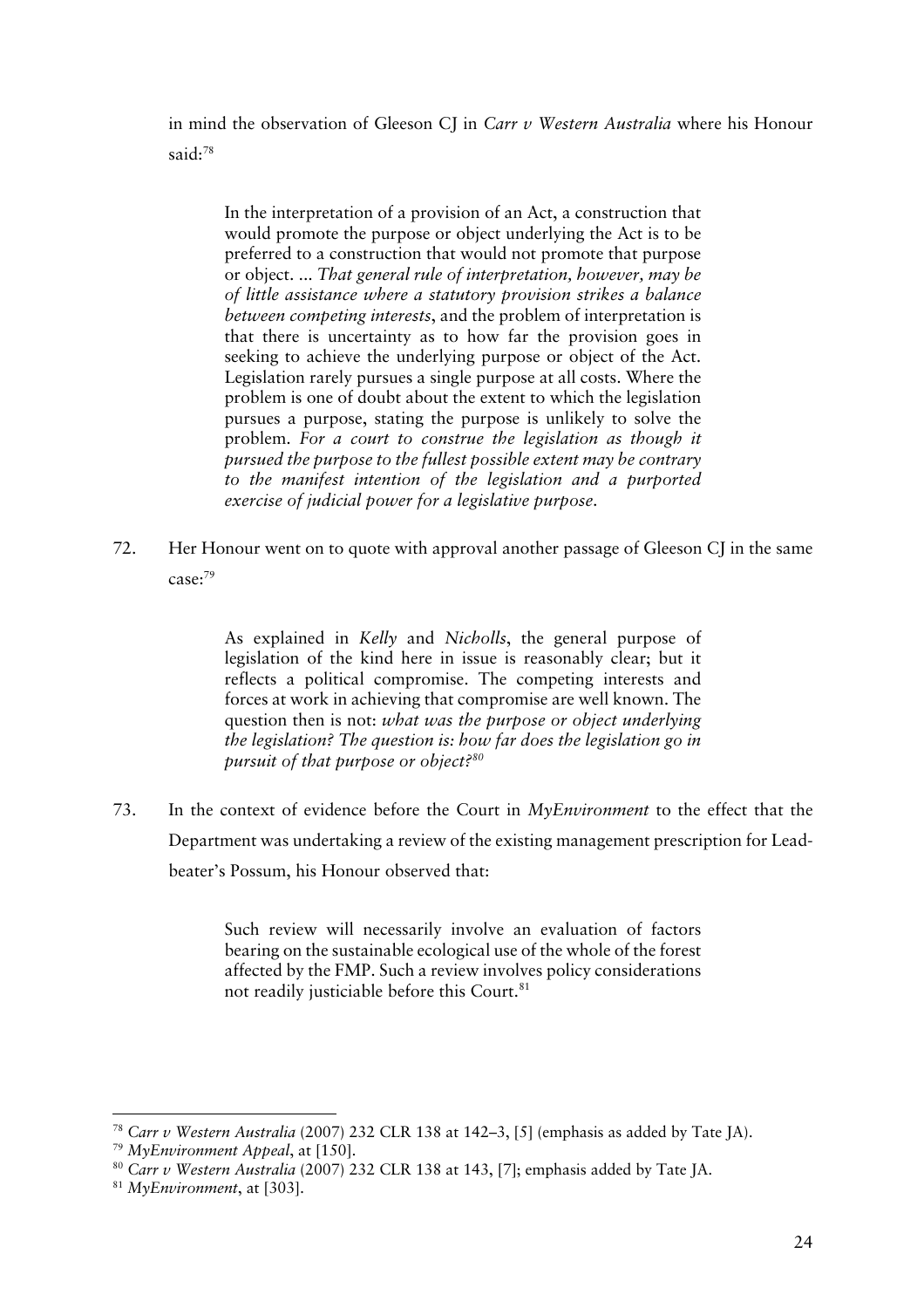74. Commenting on Professor Lindenmayer's evidence in *MyEnvironment* that all areas of 1939 regrowth that support some large living trees should be exempted from logging, Osborn JA observed:

> [F]undamentally the resolution of the major forest planning issues raised by Prof. Lindenmayer's letter cannot be achieved in this proceeding. First, the evidence does not permit a conclusion to be reached as to the appropriateness of the proposal over the whole of the forest area in question. Secondly, the issue ultimately involves questions of policy judgment which are not the province of the Court. The necessary decision raises questions of sustainable ecological development and net community benefit which involve discretionary judgements as to the weight to be given to particular factors and the resolution of their balance. The discretion to make this judgement is not vested in this Court.<sup>82</sup>

75. For like reasons, it is not to the point that the Applicant may have a view that:

An outcome consistent with the precautionary principle can be achieved through precisely the mechanisms envisaged in the NFPS for complementary management outside reserves – namely continuing to both set aside some areas that have important biological value for Greater Glider to be protected from harvesting operations, and the careful management of other such areas during operations so as to safeguard important Greater Glider values.<sup>83</sup>

- 76. The management of State forests in the Central Highlands FMA generally, and particularly in respect of particular species of flora or fauna, is a matter of policy for the Executive branch of the State of Victoria. Moreover, it is a matter of policy to be put into effect, as best considered by the Executive, in the context of a framework operating at an intergovernmental level, and in the context of managing a dynamic forest resource with competing demands upon it.
- 77. As Osborn JA has observed, "the issue ultimately involves questions of policy judgment which are not the province of the Court".<sup>84</sup>
- 78. The CH RFA expressly provides in clause 40 that "the Parties agree that Victorian processes and systems provide for ecologically sustainable management of forests in the

<sup>82</sup> *MyEnvironment*, at [310].

<sup>&</sup>lt;sup>83</sup> Paragraph 28 of the Applicant's outline of opening submission.

<sup>84</sup> *MyEnvironment*, at [310].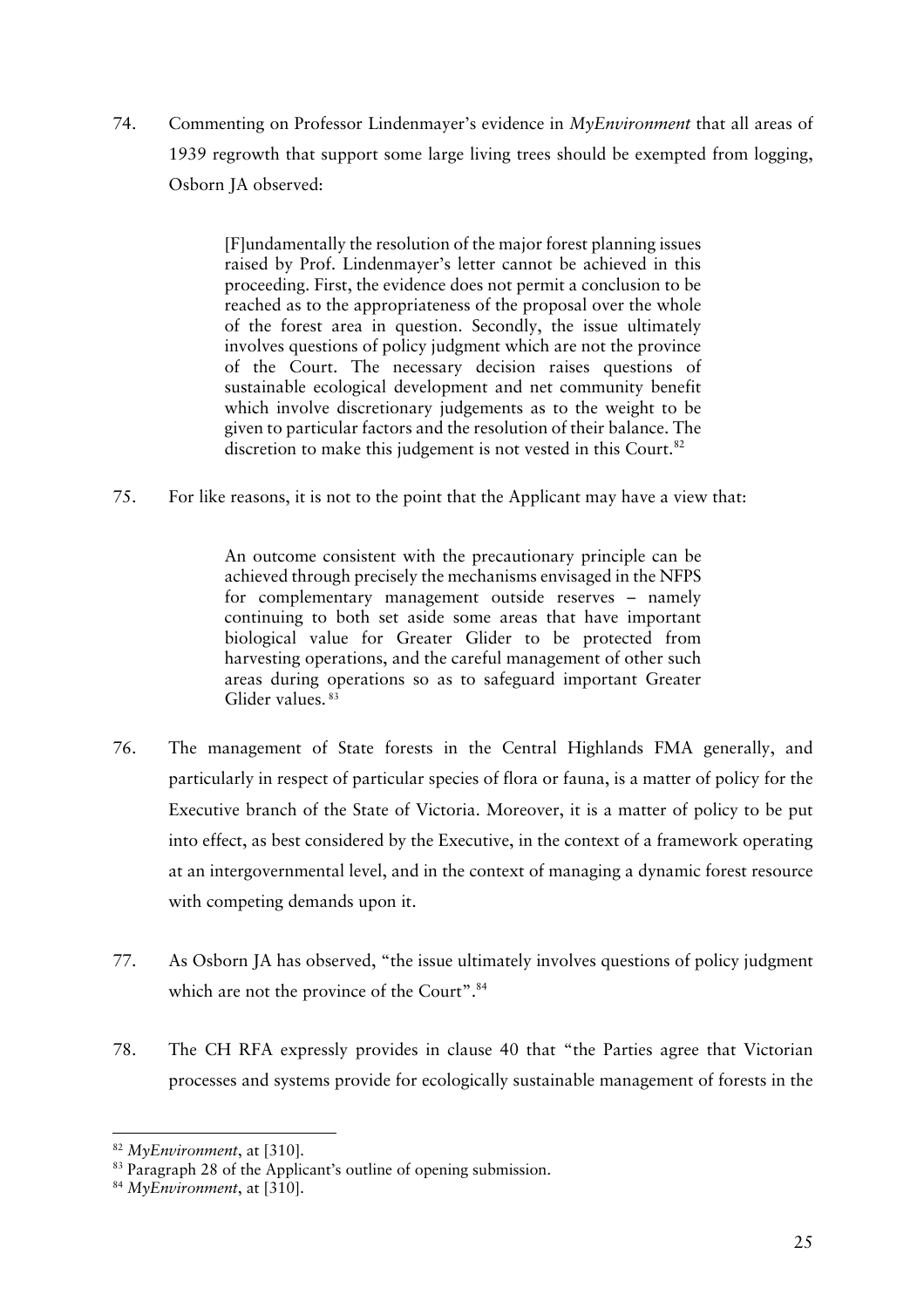Central Highlands and that these processes and systems are accredited in clause 47 of this Agreement". The Applicant is at pains to note that there is nothing in the CH RFA that addresses the Greater Glider and that the CH RFA predates the listing of the Greater Glider as vulnerable.

79. However, it must also be noted that on 26 March 2018, the Commonwealth and Victorian governments extended the timeframe of the CH RFA to 31 March 2020. This occurred after the change in listing status of the Greater Glider. It should also be noted that the Department has given no directions to VicForests as to the conduct of its timber harvesting operations in the Central Highlands FMA regarding detections of Greater Glider pursuant to s 70 of the SFT Act. The Applicant is therefore asking the Court to second guess the actions of both the Executive and the regulator.

### **B.1.6. No serious or irreversible threat**

#### **B.1.6.1.** *Any threat too generalised*

- 80. The net area available for harvesting in the Scheduled Coupes represents 0.01% of the total forested area of the public land estate, $^{\rm{85}}$  and 0.14% of the CH RFA; $^{\rm{86}}$
- 81. The area modelled as Greater Glider High Quality Class 1 habitat within the net area available for harvesting in the Scheduled Coupes represents 0.07% of the total area modelled as Greater Glider High Quality Class 1 habitat within Victoria. The net area itself will be subject to the application of all Code exclusions and the large tree protection policy.87
- 82. As has already been noted above, as the examples described by Osborn J illustrate, it will be easier to identify a threatened breach of the precautionary principle when a specific action threatens direct serious or irreversible damage to an aspect of the environment of extreme sensitivity and/or novel qualities. The more generalised the threat and the more indirect and less immediate the damage to a sensitive aspect of the

<sup>&</sup>lt;sup>85</sup> The figure is cell K71 of WEP-21A of the Fourth Paul Affidavit, divided by 6.4 million hectares (being the total area of forest across the public land estate according to the *State of the Forests Report 2018*, p 37) as a percentage. The *State of the Forests Report 2018* is available at https://www.ces.vic.gov.au/reports/state-forests-2018

<sup>86</sup> Second Paul Affidavit, [**CB 3.4**], at [442].

<sup>87</sup> See sections C.3.1–C.3.6 of the Second Paul Affidavit [**CB 3.4**].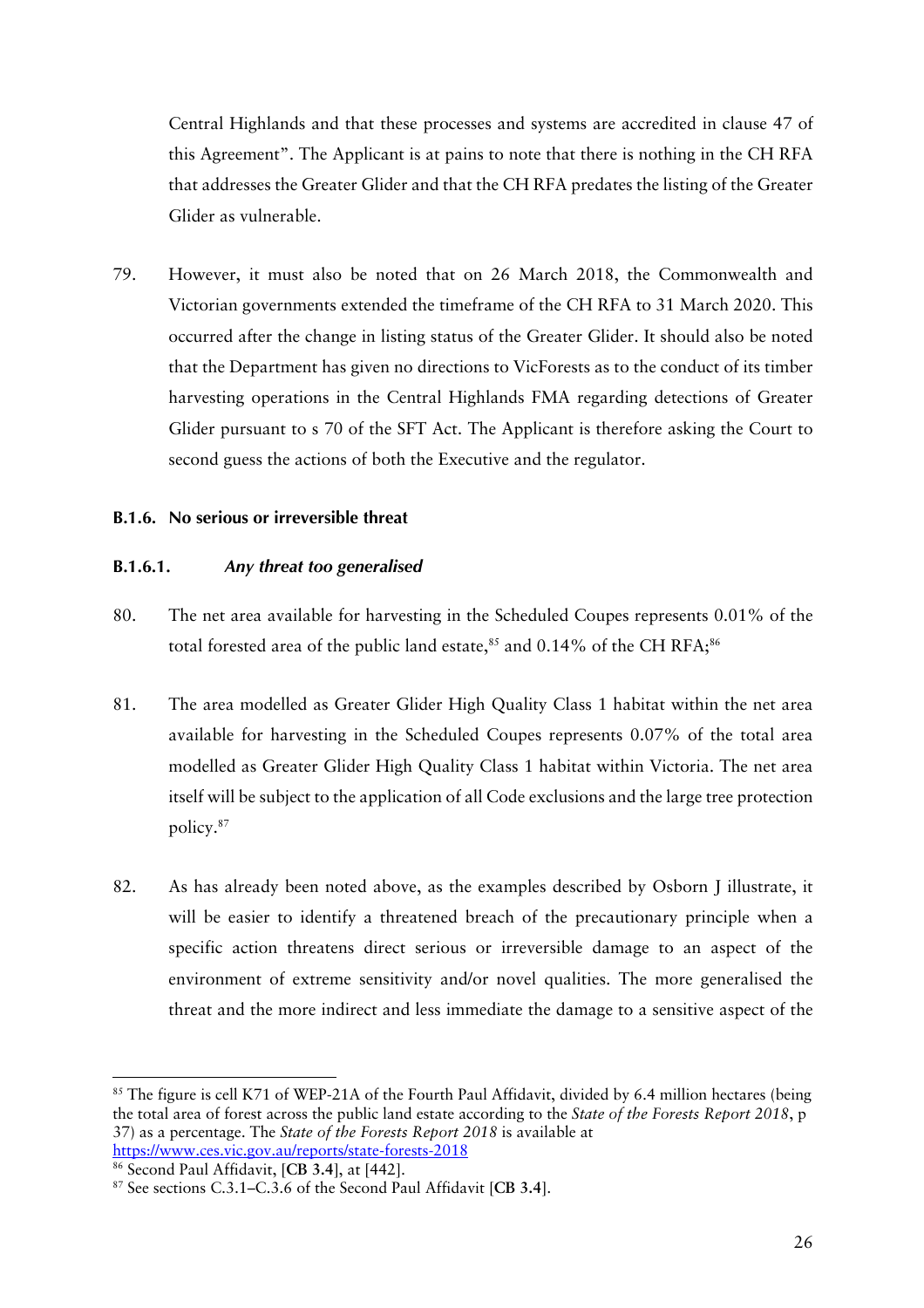environment, the more difficult it will be to be satisfied that the precautionary principle requires abstinence from a particular action.

83. In this instance, it cannot seriously be suggested that any timber harvesting that occurs within the net area available in the Scheduled Coupes would be accompanied by substantial uncertainty as to the survival of the species. That is so because the species is known to occur not only in many areas in Victoria outside the Scheduled Coupes, but also because Greater Glider populations exist in New South Wales and Queensland.

## **B.1.6.2.** *Operations to comply with prescriptions*

- 84. It will be recalled that property in timber in State forests only vests in VicForests upon the publication of an allocation order: ss 13 and 14 of the SFT Act.
- 85. The Allocation Order was amended by the Allocation (Amendment) Order 2019, notice of which was published in the Government Gazette on 24 April 2019. As paragraph 2(2) of the Allocation (Amendment) Order 2019 makes clear, the order was made following a review of the allocation of timber resources conducted in accordance with ss 18 and 19 of the SFT Act.
- 86. In conducting a review of allocation of timber resources under s 18 of the SFT Act, pursuant to s 19 of the SFT Act the Minister must have regard to (amongst other things):
	- (a) the principles of ecologically sustainable development;
	- (b) any report by the Secretary under  $s \, 8$ ;<sup>88</sup>

- (c) the structure and condition of the forest and its impact on future timber resource availability;
- (d) VicForests' compliance with the allocation order, including the conditions specified in the order;

<sup>88</sup> Sections 6 and 8 of the SFT Act provide that the Secretary must report to the Minister on the status, performance or achievement in relation to the indicators determined by the Minister for sustainable forest management.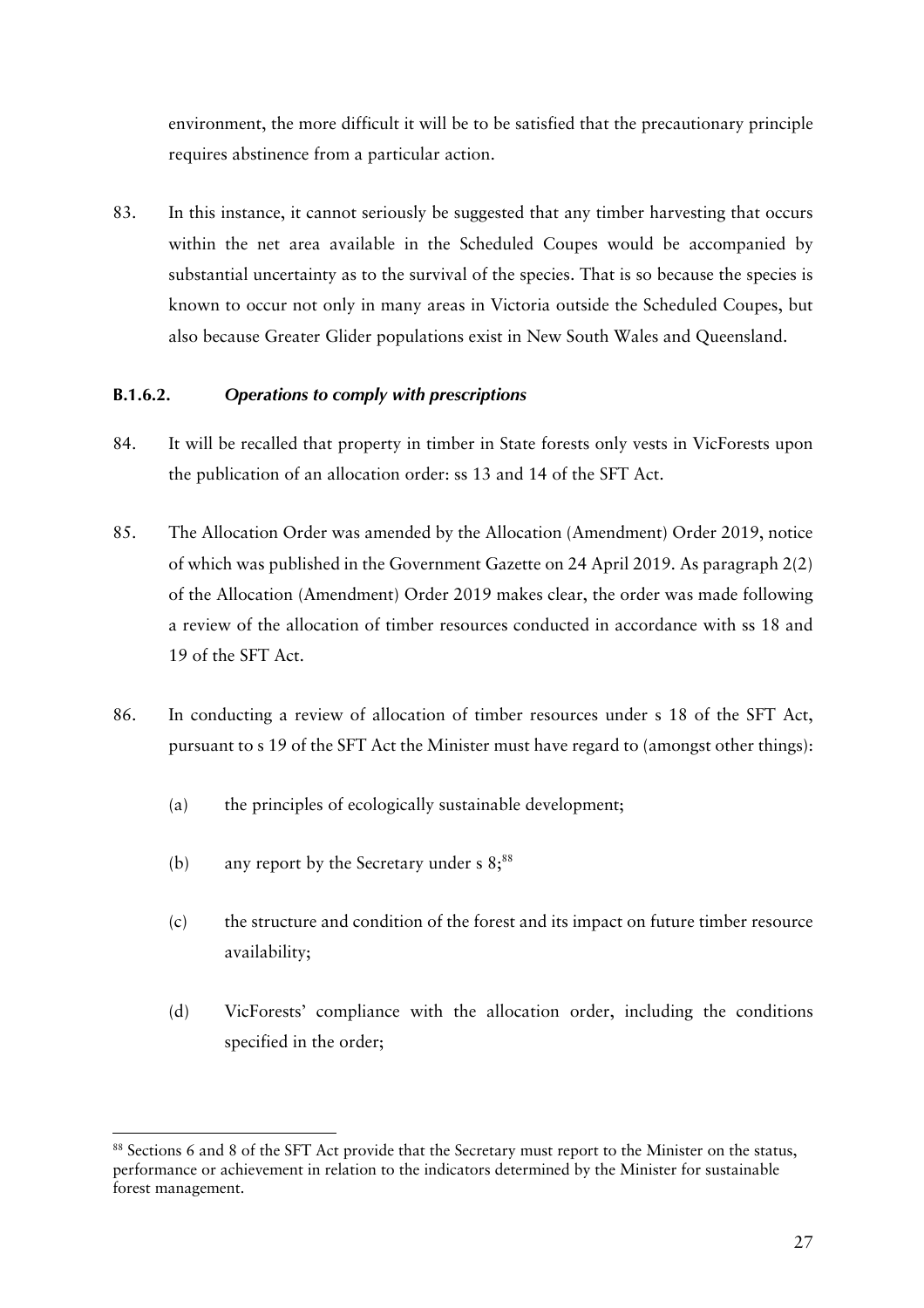- (e) the provisions of any Code of Practice; and
- (f) VicForests' compliance with any Code of Practice.
- 87. Having conducted that review, the Minister made the Allocation (Amendment) Order 2019 which had the effect of reducing the timber resources allocated to VicForests through the Allocation Order 2013 by 5,000 hectares. But the reduction in resources allocated to VicForests does not affected the Scheduled Coupes, and the timber resources in those coupes remain vested in VicForests.
- 88. Thus the allocation order process itself factors in the principles of ecologically sustainable development. To that is added the TRP process which involves consultation with, among others, environmental non-government organisations, $s<sup>9</sup>$  and the coupe reconnaissance process, <sup>90</sup> that includes identification of values that may require protection (both through a desktop review and a field assessment with a peer review).
- 89. In *MyEnvironment* Osborn J said:

If it is accepted that the TRP [Timber Release Plan] relates to coupes which have themselves been produced by a balanced planning exercise which takes account of considerations of ecologically sustainable development and if it is further accepted that the logging will comply with the prescriptions designed to protect LBP [Leadbeater's Possum] habitat within such coupes, MyEnvironment faces a difficult task in establishing that logging will breach the precautionary principle.<sup>91</sup>

90. Similarly, in this case, any operations in the Scheduled Coupes will comply with all prescriptions in force at the time any such operations occur.

# **B.1.6.3.** *Dr Davey's evidence*

91. Dr Davey will give evidence that, in his opinion, VicForests has not (insofar as the Logged Glider Coupes are concerned),<sup>92</sup> and will not (insofar as the Scheduled Coupes

<sup>89</sup> See section C.2.2 of the Second Paul Affidavit [**CB 3.4**].

<sup>90</sup> See generally section G of the Second Paul Affidavit [**CB 3.4**].

<sup>91</sup> *MyEnvironment,* at [271].

<sup>92</sup> First Davey Report [**CB 5.1.1**], at [276].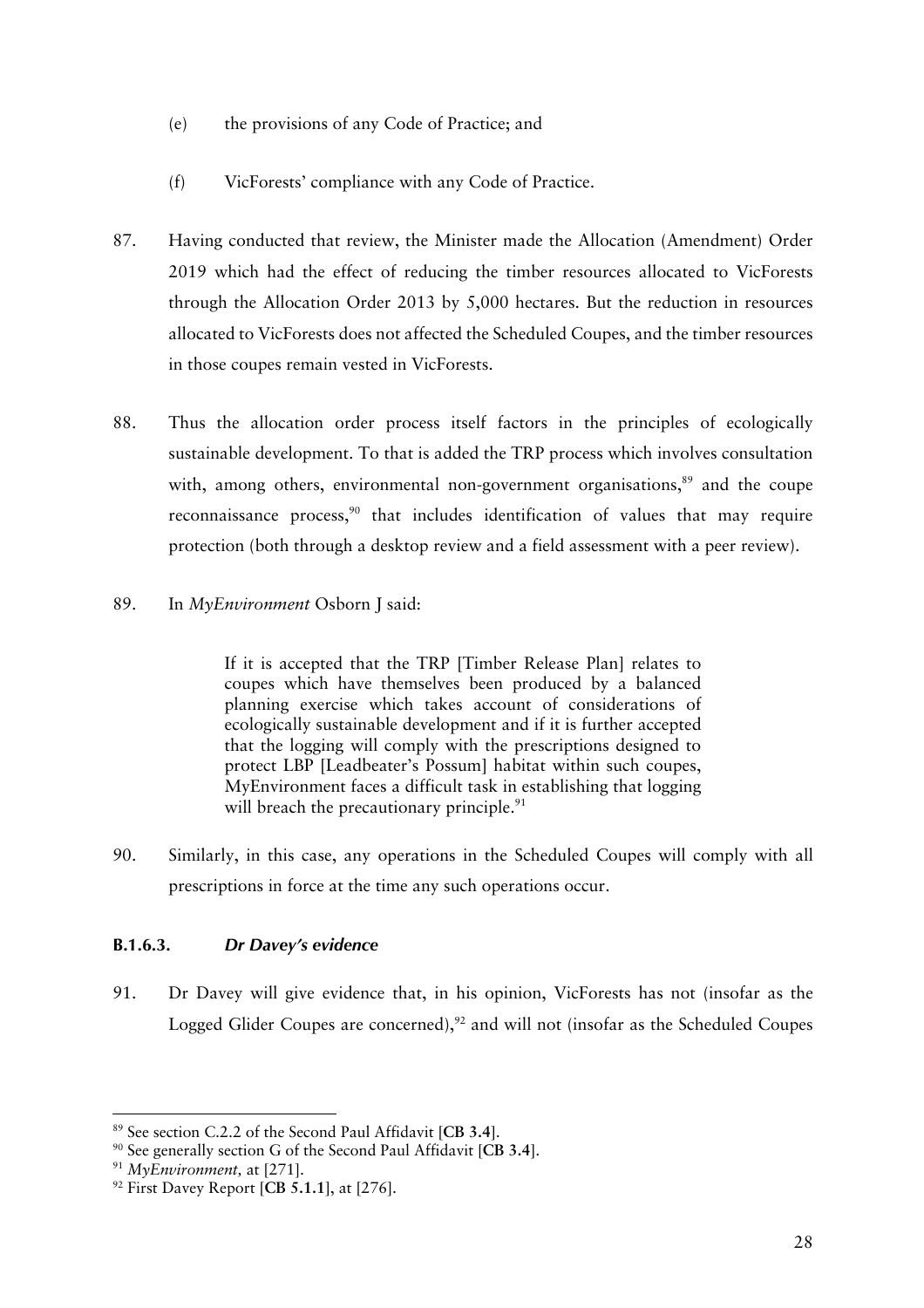are concerned),<sup>93</sup> breach the precautionary principle in relation to the Greater Glider, noting in particular that:

- (a) when viewed as a whole, conducting forestry operations in the Scheduled Coupes (individually or collectively) does not pose a serious or irreversible threat to Greater Glider or Greater Glider habitat;<sup>94</sup>
- (b) the components of the CAR reserve system are an embodiment of the precautionary principle;<sup>95</sup>
- (c) the use by Greater Gliders of riparian systems and buffer exclusions associated with harvested coupes resumes within 15 years of harvesting, assuming adequate habitat trees remain available;<sup>96</sup>
- (d) the recolonization by Greater Gliders of coupes subject to clearfell, seed tree or retention harvesting, with scattered retained habitat trees, begins within 25 years with the average return rate being after 40 years;<sup>97</sup>
- (e) the use by Greater Gliders of coupes subject to clearfell, seed tree or retention harvesting stems, with nil retention of suitable habitat trees, resumes within 30 years, with colonization resuming more than 80 years post-harvesting;<sup>98</sup>
- (f) the primary conservation actions and management actions set out in the Conservation Advice on the Greater Glider are embodied in the Code;<sup>99</sup>
- (g) Victoria has good systems and processes for conservation and management of biodiversity and ecologically sustainable forest management, with the draft Greater Glider Action Statement and Interim Greater Glider Conservation

<sup>&</sup>lt;sup>93</sup> First Davey Report [CB 5.1.1], at [305].<br><sup>94</sup> First Davey Report [CB 5.1.1], at [303].<br><sup>95</sup> First Davey Report [CB 5.1.1], at [213] – [216].<br><sup>96</sup> First Davey Report [CB 5.1.1], at [250].<br><sup>97</sup> First Davey Report [CB 5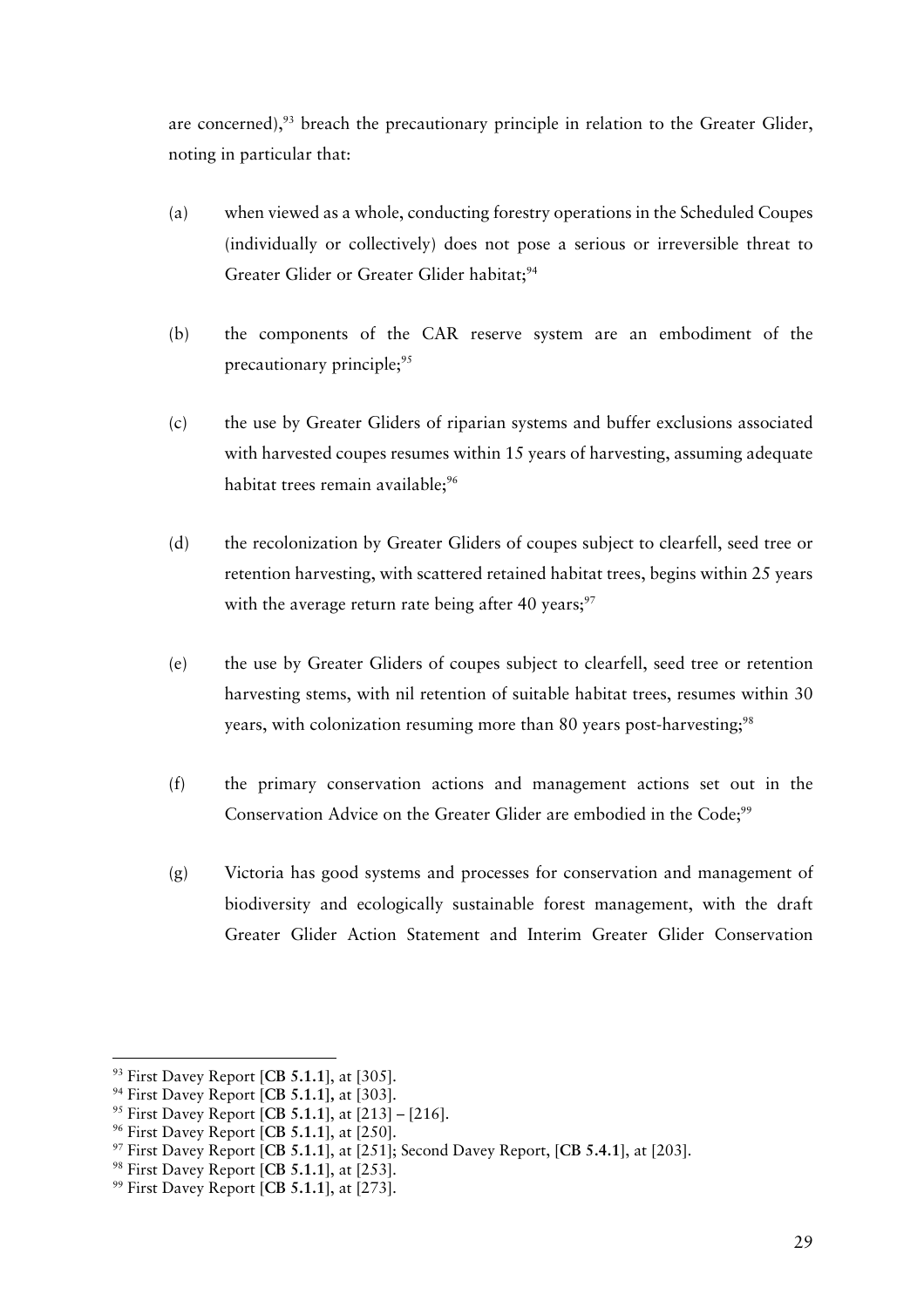Strategy providing guidance and enhancing those systems and processes pending a Greater Glider Recovery Plan;100 and

- (h) in assessing the impact of past and future forestry operations he performed a desktop assessment of the coupes in question, which desktop assessment considered, among other things, aerial imagery, available habitat modelling, harvest history, modelled timber harvesting exclusions and coupe plan records of forest type, aspect, slope, proportion of dead limbs and interlocking crowns, age classes and growth forms present, harvest area foot print, habitat tree prescription and placement, the implementation Code prescriptions and various aspects of coupe plans that concern the management of forest sites with Greater Glider or Leadbeater's Possum present.<sup>101</sup>
- 92. For all of the above reasons, any harvesting in the Scheduled Coupes will not constitute a serious or irreversible threat to Greater Glider, and thus the precautionary principle is not engaged.
- 93. VicForests maintains that an expert conclave, followed by concurrent evidence, would be of assistance to the Court and be the most efficient way for the expert evidence to be given. This submission applies equally in relation to the evidence intended to be given by Professors Baker and Woinarski.

## **B.1.7. Alternatively, if engaged, VicForests' response will be adequate and proportionate**

- 94. If this Court finds, contrary to VicForests' primary submission, that the precautionary principle is engaged in respect of each "forestry operation" in the Scheduled Coupes, VicForests' response is appropriate and necessary in order to address the threat of serious or irreversible damage to the Greater Glider.<sup>102</sup>
- 95. Contrary to what appears to be submitted by the Applicant, the precautionary principle does not require VicForests to undertake actions "necessary to provide for the recovery

<sup>&</sup>lt;sup>100</sup> First Davey Report [**CB 5.1.1**], at [274], [271].<br><sup>101</sup> First Davey Report [**CB 5.1.1**], at [256] – [259], [278], Tables 15 and 16 (Table 16 as amended by Table 3 of Second Davey Report [**CB 5.4.1**]). 102 *Brown Mountain*, at 49 [207]; *MyEnvironment*, at [314].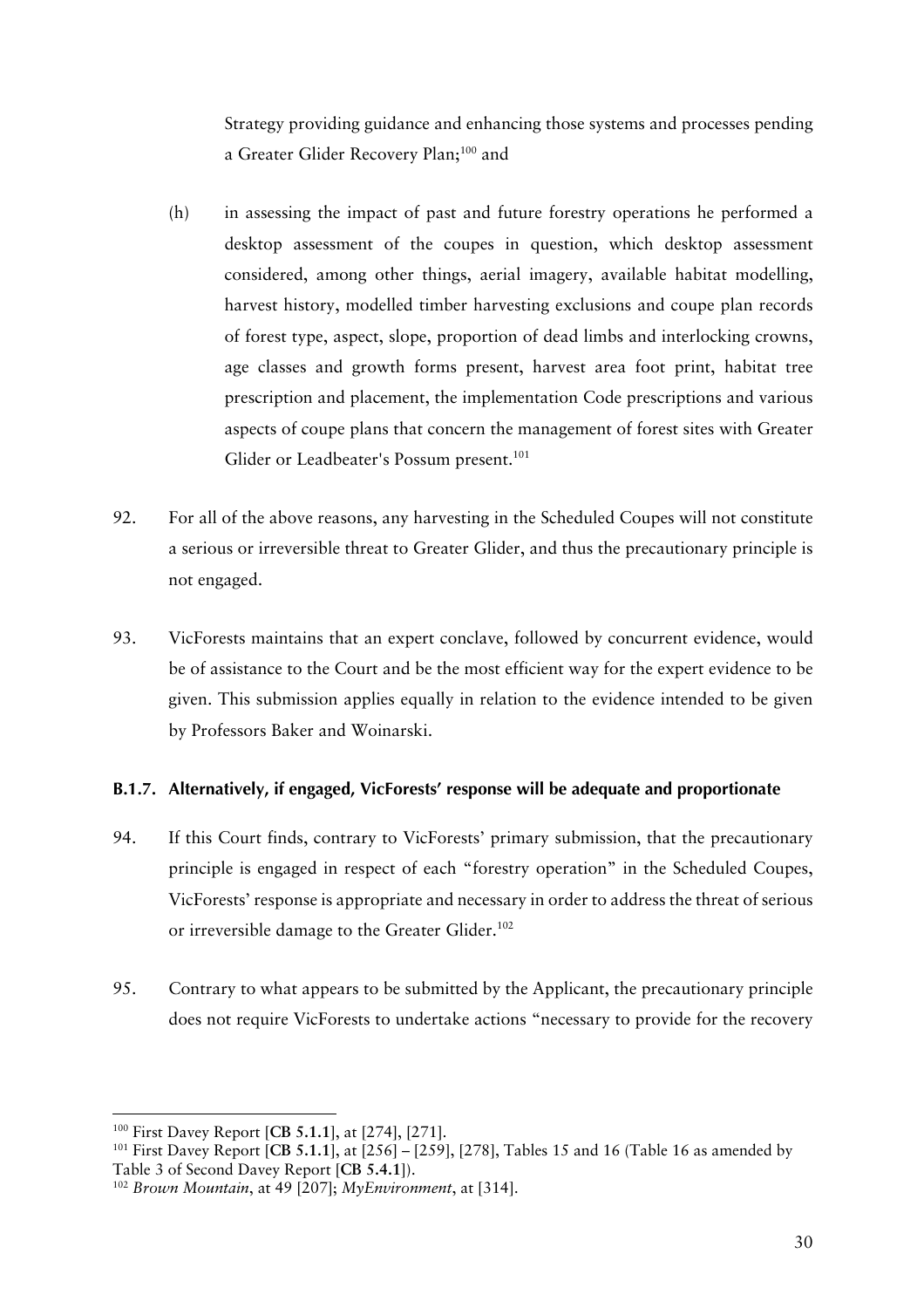of the Greater Glider",103 or actions that provide "certainty that Greater Glider population in the Central Highlands will not undergo further decline".<sup>104</sup>

- 96. The precautionary principle permits the taking of preventative measures without waiting until the reality and seriousness of the threat posed by forestry operations in the Scheduled Coupes is known.<sup>105</sup> But the precautionary principle is not directed to avoidance of all risks.
- 97. In respect of "forestry operations" in each of the Scheduled Coupes, the margin for error may be controlled by adaptive management proposals.<sup>106</sup> The precautionary principle does not generally dictate one specific course of action to the exclusion of others.<sup>107</sup>
- 98. The Applicant contends, in respect of the Scheduled Coupes, that the requisite threat to the Greater Glider is able to be addressed by adaptive management, namely surveys and prescriptions.108 In *Brown Mountain* Osborn J found that although the evidence in that case established the desirability of pre-harvest surveys in old growth forest, the generalised evidence did not address the specific factors relevant to the engagement of the precautionary principle, and thus that part of the claim was not made good.<sup>109</sup>
- 99. In any event, the evidence of Mr Paul is that VicForests is developing overall adaptive silvicultural systems that are intended to identify and protect high conservation values (**HCVs**) identified in the field.110 Two such HCVs identified are Leadbeater's Possum habitat and Greater Glider habitat.<sup>111</sup>
- 100. The adaptive silvicultural systems remain in development and subject to public consultation.112 In that sense, they are not finalised and may change in the future. As currently drafted the adaptive silvicultural systems contemplate variable levels of tree

<sup>&</sup>lt;sup>103</sup> Applicant's outline of opening submission, at  $[119(c)]$ .

<sup>104</sup> First Smith Report [**CB 4.2.1; p 10 and 58**]; Second Smith Report [**CB 4.3**] at p 10; Fourth Smith Report [**CB.4.12.1; pp 7, 8, 11, 15, 24-25**].

<sup>105</sup> *Brown Mountain*, at 49 [201].

<sup>106</sup> *Brown Mountain*, at 49 [205]; *MyEnvironment*, at [314].

<sup>&</sup>lt;sup>107</sup> Bridgetown Greenbushes / Friends of the Forest v Department of Conservation & Land Management (1997) 18 WAR 102, at 119; *Brown Mountain*, at 46-7 [186]; *MyEnvironment*, at [262].

 $108$  Applicant's outline of opening submission, at [119(d)] and (e)].

<sup>109</sup> *Brown Mountain*, at [217].

<sup>110</sup> Fourth Paul Affidavit [**CB 3.6.1**], at [111]; Overview of harvesting and regenerations systems, [**CB 3.6.127; p 4, table 2**].

<sup>111</sup> Overview of harvesting and regenerations systems, [**CB 3.6.127; p 7, section 3**].

<sup>112</sup> Fourth Paul Affidavit [**CB 3.6.1**], at [108].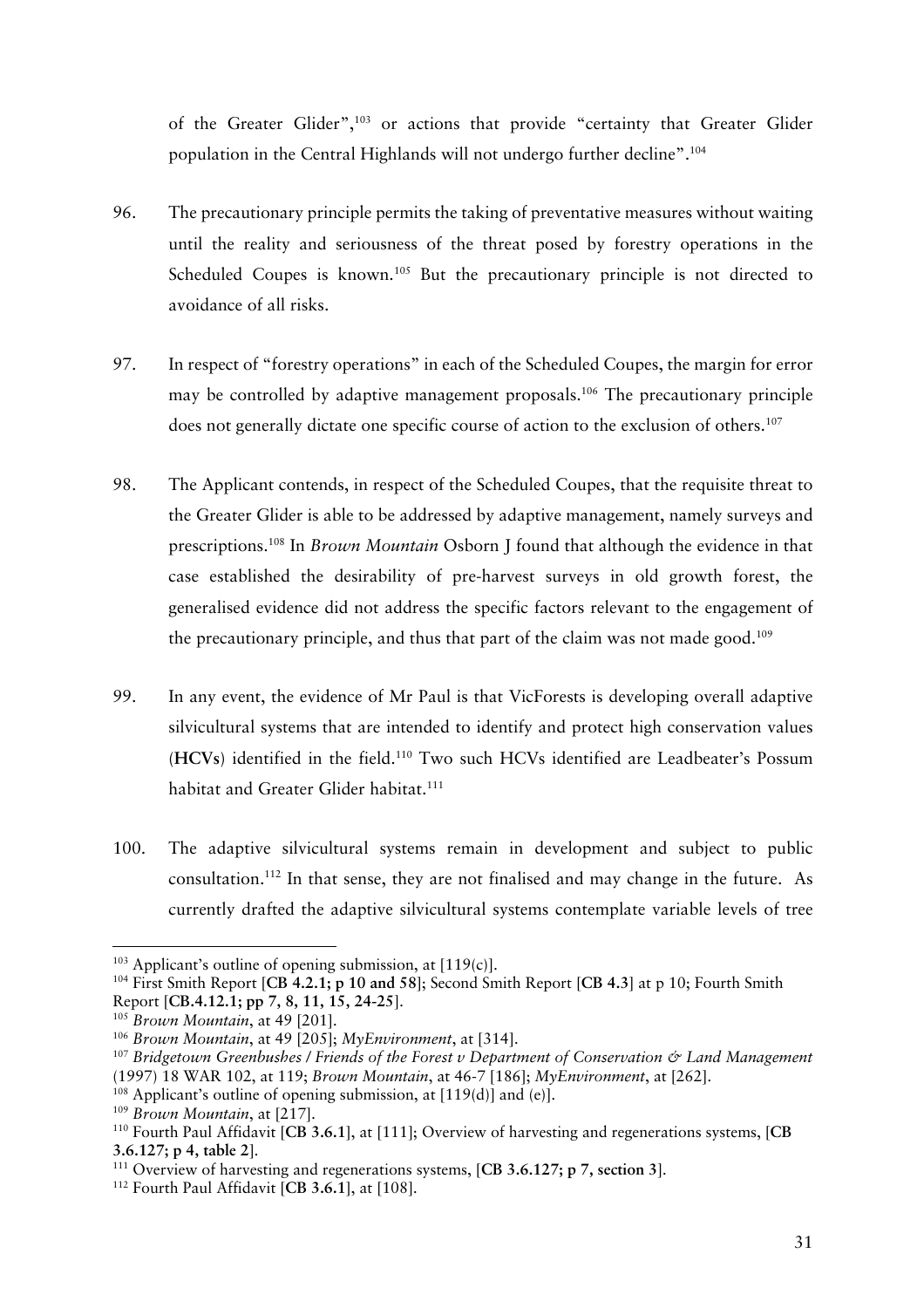retention increasing from clearfall (20%, 40% and 50% basal area retention) through to single tree retention and 100% retention (i.e. no harvesting) where particular forest types and conservation values are present.<sup>113</sup>

- 101. The evidence of Mr Paul is that VicForests will review the silvicultural system by which each Scheduled Coupe is to be harvested and regenerated in conformity with the adaptive silvicultural regimes under development.<sup>114</sup> The identification and presence of conservation values (including HCVs) in the Scheduled Coupes will significantly affect the adaptive silvicultural system to be selected.<sup>115</sup> It is of course not known how any of the Scheduled Coupes will be harvested —if at all— because the evidence is that extant planning is stale and on hold pending the resolution of the proceeding.116
- 102. The development of the adaptive silvicultural methods —together with the ongoing public consultation process— is itself a precautionary measure proportionate to the threat. VicForests' development of the silvicultural systems occurs in the context of an extant strategic planning process and regulatory landscape which takes account of principles of environmental sustainable development and has provided for significant conservation reserves,<sup>117</sup> and retained forest not associated with the reserve system (such as other fixed zoning, habitat and timber harvesting exclusions required by the Code, the Management Standards and Procedures and the Planning Standards, or any voluntary measures agreed between VicForests and the Department, or the subject of a direction under s 70 of the SFT Act). Dr Davey's evidence is that many of the high conservation values are already represented and protected in the CAR reserve system.<sup>118</sup>
- 103. Further, the development of the new silvicultural systems must be considered in the context of VicForests' existing practices including policies, procedures and requirements with respect to giant, tall and large tree protection,<sup>119</sup> Leadbeater's Possum Management Units,120 a moratorium on timber harvesting in an area of 14,800 hectares of forest anticipated to have a more that 0.65 probability of being occupied by Leadbeater's

<sup>113</sup> Fourth Paul Affidavit [**CB 3.6.1**], at [108].

<sup>114</sup> Fourth Paul Affidavit [**CB 3.6.1**], at [118].

<sup>115</sup> Fourth Paul Affidavit [**CB 3.6.1**], at [119].

<sup>116</sup> Second Paul Affidavit [**CB 3.4**] at [443]-[444]; Fourth Paul Affidavit [**CB 3.6.1**], at [118]-[119].

<sup>&</sup>lt;sup>117</sup> *Brown Mountain*, at [181].<br><sup>118</sup> Second Davey Report [CB 5.4.1], at [315], [325].

<sup>&</sup>lt;sup>119</sup> Second Paul Affidavit [CB 3.4], at section C3.3.6 and [CB.3.5.95]

<sup>120</sup> Second Paul Affidavit, [**CB 3.4**], at section C.3.3.2].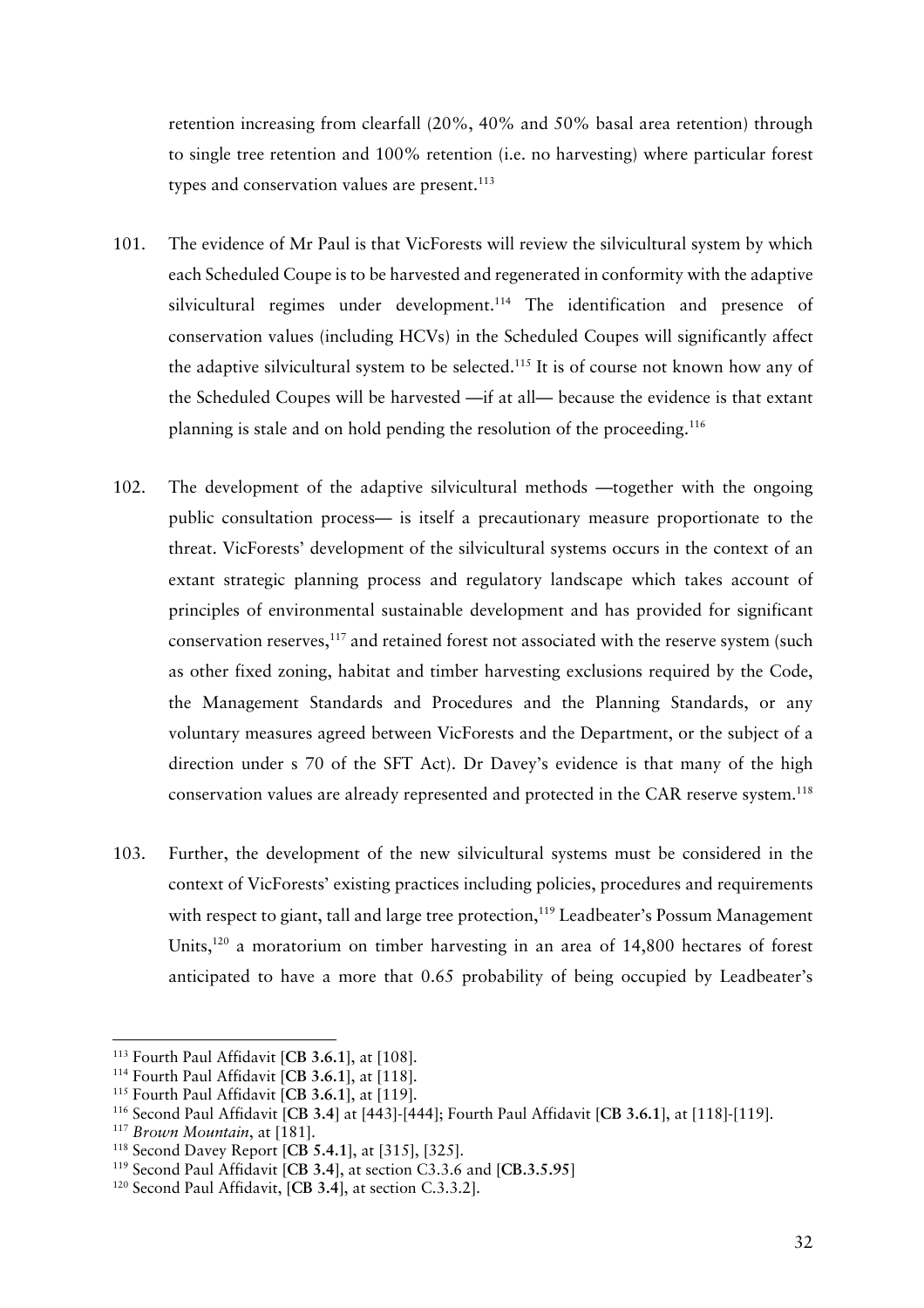Possum,<sup>121</sup> and existing regrowth retention harvesting practices.<sup>122</sup> These matters have not been taken into account by Dr Smith or Professor Woirnarski in proffering their opinions.

## **B.2. Alternatively, if the precautionary principle will be breached, any loss of exemption from Part 3 of EPBC Act is limited**

- 104. If this Court finds, contrary to VicForests' primary submission, that the precautionary principle is engaged and will be breached in respect of each "forestry operation" in the Scheduled Coupes, on the proper construction of s 38 of the EPBC Act and s 6(4) of the RFA Act, any loss of exemption from Part 3 of the EPBC Act is limited to the forestry operation or operations that is or are not in accordance with the CH RFA and does not extend to other forestry operations in the same coupe that are undertaken in accordance with the CH RFA.<sup>123</sup>
- 105. Section 38 of the EPBC Act provides that "RFA forestry operation" has the same meaning as in the RFA Act. The RFA Act relevantly defines "RFA forestry operations" to mean forestry operations as defined in an RFA that are conducted in relation to land in a region covered by the RFA.
- 106. The CH RFA contains the following definition:

## "**Forestry Operations**" means

- (a) the planting of trees; or
- (b) the managing of trees before they are harvested; or
- (c) the harvesting of Forest Products

for commercial purposes and includes any related land clearing, land preparation and regeneration (including burning), and transport operations.

"**Forest Products"** means all live and dead trees, ferns or shrubs of parts thereof.

<sup>121</sup> Second Paul Affidavit, [**CB 3.4**], at [136(c)].

<sup>122</sup> Second Paul Affidavit, [**CB 3.4**], at [152] to [157], [161] and [**CB 3.4.33**].

 $123$  See subparagraph  $113G(b)$  of the defence.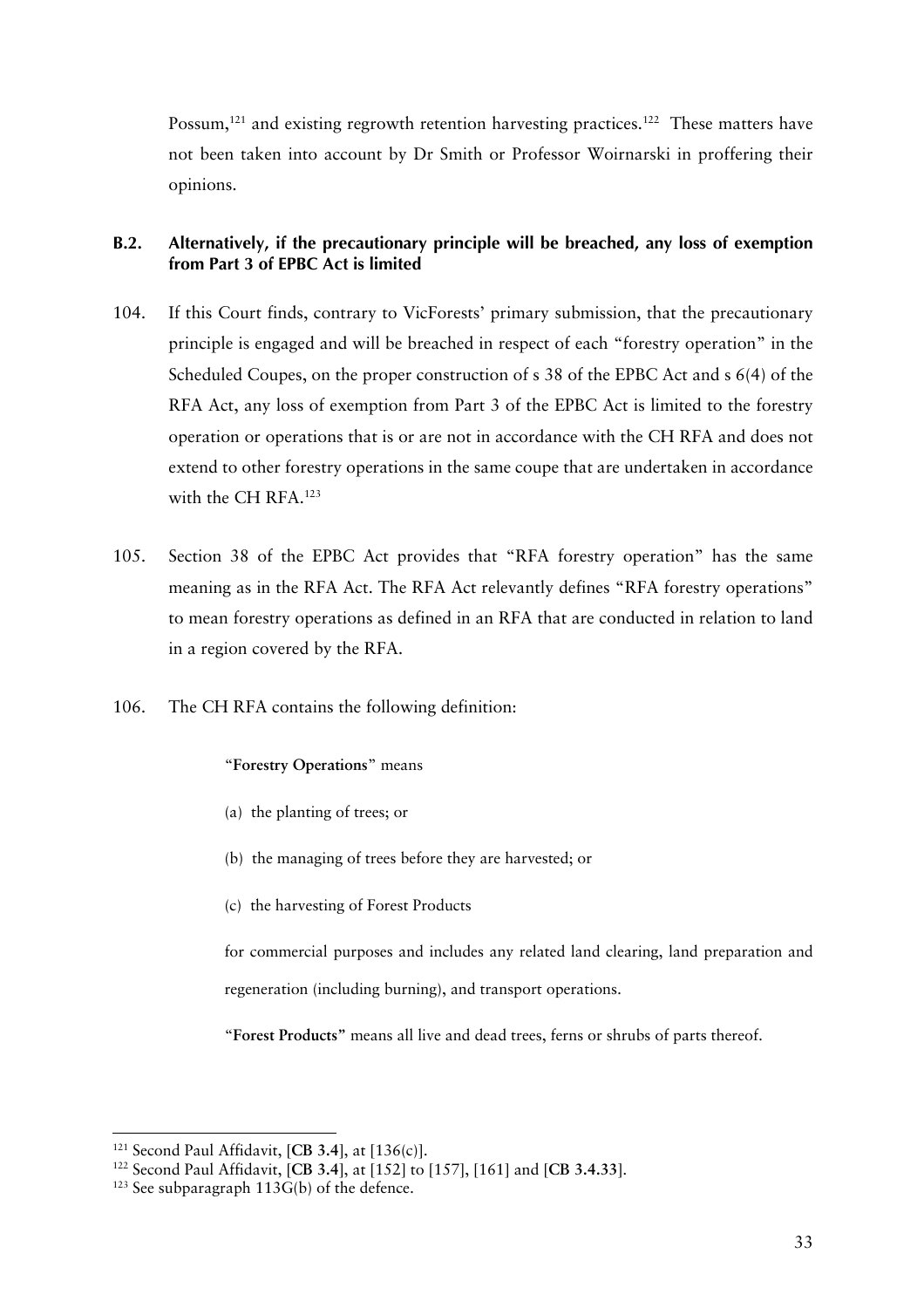- 107. Subsection 38(1) of the EPBC Act provides that Part 3 does not apply to an RFA forestry operation that is undertaken in accordance with an RFA:
- 108. Part 3 of the EPBC Act, of which s 18 forms part, operates on conduct which is described as "an action". For the purpose of this proceeding, the parties have agreed that forestry operations in each of, and in some or all of, the Logged Coupes and the Scheduled Coupes are an "action". In the present case, Part 3 of the EPBC Act seeks to prohibit, and then regulate, an action which has, or is likely to have, a "significant impact" on a listed threatened species.<sup>124</sup>
- 109. Two matters are immediately apparent from the terms of s 38(1). *First*, that in respect of one coupe, there may be many separate forestry operations, and therefore many separate "actions". *Second,* by the use of the singular "RFA forestry operation" the focus in s 38(1) of the EPBC is on one particular forestry operation.
- 110. In this case, forestry operations are the actions that the EPBC Act seeks to regulate so as to avoid a significant impact on a listed threatened species included in the critically endangered category (s 18(2)) or a listed threatened species included in the vulnerable category (s 18(4)). It is the taking of the action (that is, the actual conduct of a forestry operation) that must be "in accordance with" the RFA.<sup>125</sup>
- 111. The only alleged wrongdoing said to arise in respect of the forestry operations in the Scheduled Coupes is the alleged failure by VicForests to comply with clause 2.2.2.2 of the Code in respect of the Greater Glider.<sup>126</sup> If the exemption in s  $38(1)$  were lost in respect of the Scheduled Coupes, it would be because the conduct of the proposed forestry operations did not comply with clause 2.2.2.2 of the Code in respect of the Greater Glider.
- 112. The effect is that any loss of exemption must be limited to the forestry operation that is not in accordance with the RFA. It follows, therefore, that any consideration of

<sup>124</sup> See the discussion of the general structure of Part 3 in *Tasmanian Aboriginal Centre Incorporated v Secretary, Department of Primary Industries, Parks, Water and Environment* (No 2) (2016) 215 LGERA 1, at [19]-[34] which was not disturbed by the Full Court's decision in *Secretary, Department of Primary Industries, Parks, Water and Environment v Tasmanian Aboriginal Centre Incorporated (No 2)* (2016) 244 FCR 21 (Allsop CJ, Griffiths and Moshinsky JJ).

<sup>125</sup> *Friends of Leadbeater's Possum Inc v VicForests* (2018) 260 FCR 1, at [198] (Mortimer J).

<sup>126</sup> 2FASOC, paragraph 113H.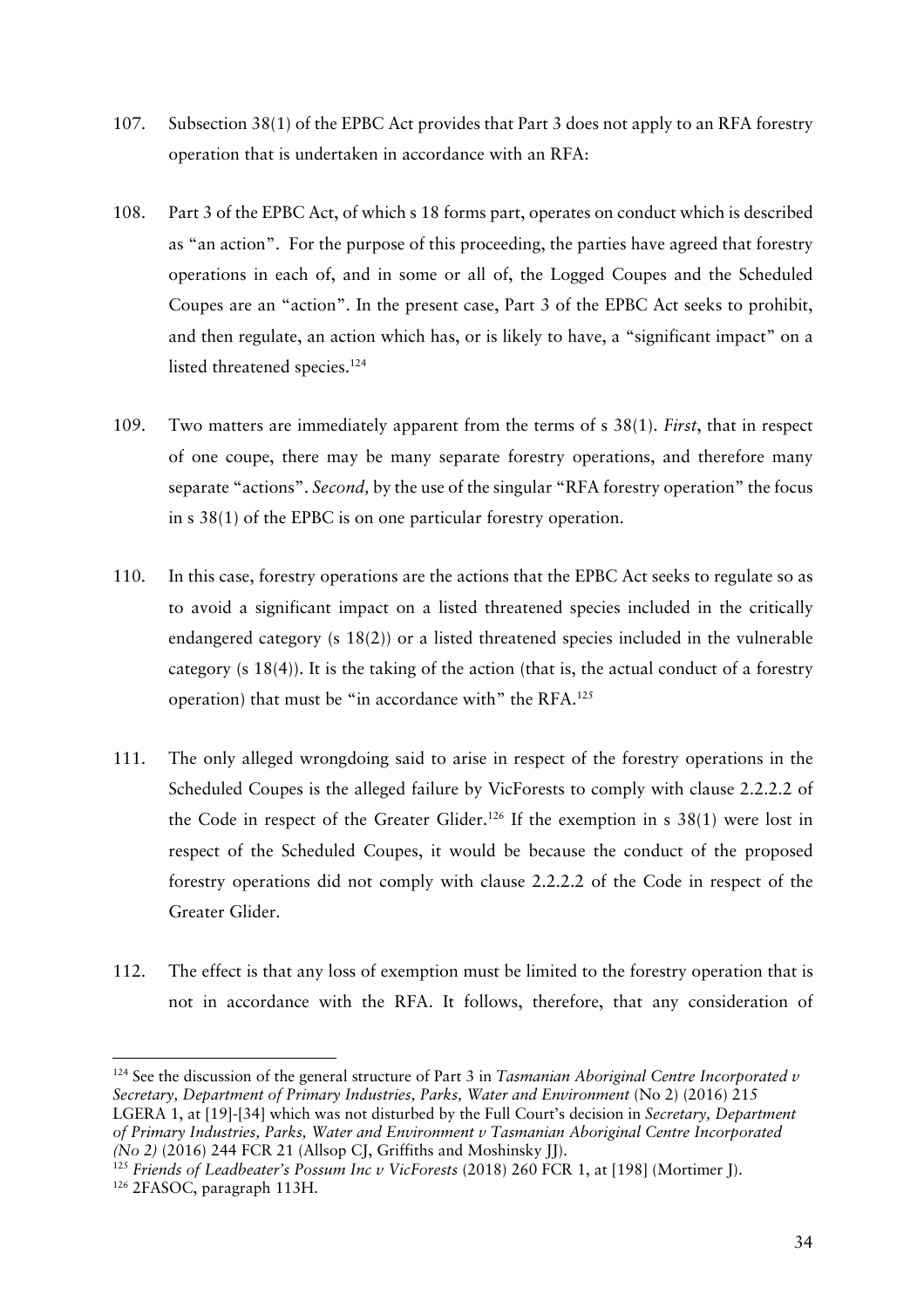significant impact in Part 3 of the EPBC Act is likewise limited by reference to the "action" under consideration. As such, any loss of exemption contained in s 38(1) of the EPBC Act in respect of the Scheduled Coupes can only be limited to Greater Glider, and questions of significant impact to other values (such as Leadbeater's Possum) do not arise.

- 113. This construction is strengthened by the fact that the general exemption in s 38 forms part of a Division which provides for a substitute regime in which RFAs deal with environmental and other matters in relation to forests and forestry operations that are subject to the RFA.<sup>127</sup> The regulation for which the RFAs provide is an active and ongoing one,128 and largely a state-based system. The construction of s 38(1) advanced by the Applicant, $129$  is one that renders the substitute system otiose once the exemption in s 38(1) no longer applies, such that it opens up questions of significant impact on every matter of national environmental significance. That construction is illogical and contrary to the substitution regime envisaged by Part 4, Div 4 of the EPBC Act.
- 114. The position is the same with respect to the Logged Coupes.

## **B.3. The test for significant impact under the EPBC Act**

## **B.3.1. The Applicant's pleaded case as to "significant impact"**

115. The question of significant impact arises in several paragraphs of the 2FASOC in respect of both Greater Glider and Leadbeater's Possum and in respect of some or all of the Logged Coupes and Scheduled Coupes. Each allegation is addressed in turn below.

# **B.3.1.1.** *Greater Glider — Logged Coupes and Scheduled Coupes*

116. At paragraphs 32 to 39D of the 2FASOC the Applicant alleges that forestry operations in each of Logged Coupes 9.5, 9.6, 9.12, 9.13, 9.17, 9.20, 9.26, 9.30, 9.32, 9.33, 9.35 and 9.36 have had, are having or are likely to have, a significant impact on the Greater Glider. The allegations in these paragraphs are coupe specific, and therefore require the

<sup>&</sup>lt;sup>127</sup> *Wilderness Society v Turnbull* (2007) 166 FCR 154, at [32] (Branson and Finn JJ).

<sup>128</sup> *Friends of Leadbeater's Possum Inc v VicForests* (2018) 260 FCR 1, at [139] (Mortimer J).

<sup>129</sup> Applicant's outline of opening submission, at [141]–[142].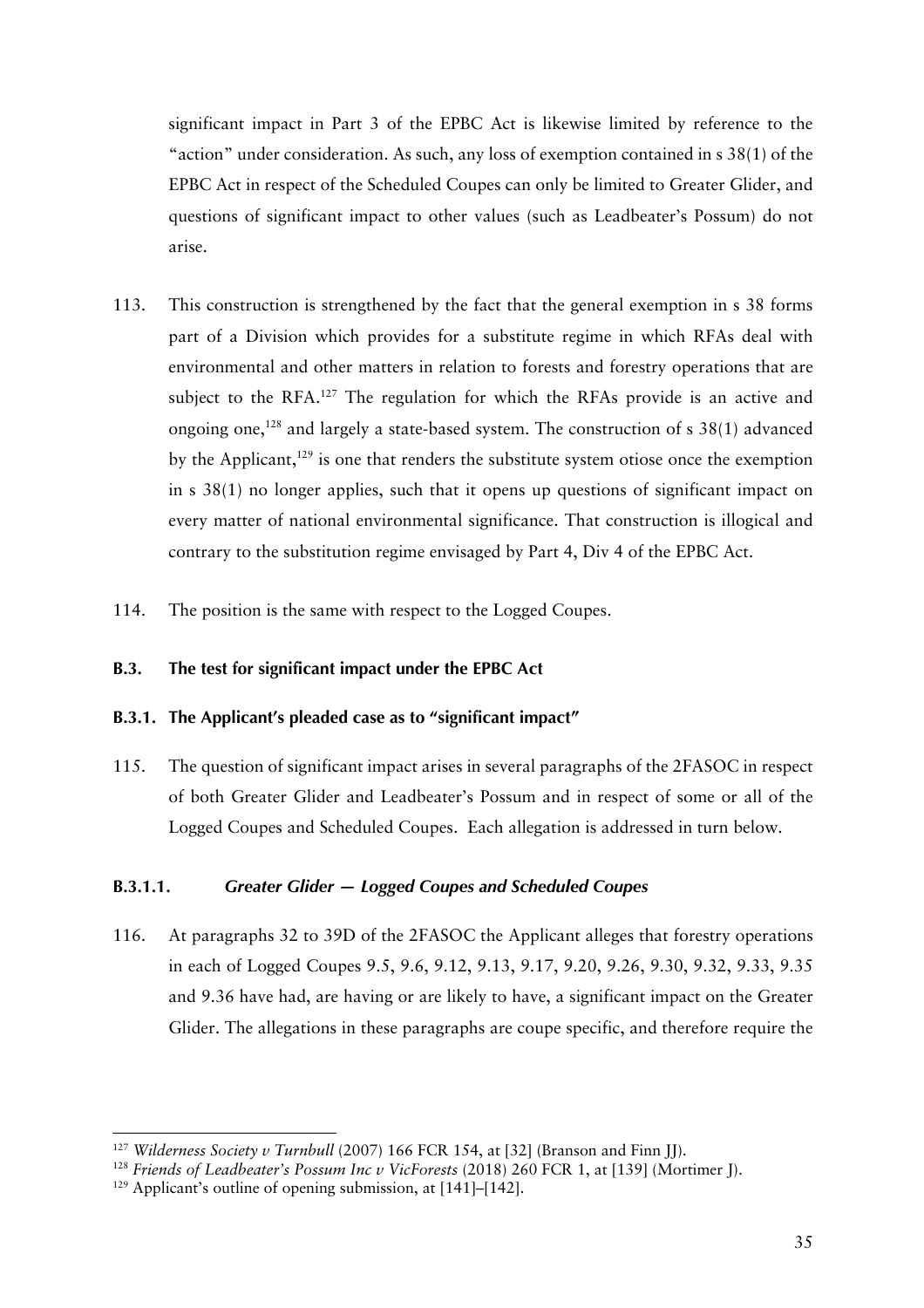Court to consider the question of significant impact on the Greater Glider in respect of forestry operations in each individual coupe the subject of that allegation.

- 117. At paragraph 40 of the 2FASOC, the Applicant alleges that forestry operations in some or all of Logged Coupes 9.5, 9.6, 9.12, 9.13, 9.17, 9.20, 9.26, 9.30, 9.32, 9.33, 9.35 and 9.36 (defined as the **Logged Glider Coupes**) have had, are having or are likely to have, a significant impact on the Greater Glider. This is a global allegation and requires the Court to consider the question of significant impact on the Greater Glider in respect of forestry operations in some or all of the Logged Glider Coupes. This allegation is repeated in paragraph 105D.
- 118. Paragraphs 73 to 104F of the 2FASOC relate to the Scheduled Coupes. By those paragraphs the Applicant alleges that forestry operations in each of Scheduled Coupes 10.1 to 10.36 and 10.38 to 10.40 are likely to have a significant impact on the Greater Glider.
- 119. By paragraph 105, the Applicant alleges that forestry operations in some or all of the Scheduled Coupes are likely to have a significant impact on the Greater Glider. This allegation is repeated in paragraph 105D.
- 120. The particulars of the alleged significant impact on the Greater Glider (in respect of the Logged Glider Coupes, the Scheduled Coupes and in respect of the coupes individually and cumulatively) are contained in paragraphs 32, 73 and 105D of the 2FASOC. The particulars of the alleged significant impact are as follows:

*There is a real chance that forestry operations …have had, are or are likely to* 

*(a) lead to a long-term decrease in the size of an important population of Greater Glider;* 

*(b) reduce the area of occupancy of an important population of Greater Glider; (c) fragment an important population of Greater Glider into two or more populations;* 

*(d) adversely affect habitat critical to the survival of the Greater Glider; (e) disrupt the breeding cycle of an important population of Greater Gliders;*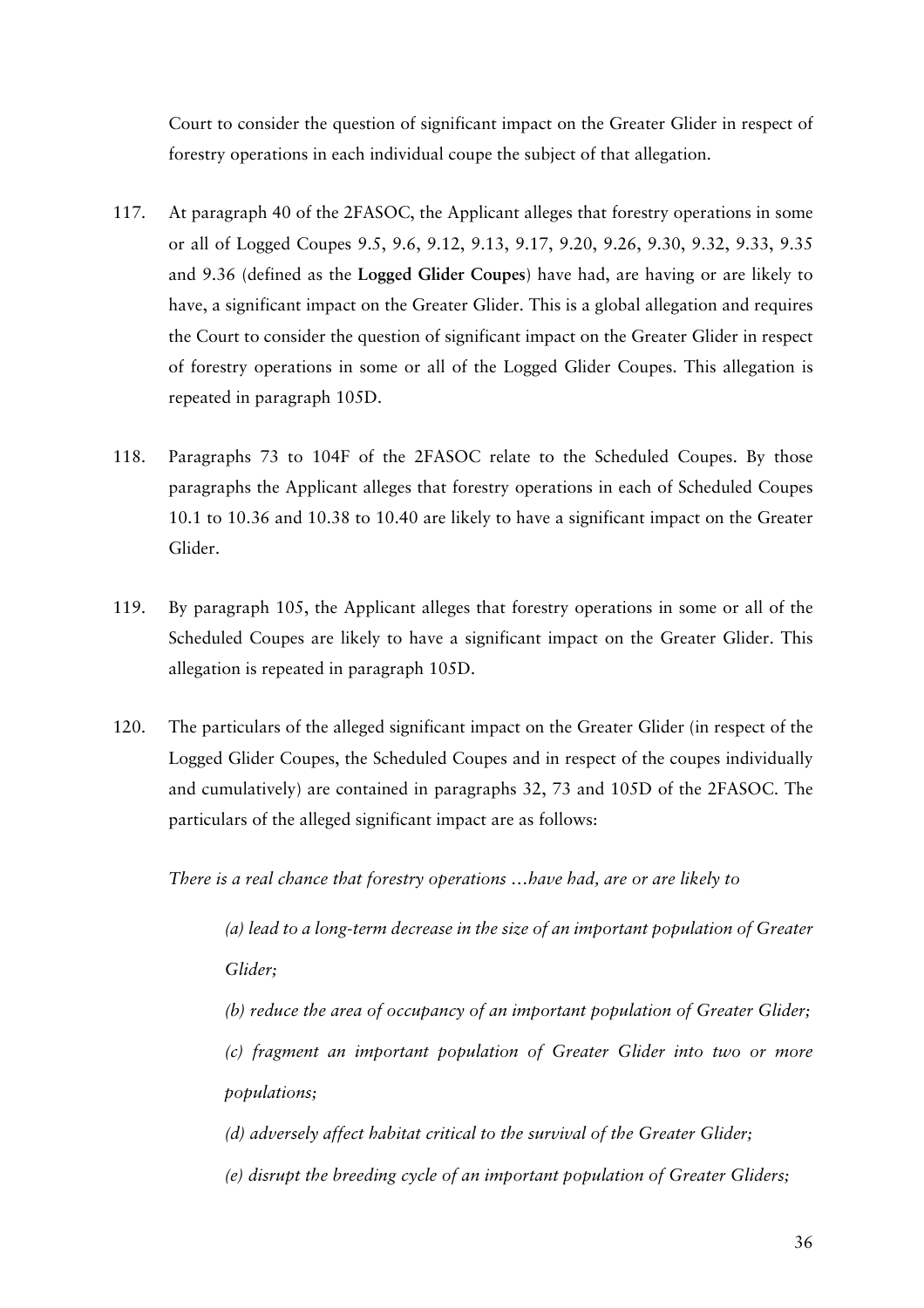*(f) modify, destroy, remove, isolate, or decrease the availability or quality of habitat to the extent that the Greater Glider is likely to decline;* 

*(g) interfere substantially with the recovery of the Greater Glider; have an impact that is important, notable or of consequence for the Greater Glider, having regard to its context and intensity, and the sensitivity, value and quality of the environment being impacted.* 

#### *B.3.1.2. Leadbeater's Possum — Logged Coupes and Scheduled Coupes*

- 121. At paragraphs 22 to 29C of the 2FASOC, the Applicant alleges that forestry operations in each of Logged Coupes 9.12, 9.16 to 9.21, 9.25, 9.26, 9.31, 9.32, 9.35, 9.36 and 9.37 to 9.40 have had, are having or are likely to have a significant impact on the Leadbeater's Possum. The allegations in these paragraphs are coupe specific, and therefore require the Court to consider the question of significant impact on the Leadbeater's Possum in respect of forestry operations in each individual coupe the subject of that allegation.
- 122. In paragraph 30 of the 2FASOC, the Applicant alleges that forestry operations in some or all of Logged Coupes 9.12, 9.16 to 9.21, 9.25, 9.26, 9.31, 9.32, 9.35, 9.36 and 9.37 to 9.40 (defined as the **Logged Leadbeater's Possum Coupes**) have had, are having, or are likely to have a significant impact on the Leadbeater's Possum. The allegation is repeated in paragraph 105B of the 2FASOC. This is a global allegation of the type discussed above.
- 123. Insofar as the Scheduled Coupes are concerned, the Applicant alleges at paragraphs 42 to 70B of the 2FASOC that forestry operations in each of Scheduled Coupes 10.1 to 10.8, 10.11 to 10.16, 10.8 to 10.20, 10.22 to 10.31, 10.34 and 10.32A are likely to have a significant impact on the Leadbeater's Possum. This is an individual coupe allegation.
- 124. At paragraph 71 of the 2FASOC, the Applicant alleges that forestry operations in some or all of the Scheduled Coupes 10.1 to 10.8, 10.11 to 10.16, 10.8 to 10.20, 10.22 to 10.31, 10.34 and 10.32A (defined as the **Scheduled Leadbeater's Possum Coupes**) are likely to have a significant impact on the Leadbeater's Possum. This allegation is repeated at paragraph 105B. Again, this is a global allegation of the type discussed above.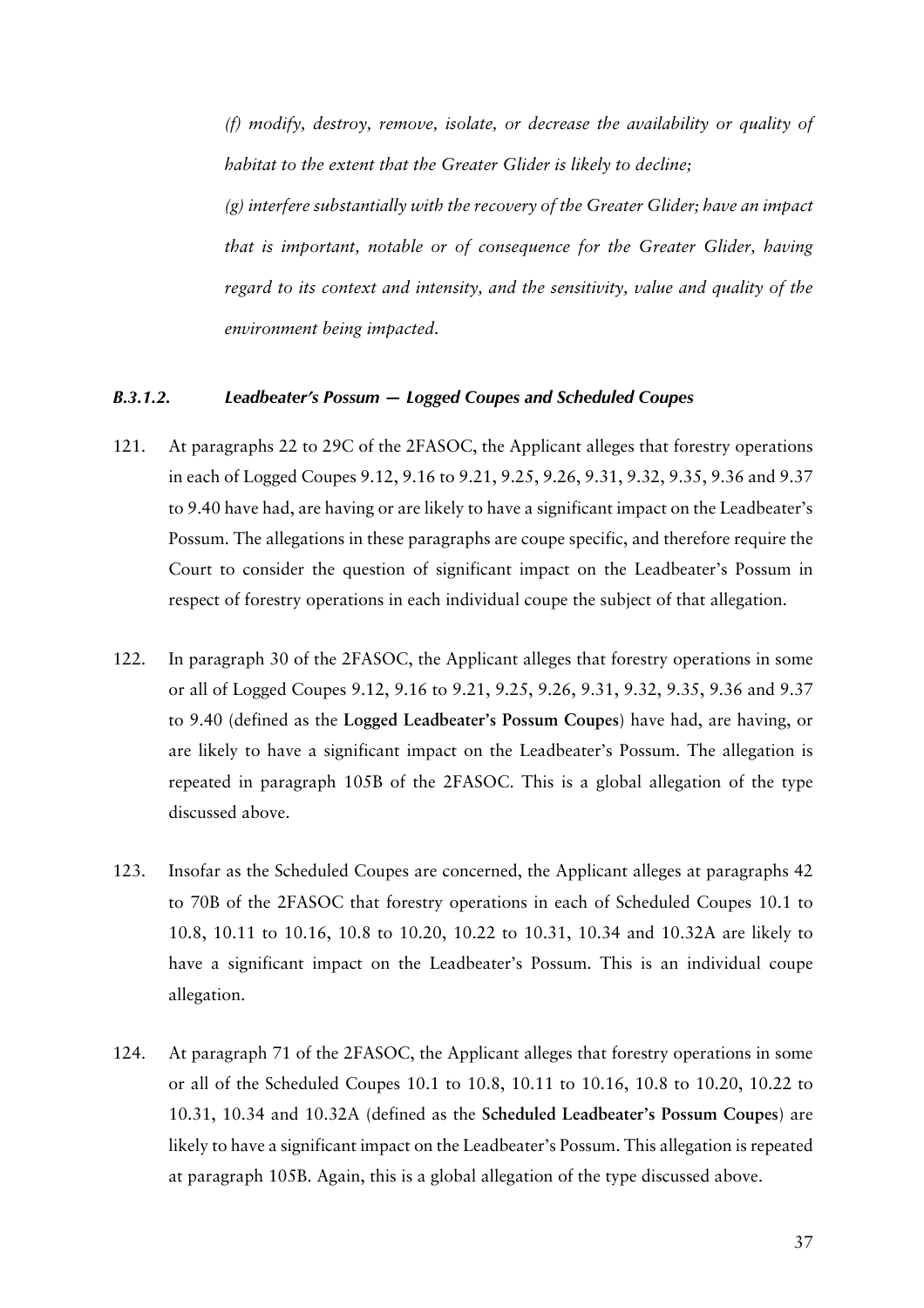125. The particulars of the alleged significant impact (in respect of the Logged Leadbeater's Possum Coupes, the Scheduled Leadbeater's Possum Coupes and in respect of the coupes individually and cumulatively) are set out in paragraphs 22, 42, 71 and 105B of the 2FASOC. The particulars of the alleged significant impact are as follows:

> *There is a real chance that forestry operations …have had, are or are likely to: (a) lead to a long-term decrease in the size of the population of the Leadbeater's Possum;*

*(b) reduce the area of occupancy of the Leadbeater's Possum;* 

*(c) fragment an existing population of Leadbeater's Possum into two or more populations;* 

*(d) adversely affect habitat critical to the survival of the Leadbeater's Possum; (e) disrupt the breeding cycle of Leadbeater's Possums;* 

*(f) modify, destroy, remove, isolate, or decrease the availability or quality of habitat to the extent that the Leadbeater's Possum is likely to decline;* 

*(g) interfere with the recovery of the Leadbeater's Possum;* 

*(h) have an impact that is important, notable or of consequence for the Leadbeater's Possum having regard to its context and intensity, and the sensitivity, value and quality of the environment being impacted.*

#### **B.3.2. The proper construction of "impact" and "significant impact"**

126. Part 3 of the EPBC Act prohibits "actions" that have, or are likely to have, a significant impact on matters of national environmental significance, unless the person taking the relevant action has obtained an approval or is otherwise exempted from obtaining such an approval. Although the term "matters of national environmental significance" is not defined in the EPBC Act, matters of national environmental significance presently are: World Heritage properties, National Heritage properties, Ramsar wetlands of international importance, listed threatened species and communities, migratory species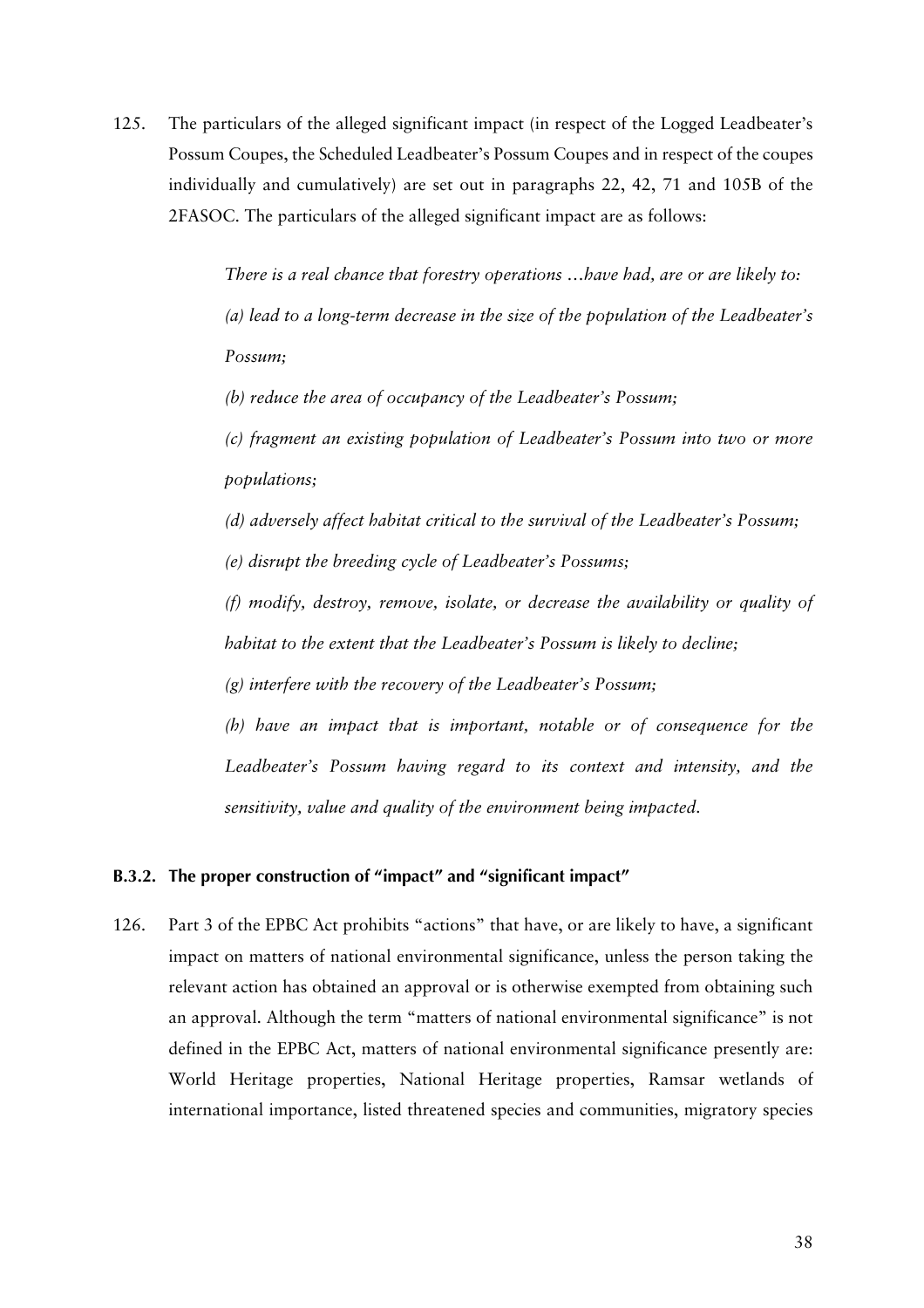protected under international agreements, nuclear actions and the Commonwealth marine area.<sup>130</sup>

- 127. Sections 18 and 18AA of the EPBC Act are located in Subdivision C of Part 3 and relate to actions with significant impact on listed threatened species.
- 128. The first step in the analysis as to significant impact is to determine what the *impacts* are of VicForests' action(s) (both past action(s) and future action(s)). The second step is to determine whether those impacts are *significant* such as to attract the prohibition in subs 18 (2) and (4). It is at this second stage that any mitigation or protection measures fall to be considered in determining whether the significance of the action exceeds the thresholds in sub s 18(2) and (4).

## *B.3.2.1. The impact of the forestry operations*

129. The term "impact" is defined in s 527E of the EPBC Act:

#### *527E Meaning of impact*

- (1) For the purposes of this Act, an event or circumstance is an impact of an action taken by a person if:
	- (a) the event or circumstance is a direct consequence of the action; or
	- (b) for an event or circumstance that is an indirect consequence of the action subject to subsection (2), the action is a substantial cause of that event or circumstance.
- (2) For the purposes of paragraph  $(1)(b)$ , if:
	- (a) a person (**the primary person**) takes an action (**the primary action**); and
	- (b) as a consequence of the primary action, another person (**the secondary person**) takes another action (**the secondary action**); and
	- (c) the secondary action is not taken at the direction or request of the primary person; and
	- (d) an event or circumstance is a consequence of the secondary action;

then that event or circumstance is an **impact** of the primary action only if:

(e) the primary action facilitates, to a major extent, the secondary action; and

<sup>130</sup> See subdivisions A–FB of Part 3 of the EPBC Act.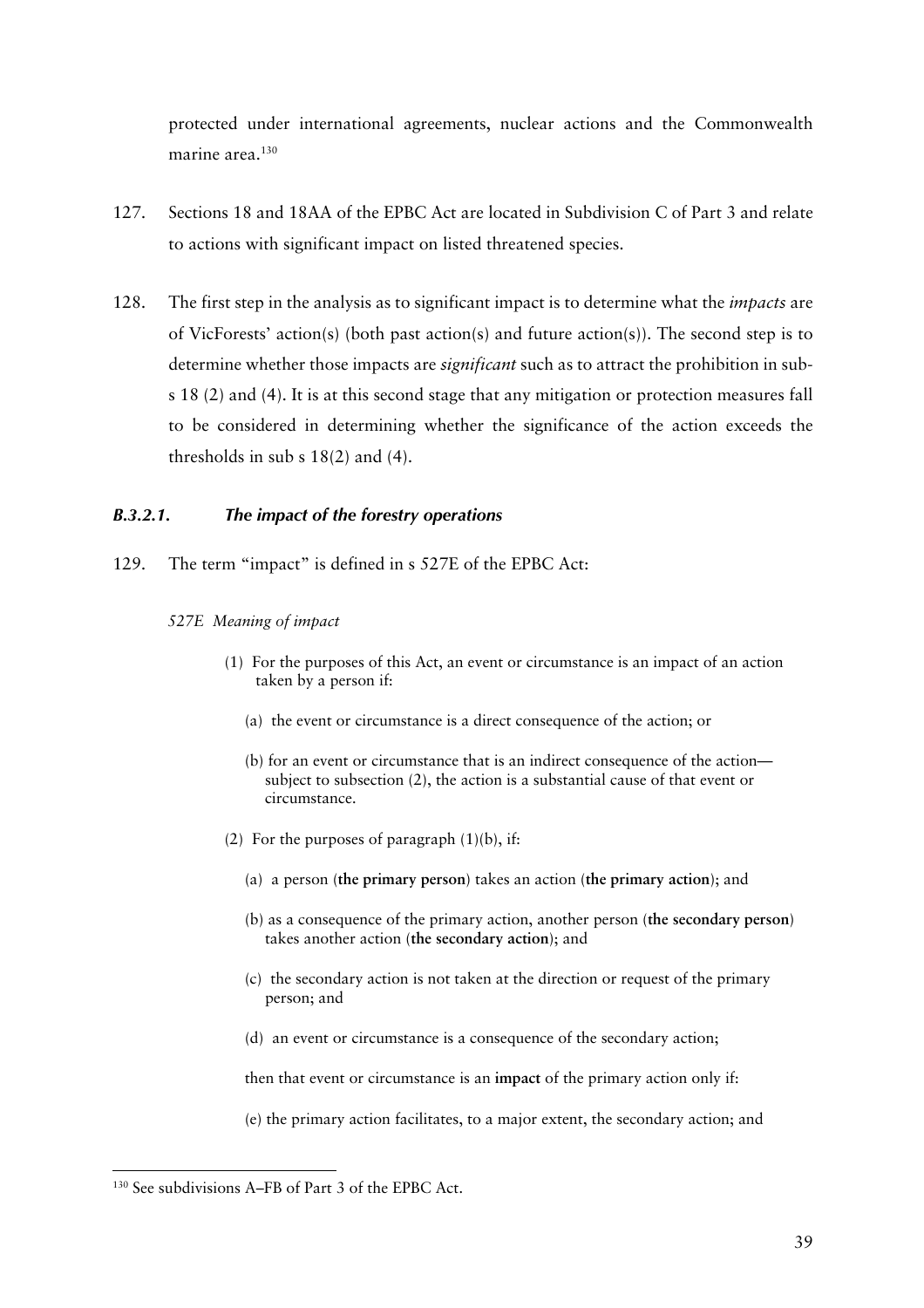- (f) the secondary action is:
	- (i) within the contemplation of the primary person; or
	- (ii) a reasonably foreseeable consequence of the primary action; and
- (g) the event or circumstance is:
	- (i) within the contemplation of the primary person; or
	- (ii) a reasonably foreseeable consequence of the secondary action.
- 130. It is clear from the text of the section that only an "event" or "circumstance" may be an impact. Further, the event or circumstance may be either a direct or an indirect consequences of an action. In this case, the question becomes what are the direct and indirect consequences (by way of events or circumstances) that follow from the "action(s)" of forestry operations in the Logged Coupes and the Scheduled Coupes?
- 131. It is not apparent from the 2FASOC whether it is put that the pleaded impacts are direct or indirect consequences. For an event or circumstance to be an indirect consequence of an action, it must be demonstrated that the action is a "substantial cause" of that event or circumstance (s  $528E(1)(b)$ ) *and* the criteria prescribed by s  $527E(2)$  are met.<sup>131</sup> In these circumstances, the Applicant must be taken to allege that the pleaded impacts in paragraphs 22, 42, 71 and 105B (for Leadbeater's Possum) and 32, 73 and 105D (for Greater Glider) of the 2FASOC are direct impacts. That is because, as alleged, there is no intermediate or interposed conduct or activity occurring between the forestry operations as a whole and the alleged event or circumstances constituting the impact.132 The applicant must therefore establish that each of the pleaded impacts in paragraphs 22, 42, 71 and 105B (for Leadbeater's Possum) and 32, 73 and 105D (for Greater Glider) of the 2FASOC is a direct consequence of the forestry operations in each of the Logged

<sup>131</sup> *Tarkine National Coalition Incorporated v Minister for the Environment* (2014) 202 LGERA 244, at [86] (Tracey J); *Tarkine National Coalition Inc v Minister for the Environment* (2015) 233 FCR 254, at [36] - [43] (Jessup J, with whom Kenny and Middleton JJ agreed); *Australian Conservation Foundation Incorporated v Minister for the Environment* (2016) 251 FCR 308, at [157] (Griffiths J) (appeal and application for review dismissed in *Australian Conservation Foundation Incorporated v Minister for the Environment and Energy* (2017) 251 FCR 359).

<sup>132</sup> See *Tasmanian Aboriginal Centre Incorporated v Secretary, Department of Primary Industries, Parks, Water and Environment (No 2)* (2016) 215 LGERA 1, at [230] (Mortimer J). Her Honour's characterisation of the direct and indirect impacts was not disturbed on appeal: *Secretary, Department of Primary Industries, Parks, Water and Environment v Tasmanian Aboriginal Centre Incorporated* (2016) 244 FCR 21.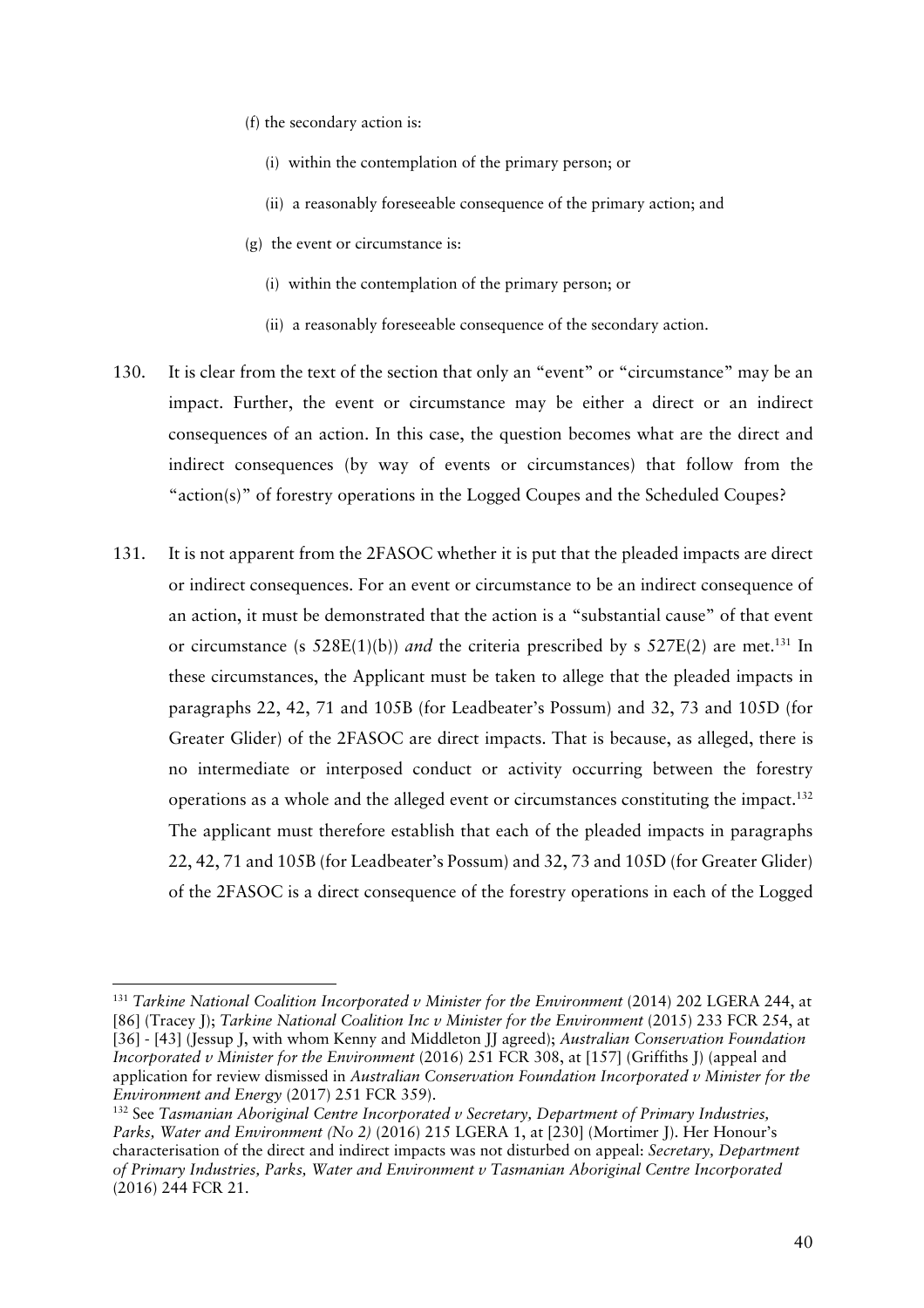Glider Coupes, the Logged Leadbeater's Possum Coupes, the Scheduled Leadbeater's Possum Coupes and the Scheduled Coupes, both individually and collectively.

## *B.3.2.2. Is the impact of forestry operations significant?*

- 132. The term "significant" is not defined in the EPBC Act. The authorities suggest that it should be interpreted as meaning "important, notable, or of consequence having regard to its context or intensity".<sup>133</sup> The word "significant" operates as a limitation to exclude impacts which are minor or unlikely on a listed threatened species.<sup>134</sup>
- 133. The question of significant impact is ultimately a question of fact as to whether any past or future proposed action has had or will have a significant impact on the listed threatened species included in the vulnerable category or critically endangered category,135 taking into consideration any mitigation or protection measures. The outcome of that enquiry in part turns on what is meant by "listed threatened species included in the vulnerable category or critically endangered category".
- 134. Part 13, Division 1, Subdivision A of the EPBC Act sets out the process of listing threatened species. Section 178(1) of the Act provides that the Minister must, by legislative instrument, establish a list of threatened species divided into categories which include critically endangered and vulnerable. A native species,<sup>136</sup> is eligible to be included in the critically endangered category at a particular time if, at that time, it is facing an extremely high risk of extinction in the wild in the immediate future, as determined in

<sup>133</sup> *Booth v Bosworth* (2001) 114 FCR 39, at [99] (Branson J); *Minister for the Environment & Heritage v Greentree (No 2)* (2004) 138 FCR 198, at [191] - [198] (Sackville J); *Krajniw v Brisbane City Council (No 2)* [2011] FCA 563, at [10] (Dowsett J); *Northern Inland Council for the Environment Inc v Minister for the Environment* (2013) 218 FCR 491, at [91]-[92] (Cowdroy J); *Buzzacott v Minister for Sustainability, Environment, Water, Population and Communities* (2013) 215 FCR 301, at [215] (Gilmour, Foster and Barker II); *Tasmanian Aboriginal Centre Incorporated v Secretary, Department of Primary Industries, Parks, Water and Environment (No 2)* (2016) 215 LGERA 1, at [240] (Mortimer J) (Her Honour's characterisation of the test was not disrupted on appeal: *Secretary, Department of Primary Industries, Parks, Water and Environment v Tasmanian Aboriginal Centre Incorporated* (2016) 244 FCR 21).

<sup>134</sup> *Krajniw v Brisbane City Council* (No 2) [2011] FCA 563, at [10] (Dowsett J); *Northern Inland Council for the Environment Inc v Minister for the Environment* (2013) 218 FCR 491, at [91]-[92], [118] (Cowdroy J); *Tasmanian Aboriginal Centre Incorporated v Secretary, Department of Primary Industries, Parks, Water and Environment (No 2)* (2016) 215 LGERA 1, at [240].

<sup>&</sup>lt;sup>135</sup> Minister for the Environment & Heritage v Greentree (No 2) 138 FCR 198, at [192] (Sackville J).

<sup>136</sup> The term "native species" is defined in s 528 of the EPBC Act as a species that is indigenous to Australia or an external Territory, indigenous to the seabed of the coastal sea of Australia or an external Territory, indigenous to the continental shelf, indigenous to the exclusive economic zone, or were present in Australia or an external territory before 1400. The definition also includes members of species which periodically or occasionally visit Australia or an external territory.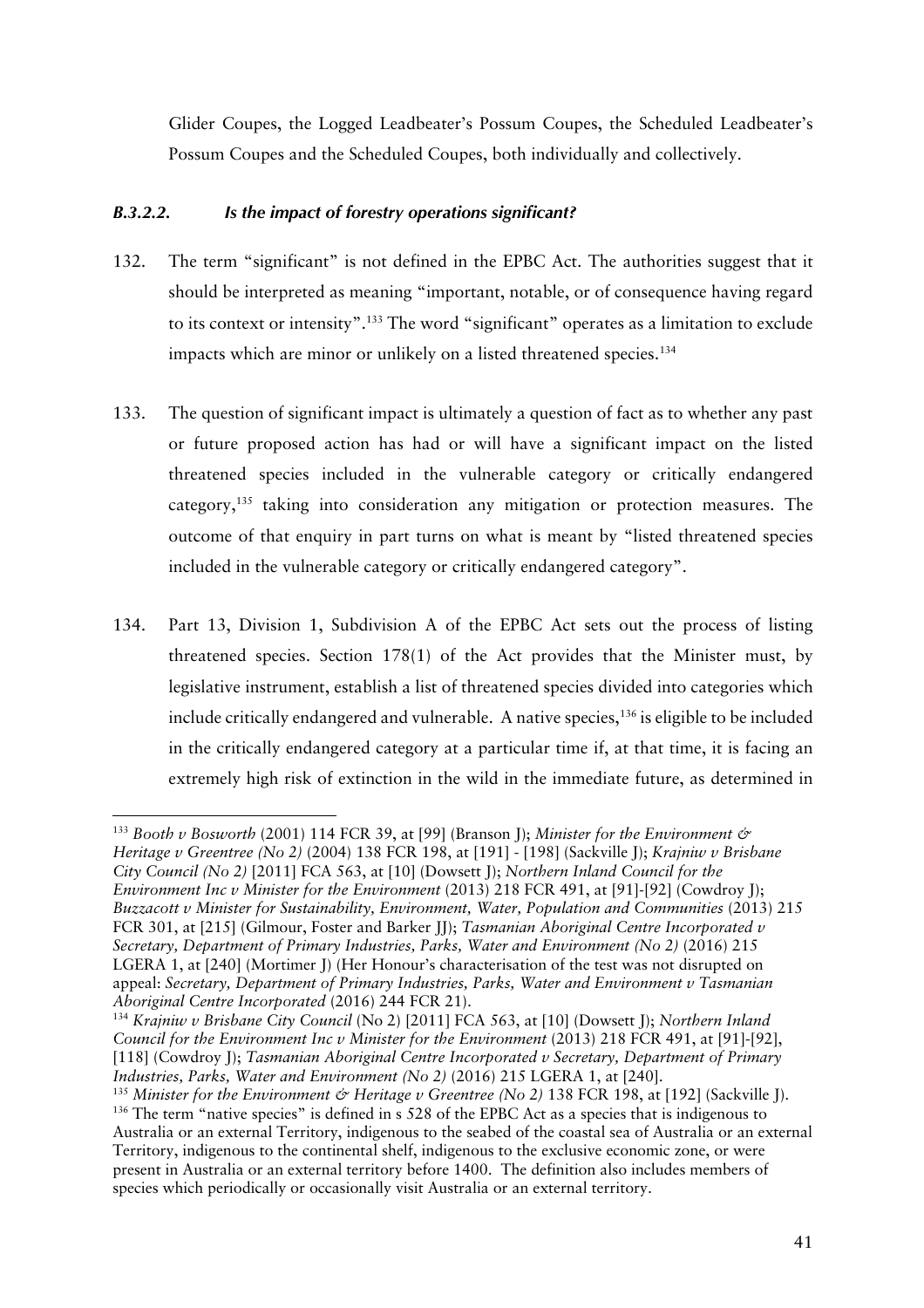accordance with the prescribed criteria.<sup>137</sup> A native species is eligible to be included in the vulnerable category at a particular time if, at that time, it is not critically endangered or endangered and it is facing a high risk of extinction in the wild in the medium-term future, as determined in accordance with the prescribed criteria.<sup>138</sup>

- 135. Each of the species *Gymnobelideus leadbeateri* (Leadbeater's Possum) and *Petauroides Volans* (Greater Glider) are native species that are listed threatened species. The listing of the *Gymnobelideus leadbeateri* (Leadbeater's Possum) and *Petauroides Volans* (Greater Glider) as threatened species triggers, among other matters, the operation of Part 3 of the EPBC Act (of which s 18 forms part), which relate to matters of national environmental significance. It is the listed threatened species to which s 18 is directed.
- 136. The judicially accepted approach is that the significant impact must impact a species as a whole.139 Accordingly, the Applicant must demonstrate a risk of significant adverse impact on the species Greater Glider and Leadbeater's Possum as a whole, which is a direct consequence of the past or future action.
- 137. The EPBC Act did contain a reference to matters which were prescribed by the regulations as required to be considered in assessing whether an impact was significant,140 but it was removed by the *Environment Protection and Biodiversity Conservation Amendment (Wildlife Protection) Act 2001* (Cth). The regulations in present form do not contain any provisions that are relevant to this question of significant impact.
- 138. From time to time, the relevant Commonwealth Department has published guidelines entitled "Matters of National Environmental Significance Significant Impact Guidelines 1.1" (**the Guidelines**).141 The current version is dated 2013. The stated purpose of the

<sup>137</sup> EPBC Act, s 179(3).

<sup>138</sup> EPBC Act, s 179 (5).

<sup>139</sup> *Booth v Bosworth* (2001) 114 FCR 39, at [101]-[106] (Branson J); *Krajniw v Brisbane City Council (No 2)* [2011] FCA 563, at [10] (Dowsett J); *Northern Inland Council for the Environment Inc v Minister for the Environment* (2013) 218 FCR 491, at [113]. That case concerned the meaning of the phrase "significant impact" as it occurs in s 139 of the EPBC Act. Section 139 relates to approvals for the taking of an action for the purpose of ss 18 and 18A of the EPBC Act. Here, the question of approval for the taking of an action does not arrive, however, it is submitted His Honour's comments are apposite given this case concerns the meaning of the term "significant impact" in the context of ss 18 and 18A of the EPBC Act.

<sup>140</sup> EPBC Act, s 524B.

<sup>141</sup> [**CB 4.2.2.14**].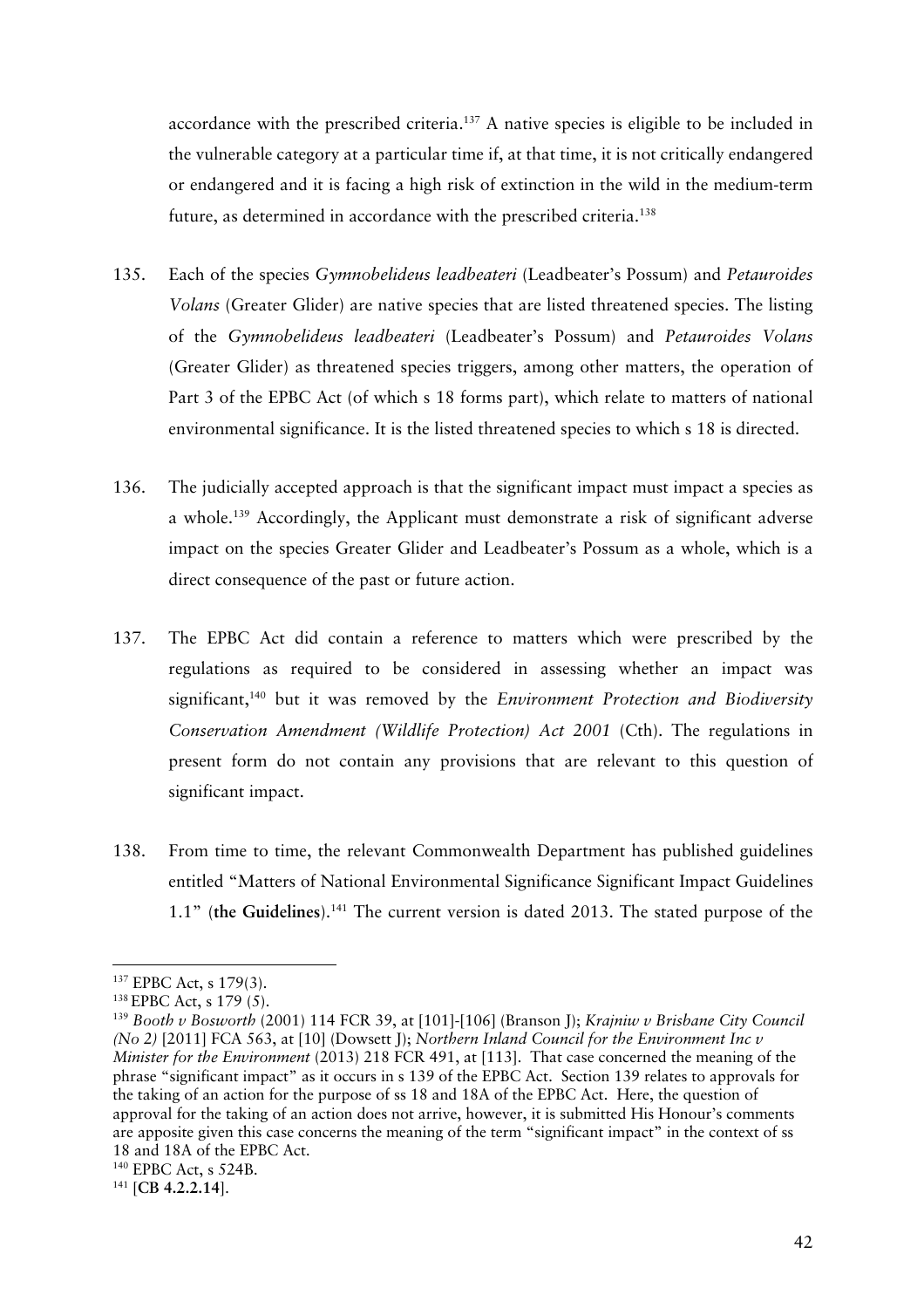Guidelines is to assist a person who proposed to take an action to decide whether they should submit a referral to the Department for a decision by the Minister on whether assessment and approval for the action is required under the EPBC Act.<sup>142</sup> The Guidelines provide general guidance to the public only, $143$  and do not have any legislative force. In any event, one can infer, given their stated purpose, that the Guidelines have been drafted with a risk-averse approach to the interpretation of the EPBC Act.

139. As for the question of cumulative impacts, VicForests submits that given it is the consequences of a particular forestry operation that are under consideration, it is not part of this Court's task to consider the consequences of any other action, present or anticipated, which are not under consideration. This is consistent with the approach taken by the Full Court in *Tarkine National Coalition Inc v Minister for the Environment*, <sup>144</sup> and arises in this case because of the manner in which the Applicant has alleged significant impact on an individual coupe basis.

#### **B.4. No significant impact on Greater Glider**

- 140. Significant impact on Greater Glider in the Scheduled Coupes is alleged in paragraphs 116BB, 116BD, 119B of the 2FASOC. For the same reasons as set out in section B.1.3 above, it is not possible for the Court to assess whether, to the extent they occur, any forestry operations in the alleged Scheduled Coupes will constitute a significant impact on Greater Glider within the meaning of the EPBC Act.
- 141. In the alternative to that submission, VicForests relies on Dr Davey's evidence that there will be a relatively limited impact on Greater Glider arising from VicForests' future forestry operations in the Scheduled Glider Coupes, noting in particular that:<sup>145</sup>

<sup>142</sup> [**CB 4.2.2.14 at p 4**].

<sup>143</sup> *Krajniw v Brisbane City Council (No 2)* [2011] FCA 563, at [10] (Dowsett J). In *Humane Society International v Minister for the Environment & Heritage* [2003] FCA 64, the Minister for Environment and Heritage submitted that the Guidelines fulfilled the function that was envisaged by s 524B, but Kiefel J (as she then was) did not need to determine the matter and observed the submission in passing, at [12].

 $144$  (2015) 233 FCR 254, at [40] - [43] (Jessup J, with whom Kenny and Middleton JJ agreed). <sup>145</sup> First Davey Report [**CB 5.1.1**] Tables 16 and 17 (as amended by Table 3 of Second Davey Report [**CB.5.4.1**]).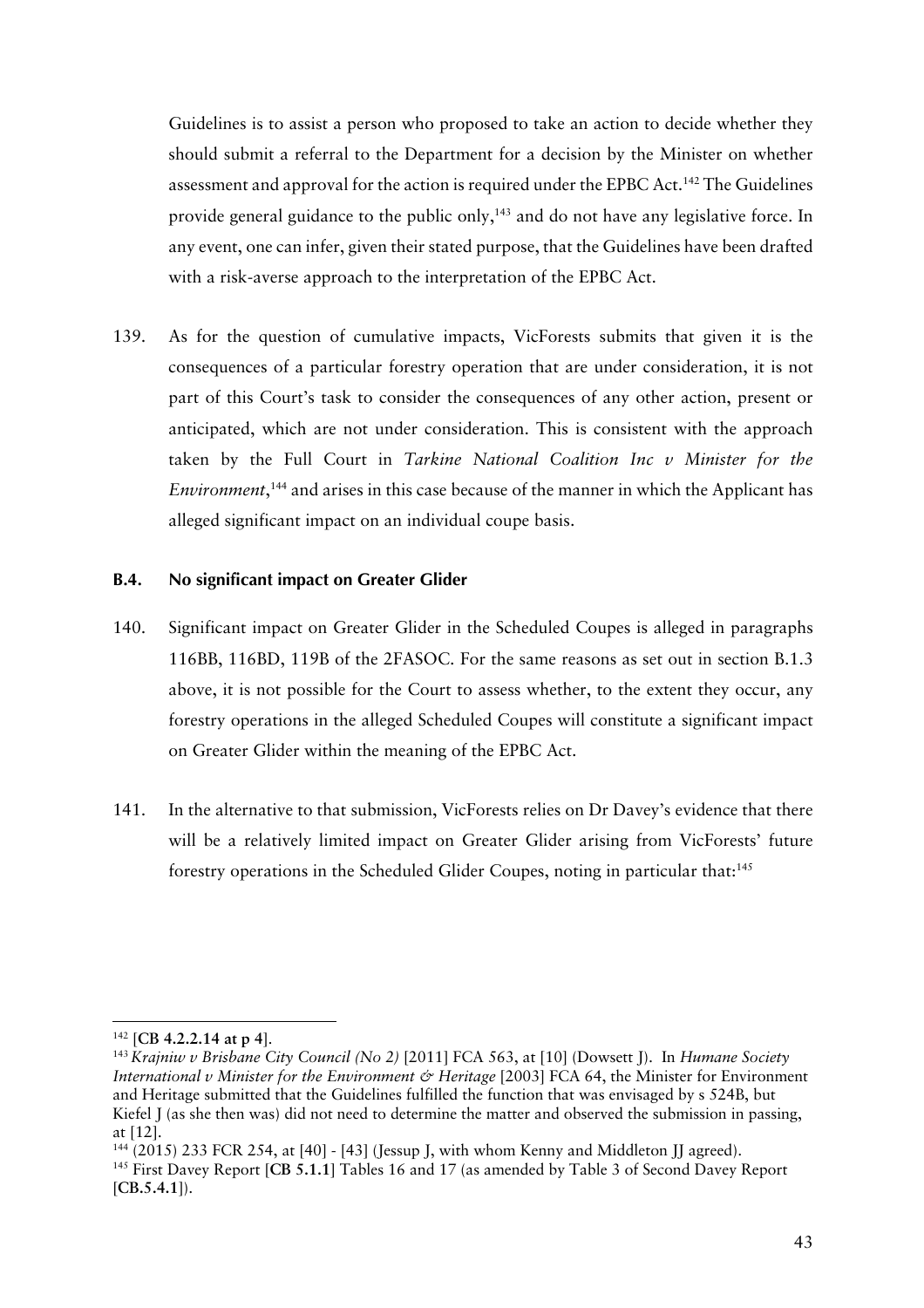- (a) in assessing the impact of future forestry operations he performed a desktop assessment of the coupes in question, as described above; $146$
- (b) forestry operations in the Scheduled Coupes will be appropriate for the recently listed Greater Glider provided specific consideration is given to the conservation requirements of Greater Gliders in planning and implementation of those operations in coupes classed as Moderate impact severity;147
- $(c)$  insofar as coupes classed as Limited or Minor impact severity:<sup>148</sup>
	- $(i)$  the current forest system provides satisfactory retention of forest areas;<sup>149</sup>
	- (ii) while local populations of Greater Glider may be impacted, those decreases would not result in the overall decrease of the size of an important regional population; $150$
	- (iii) forestry operations taken as a whole or collective would not result in the reduction or fragmentation of available habitat for Greater Glider to the extent that those operations would be likely to displace a regional population, result in a long term decline in a regional population or threaten the viability of the species; $151$
- (d) while forestry operations within an area would reduce the spatial coverage of habitat, those operations would permit the maintenance of the area of occupancy of the existing Greater Glider population in a planning unit;<sup>152</sup>
- (e) the presence of forest in the formal and informal reserve systems and remaining SMZ and GMZ means that the areas the subject of future forestry operations are unlikely to comprise habitat critical for the Greater Glider;<sup>153</sup>

<sup>&</sup>lt;sup>146</sup> First Davey Report [CB 5.1.1], at [278].<br><sup>147</sup> First Davey Report [CB 5.1.1], at [289(i)].<br><sup>148</sup> See First Davey Report [CB 5.1.1], Table 17. See also Table 3 of Second Davey Report [CB 5.4.1].<br><sup>149</sup> First Davey Rep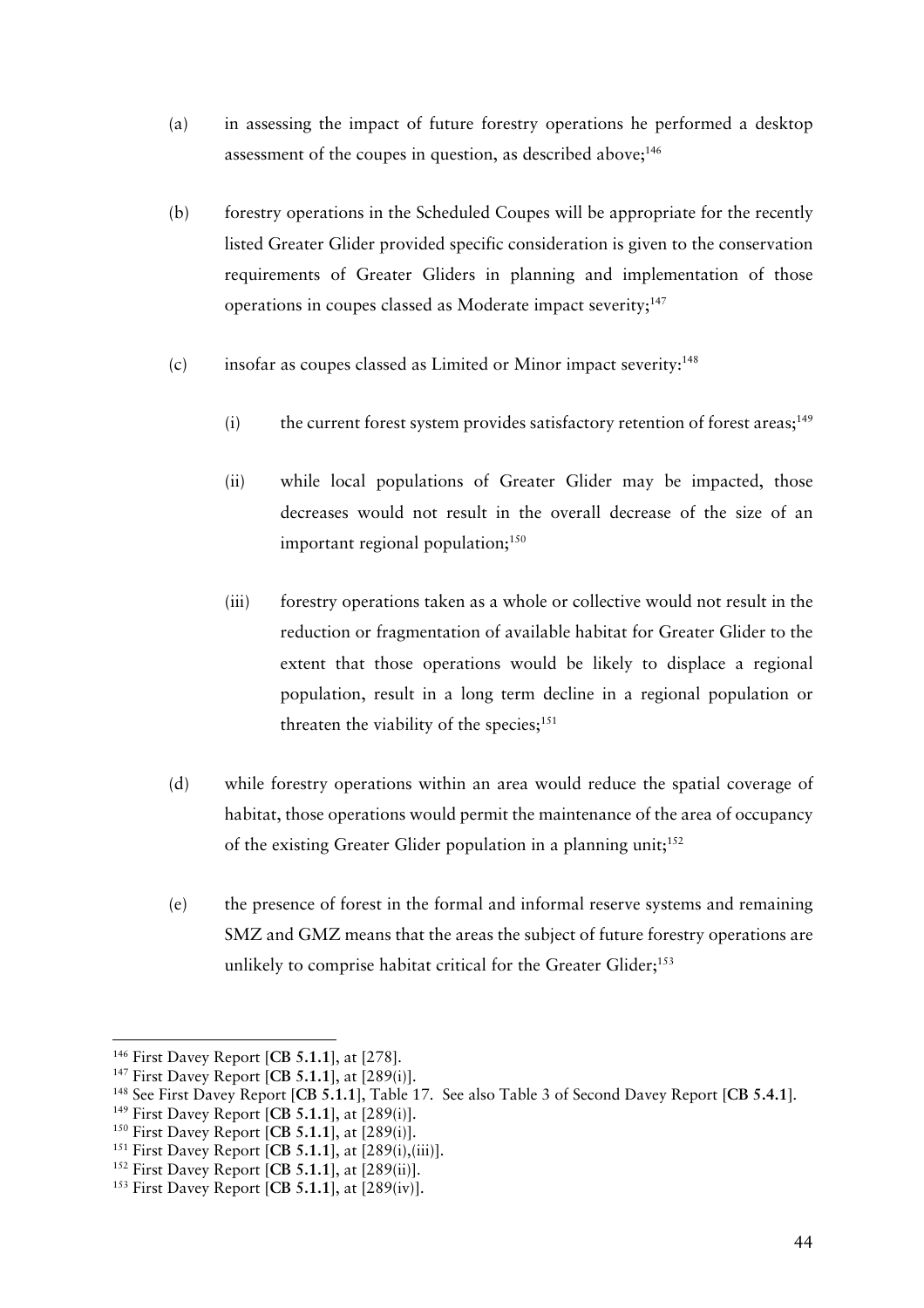- (f) the existing areas of harvesting exclusion are sufficient to avoid the displacement, reduction or substantial limitation of the movement or dispersal of populations of Greater Glider;<sup>154</sup>
- (g) while forestry operations in certain Scheduled Coupes will likely impact on individual Greater Glider, it is not likely that operations will result in a long-term decrease in or threat to the viability of a population of Greater Glider;<sup>155</sup>
- (h) satisfactory policy and planning systems have meant that forestry operations will not interfere with the recovery of the Greater Glider regionally or nationally;<sup>156</sup>
- (i) Greater Glider populations recover from wildfire after a decade or decades;<sup>157</sup>
- (j) insofar as the Greater Glider regional populations were concerned:<sup>158</sup>
	- (i) planning informed by detailed fauna and habitat surveys of coupes and forests surrounding the coupes found in map series 4 and 12 would be required to minimise any adverse impacts on the regional population of Greater Glider, assuming collective harvesting of those coupes;<sup>159</sup> and
	- (ii) the combined impacts of harvesting of the Logged and Scheduled Coupes in the other two groupings of coupes analysed (map series 13 and 19; and map series 16, 18 and 25 and the Logged Coupes at map series 24) are unlikely to have a significant impact on a regional population. 160

#### **B.5. Alternatively, no significant impact on Leadbeater's Possum**

142. Significant impact on Leadbeater's Possum in the Scheduled Coupes is alleged in paragraphs 105B, 116BA, 116BC, 119A of the 2FASOC. For the same reasons as set out in section B.1.3 above, it is not possible for the Court to assess whether, to the extent

<sup>&</sup>lt;sup>154</sup> First Davey Report [CB 5.1.1], at [289(v)].<br><sup>155</sup> First Davey Report [CB 5.1.1], at [289(vi)].<br><sup>156</sup> First Davey Report [CB 5.1.1], at [289(vii)].<br><sup>157</sup> First Davey Report [CB 5.1.1], at [299].<br><sup>157</sup> First Davey Rep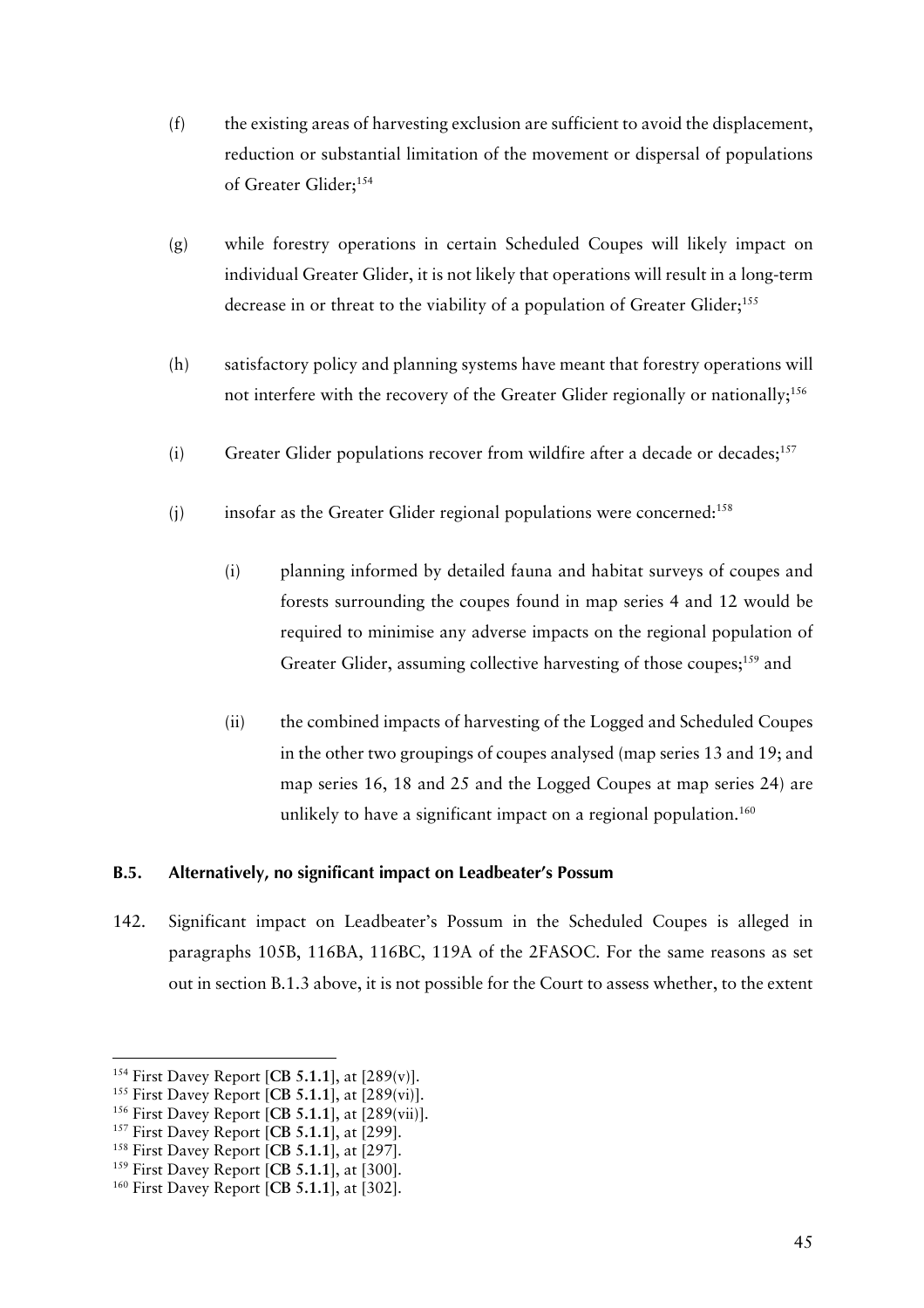they occur, any forestry operations in the alleged Scheduled Coupes will constitute a significant impact on Greater Glider within the meaning of the EPBC Act.

- 143. Independently of the above, questions of significant impact in the Scheduled Coupes do not arise for Leadbeater's Possum by reason of the matters set out in section B.2 above.
- 144. In the alternative to both of the above submissions, VicForests relies on the evidence of Professor Baker that:
	- (a) using a conservative estimate for Leadbeater's Possum Zone 1A habitat,<sup>161</sup> of the Scheduled Coupes only Infant  $\left(\sim10\%$  of coupe area); Jakop  $\left(\sim3\%$  of coupe area) and Smyth Creek (<3% of coupe area) indicated any presence of Zone1A Leadbeater's Possum habitat;<sup>162</sup>
	- (b) no coupes (either Scheduled or Logged) had three or more hectares of Zone 1A Leadbeater's Possum habitat *and* three or more hectares of habitat suitability index (**HIS**) > 0.5; 163
	- (c) in the 65 coupes assessed, (2,310 hectares) only 20 hectares was assessed to be Zone 1A Leadbeater's Possum habitat;
	- (d) 55/65 (or 84.5%) contained forest structure not considered high-quality habitat for Leadbeater's Possum; 164
	- (e) timber harvesting was modelled to have no discernible impact on total habitat hectares for most coupes, and where it did have an impact it was typically minor and transient; <sup>165</sup> and
	- (f) recent anecdotal evidence suggest that Leadbeater's Possum are recolonising areas of young forest that regenerated after the 2009 bushfires. 166

<sup>161</sup> Third Baker report [**CB 5.5**] at [15].

<sup>&</sup>lt;sup>162</sup> First Baker report [CB 5.2] at [24].<br><sup>163</sup> First Baker report [CB 5.2] at [24].

<sup>&</sup>lt;sup>164</sup> First Baker report at [CB 5.2] at [26]. The figure of 62 coupes appears to be an error.

<sup>&</sup>lt;sup>165</sup> Second Baker report at [10].

<sup>166</sup> First Baker report at [150].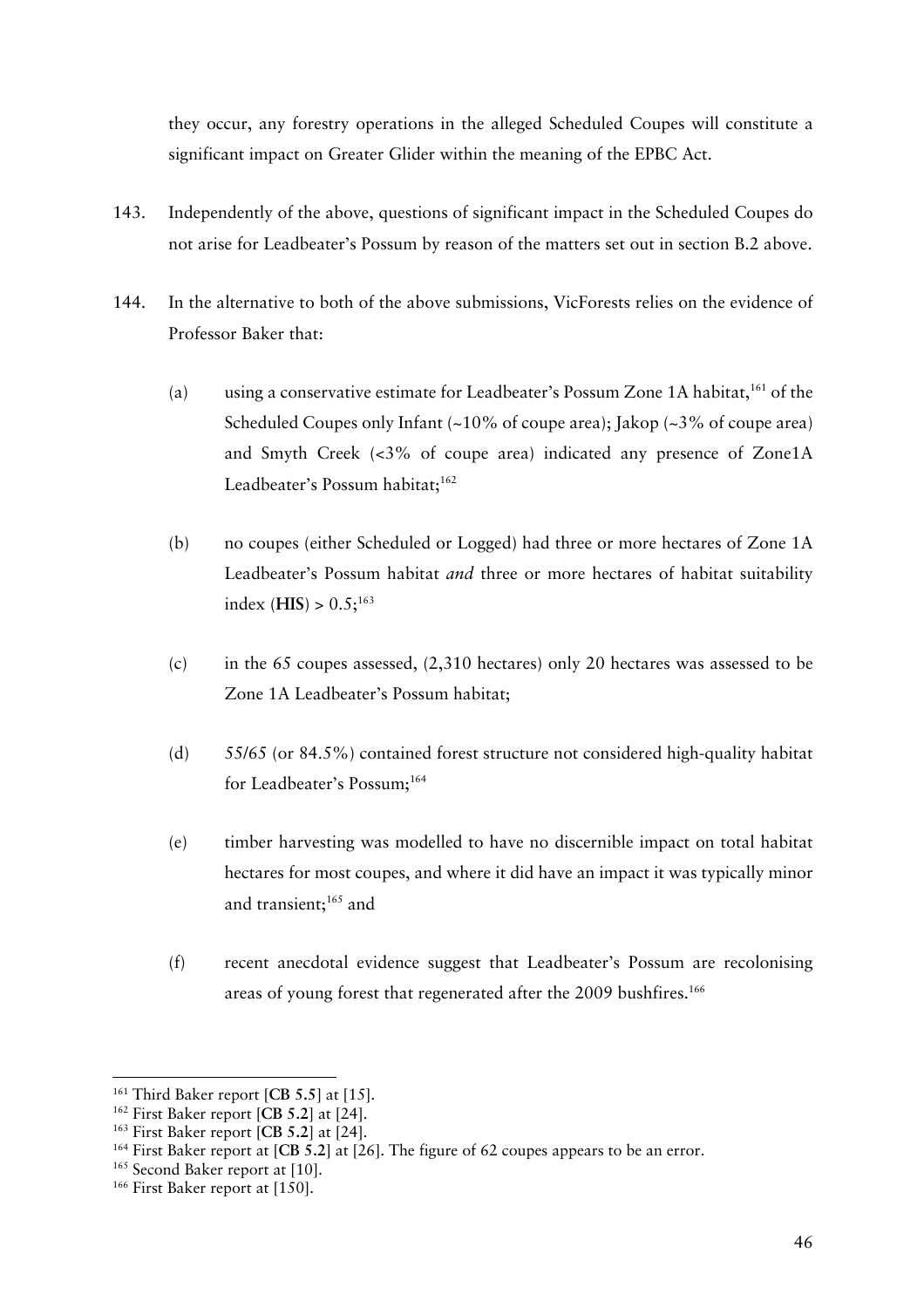## **B.6. No injunction available under s 475(2) of the EPBC Act**

- 145. In respect of the Scheduled Coupes, for each of the reasons set out above, the foundation for a grant of injunctive relief is not made out.
- 146. VicForests makes the following further observations as to the nature of the relief sought in paragraph 120 of the 2FASOC.
- 147. The Applicant seeks an injunction pursuant to s 475(2) of the EPBC Act restraining VicForests from undertaking or authorising any forestry operations in the Scheduled Coupes in contravention of s 18 of the EPBC Act.
- 148. In terms, the Applicant seeks to restrain VicForests from undertaking or authorising any forestry operations in the Scheduled Coupes that would have a significant impact on a listed threatened species or endangered community without a requisite approval. This does no more than reproduce, but with the risk of sanctions for contempt, that which the EPBC already forbids by s 18.167 The framing of the relief granted under s 475 of the EPBC Act must bear a relationship with the case alleged and proved against the Respondent and should indicate the conduct which is enjoined or required to be performed.168
- 149. Subsection 475(2) is entitled "prohibitory injunctions". It provides that if a person is proposing to engage in conduct constituting a contravention of the EPBC Act, the Court may grant an injunction restraining the person from engaging in the conduct. As framed, however, the relief sought is properly understood as mandatory because it requires a series of positive acts (that is, conducting forestry operations in a particular way) as opposed to refraining from acting or the maintenance of the status quo. In terms, s  $475(2)$  does not permit the Applicant to obtain the relief it seeks.<sup>169</sup>

<sup>167</sup> *Commadore Business Machines Pty Ltd v Trade Practices Commission* (1990) 92 ALR 563, at 574- 575 (Gummow, Foster and Hill JJ); *ICI v Trade Practices Commission* (1992) 38 FCR 248, at 259-260 (Lockhart J).

<sup>168</sup> *Wide Bay Conservation Council Inc v Burnett Water Pty Ltd (No 2)* [2009] FCA 237, at [55], [58] (Logan J); *Commadore Business Machines Pty Ltd v Trade Practices Commission* (1990) 92 ALR 563, at 574-575 (Gummow, Foster and Hill JJ); *ICI v Trade Practices Commission* (1992) 38 FCR 248, at 259-260 (Lockhart J).

 $169 \text{ Cf s } 475(4)$ .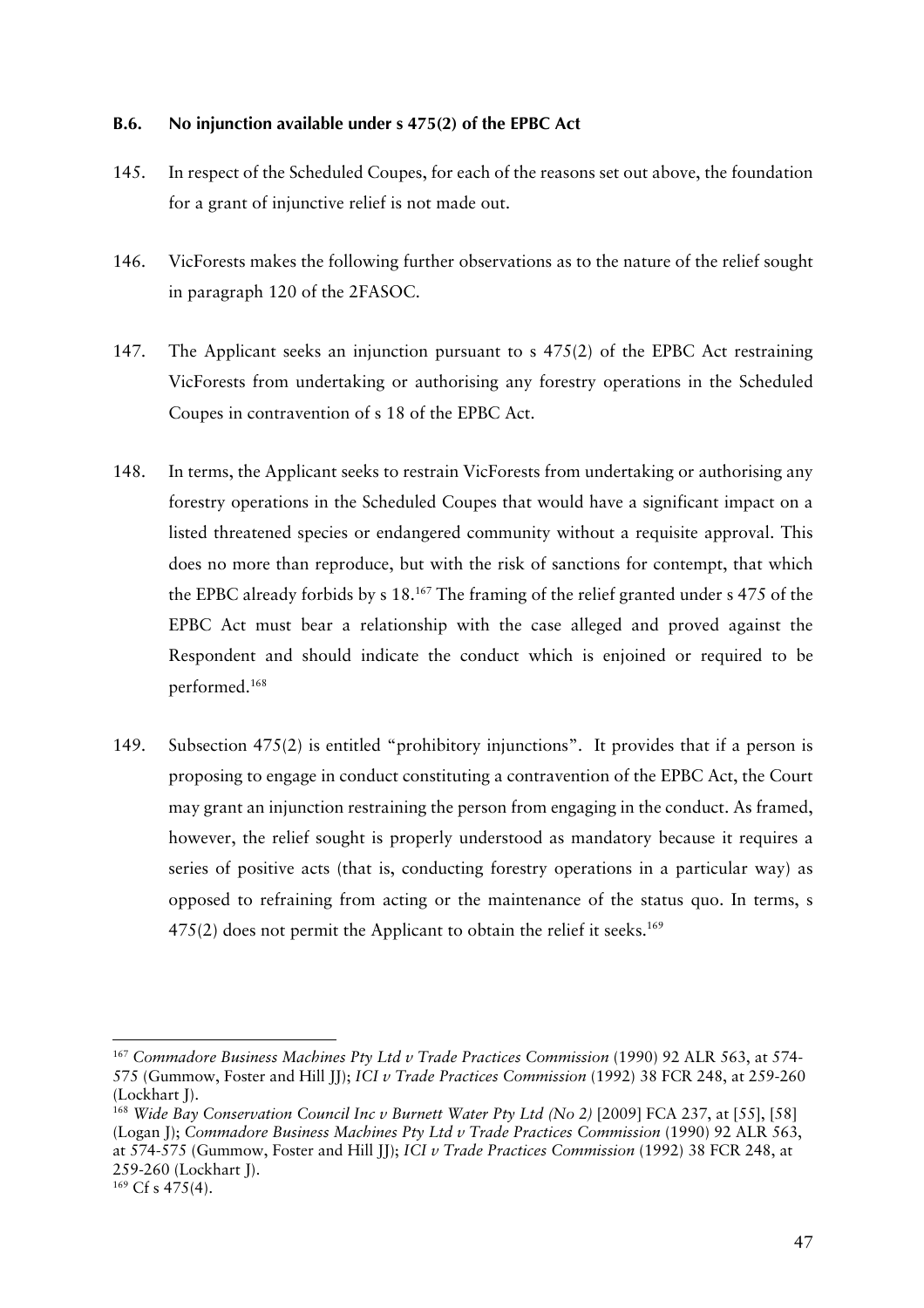- 150. Even if relief in the nature of a mandatory injunction is available under s 475(2) of the EPBC Act, an injunction must be certain in its terms, so that a party enjoined may know precisely what may or may not be done pursuant to the injunction.170 Imprecision and ambiguity must be avoided.<sup>171</sup> This is especially so where relief is in the nature of a mandatory injunction because it requires the taking of positive steps and is by nature more intrusive.<sup>172</sup> Further, constant supervision by a Court such that applications for rulings on compliance are necessary must be discouraged.173
- 151. This Court can have no certainty, or even reasonable certainty,<sup>174</sup> as to what conduct may or may not be done by VicForests and therefore, any injunction in these terms is not capable of enforcement. The conduct sought to be restrained is not identified.
- 152. The Applicant seeks to restrain "any forestry operations" in the Scheduled Coupes that are in contravention of s 18. "Forestry operations" is defined to include the harvesting of forestry products for commercial purposes including any related land clearing, land preparation, regeneration (including burning) and transportation operations which is sought to be restrained. There is no evidence about how forestry operations in each of the Scheduled Coupes are proposed to be undertaken.<sup>175</sup> The terms of the relief would therefore require VicForests to approach this Court for a ruling as to whether any "forestry operation" in each of the Scheduled Coupes would have a significant impact on a listed threatened species such that approval is required.
- 153. The task for this Court is to determine whether there is any proper evidentiary foundation to determine whether the proposed forestry operations (as they currently stand) are likely to have a significant impact on a listed threatened species. By its relief the Applicant asks this Court to express a view in the nature of an advisory opinion as to what types of forestry operations *will not* constitute a breach of s 18 of the EPBC Act.

<sup>&</sup>lt;sup>170</sup> A v Minister for Immigration, Citizenship and Multicultural Affairs [2018] FCA 1343 at [29] (Mortimer J citing *Optus Networks Pty Ltd v City of Boroondara* [1997] 2 VR 318 at 336-337 (Charles JA)).

<sup>171</sup> Ibid; *Wide Bay Conservation Council Inc v Burnett Water Pty Ltd (No 2)* [2009] FCA 237, at [53] (Logan J).

<sup>&</sup>lt;sup>172</sup> *Businessworld Computers v Telecom* (1988) 82 ALR 499 at 502-3 (Gummow J).<br><sup>173</sup> *Patrick Stevedores Operations No 2 Pty Ltd v Maritime Union of Australia* (1998) 195 CLR 1 at 46-

<sup>7 [78] –</sup> [81] (Brennan CJ, McHugh, Gummow, Kirby and Hayne JJ).

<sup>174</sup> *A v Minister for Immigration, Citizenship and Multicultural Affairs* [2018] FCA 1343 at [29]-[31] (Mortimer I).

<sup>175</sup> Fourth Paul Affidavit [**CB 3.6.1**], at [118].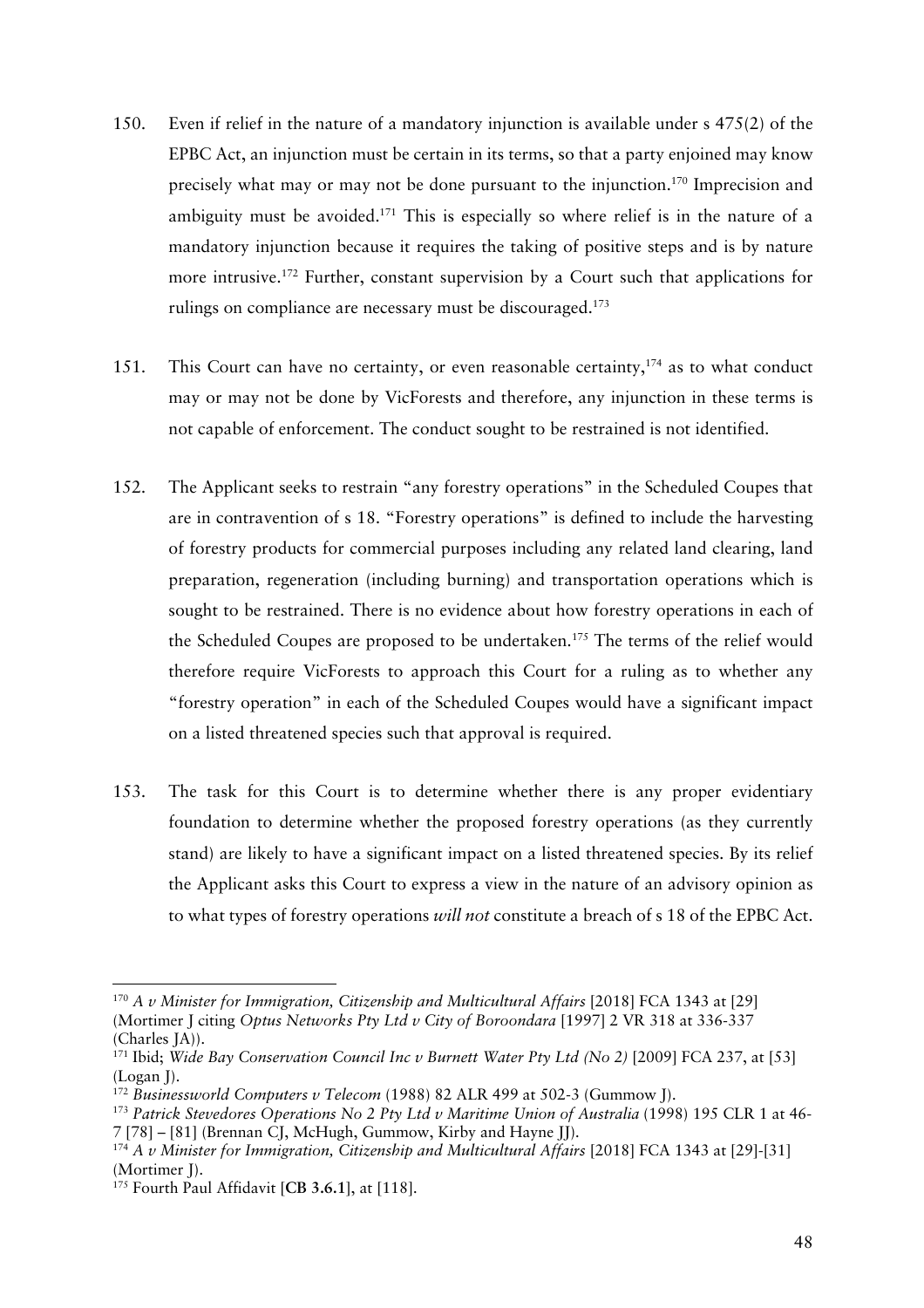- 154. Finally, the terms of the relief are wider in ambit than in necessary,<sup>176</sup> and capture not only the listed threatened species the subject of this proceeding but every threatened species and community listed under the EPBC Act.
- 155. Any injunctive relief, even if available (which is denied) should not be ordered in the terms sought.

# **C. LOGGED COUPES**

# **C.1. No relief concerning logged coupes if injunctive relief concerning Scheduled Coupes not obtained**

156. For the reasons set out in section A.1 above, the claimed relief in relation to the Logged Coupes under the EPBC Act is not available absent a prohibitory injunction having been granted in relation to the Scheduled Coupes.

## **C.2. No breach of precautionary principle in the Logged Glider Coupes**

# **C.2.1. VicForests' operations are deemed to comply with the Code and therefore the precautionary principle**

- 157. As pleaded in subparagraph 113A (c) of the defence, the timber harvesting operations in each of the Logged Glider Coupes complied with the Management Standards and Procedures, and accordingly are deemed to have complied with the Code.
- 158. VicForests refers to and repeats section B.1.4 above.

# **C.2.2. Precautionary principle cannot be used to effect legislative outcomes**

159. VicForests refers to and repeats section B.1.5 above.

## **C.2.3. No serious or irreversible threat**

 

160. In the alternative to sections C.2.1 and C.2.2 above, VicForests relies on Dr Davey's analysis of the question of any serious or irreversible threat to Greater Glider as set out in section B.1.6.3 above insofar as also applicable to the Logged Coupes. In addition,

<sup>&</sup>lt;sup>176</sup> A v Minister for Immigration, Citizenship and Multicultural Affairs [2018] FCA 1343 at [29] (Mortimer J citing *Optus Networks Pty Ltd v City of Boroondara* [1997] 2 VR 318 at 336-337 (Charles JA)).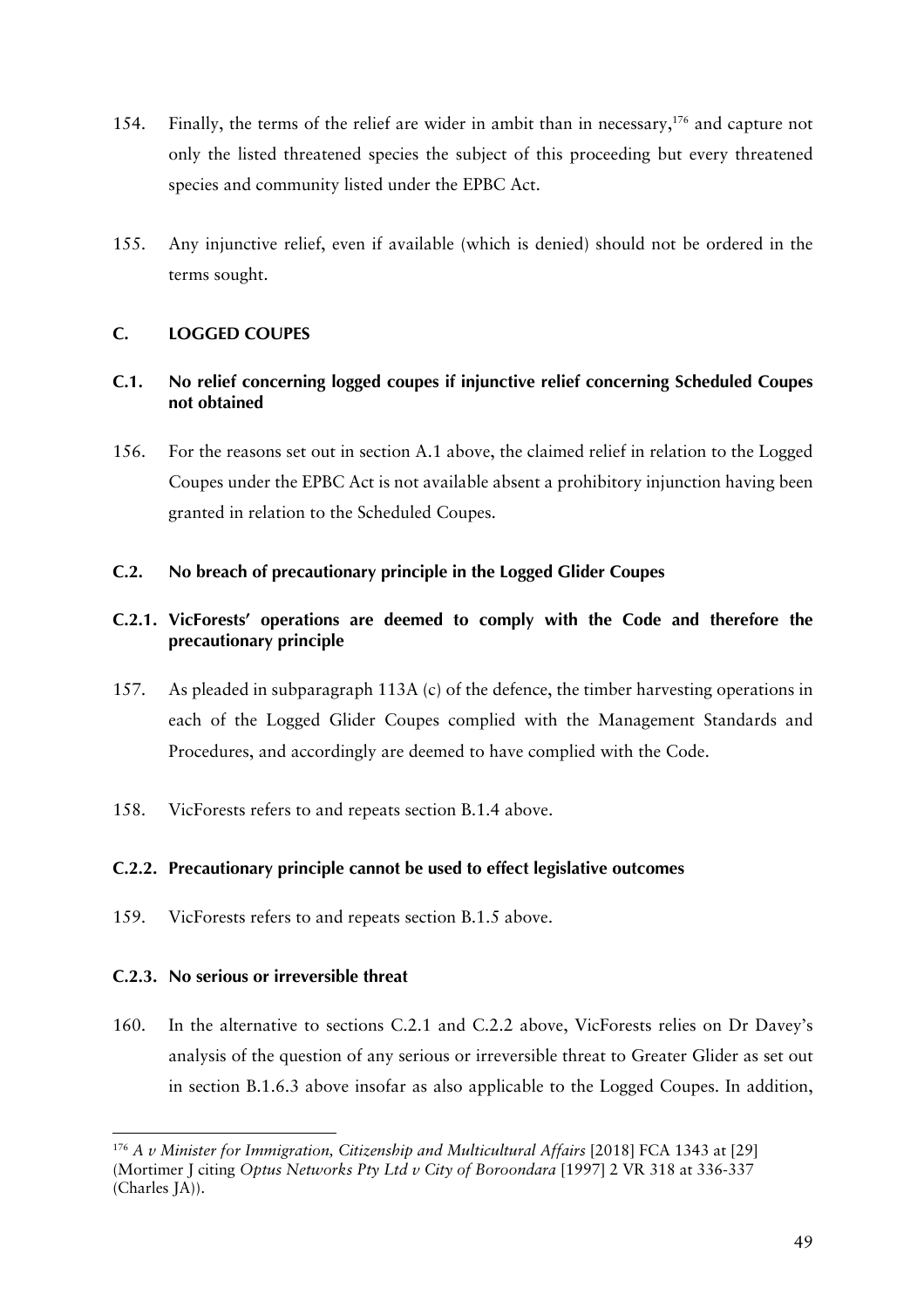VicForests relies on Dr Davey's evidence of the relatively limited impact on Greater Glider arising from VicForests' forestry operations in the Logged Glider Coupes, noting in particular that:<sup>177</sup>

- (a) in assessing the impact of past forestry operations he performed a desktop assessment of the coupes in question, as described above;<sup>178</sup>
- (b) the past retention of forests to provide current and future suitable habitat for Greater Glider has been satisfactory;<sup>179</sup>
- (c) while local populations of Greater Glider may be impacted, those decreases would not result in the overall decrease of the size of an important population;<sup>180</sup>
- (d) forestry operations taken as a whole or collective would not result in the reduction or fragmentation of available habitat for Greater Glider to the extent that those operations would be likely to displace a regional population, result in a long term decline in a regional population or threaten the viability of the species;<sup>181</sup>
- (e) while forestry operations within an area reduce the spatial coverage of habitat, those operations permit the maintenance of the area of occupancy of the existing Greater Glider population in a planning unit;<sup>182</sup>
- (f) the presence of forest in the formal and informal reserve systems and remaining SMZ and GMZ means that the areas the subject of past forestry operations are unlikely to comprise habitat critical for the Greater Glider;<sup>183</sup>

<sup>&</sup>lt;sup>177</sup> First Davey Report [CB 5.1.1], at Table 15 and [265] – [266].<br><sup>178</sup> First Davey Report [CB 5.1.1], at [256], Table 15.<br><sup>179</sup> First Davey Report [CB 5.1.1], at [264(i)].<br><sup>180</sup> First Davey Report [CB 5.1.1], at [264(i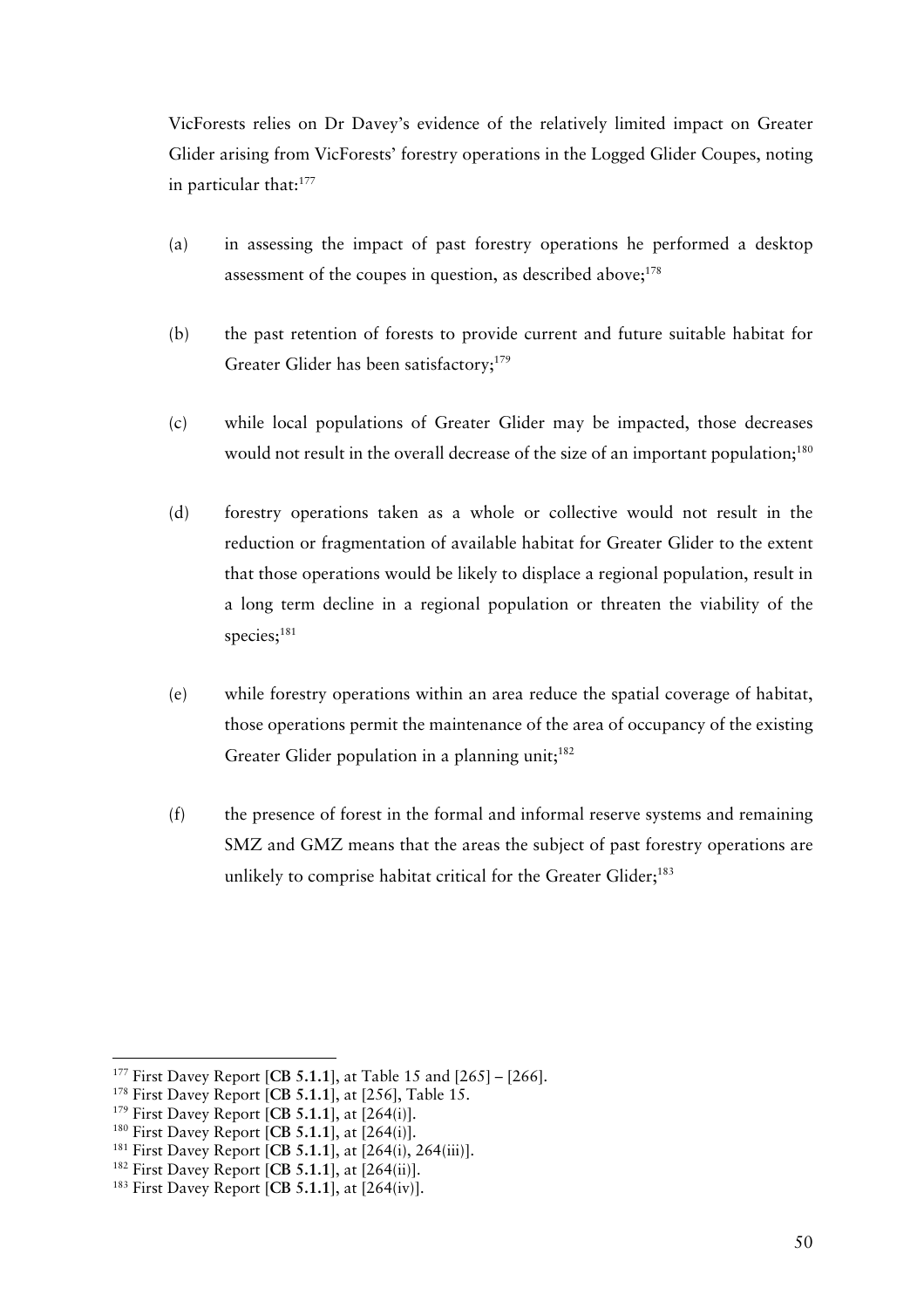- (g) the existing areas of harvesting exclusion are sufficient to avoid the displacement, reduction or substantial limitation of the movement or dispersal of populations of Greater Glider;<sup>184</sup>
- (h) while forestry operations in certain Logged Coupes have likely impacted on individual Greater Glider and local populations, it is not likely that operations have or will result in a long-term decrease in or threat to the viability of a population of Greater Glider;185 and
- (i) satisfactory policy and planning systems have meant that forestry operations in the Logged Coupes have not interfered with the recovery of the Greater Glider.<sup>186</sup>

## **C.2.4. Alternatively, if engaged, VicForests' response was adequate and proportionate**

- 161. If this Court finds, contrary to VicForests' primary submission, that the precautionary principle was engaged in respect of each "forestry operation" in respect of the Logged Coupes, VicForests' response was appropriate and necessary in order to address the threat of serious or irreversible damage to the Greater Glider.
- 162. *First*, the evidence establishes that of the 26 Logged Coupes the subject of the Proceeding, four were harvested using the clearfell silvicultural method,<sup>187</sup> totalling an area of approximately 68.2 hectares of a total Logged Coupe gross area of approximately 868.79 hectares (or approximately 7.8% of Logged Coupe gross area).<sup>188</sup> Thirteen Logged Coupes were harvested using the Regrowth Retention Harvesting Method.<sup>189</sup> Nine Logged Coupes were harvested using the seed tree method.<sup>190</sup>
- 163. *Second*, in assessing the Logged Coupes, it is important to consider the actual area harvested. For example, in Hairy Hyde coupe 9.20, an area of 2.58 hectares has been harvested (out of a gross area of 46.27 hectares). In Swing High coupe 9.35, an area of 3.07 hectares has been harvested (out of a gross area of 23.43 hectares). In Rowles coupe 9.32, an area of 7.77 hectares has been harvested (out of a gross area of 42.24

<sup>&</sup>lt;sup>184</sup> First Davey Report [CB 5.1.1], at [264(v)].<br><sup>185</sup> First Davey Report [CB 5.1.1], at [264(vi)].<br><sup>186</sup> First Davey Report [CB 5.1.1], at [264(vii)].<br><sup>187</sup> Second Paul Affidavit [CB 3.4], at [161], [178].

<sup>188</sup> WEP-21A [**CB 3.6.21A**].

<sup>189</sup> Second Paul Affidavit, **[CB 3.4**] at [161].

<sup>190</sup> Second Paul Affidavit, [**CB 3.4**] at [161].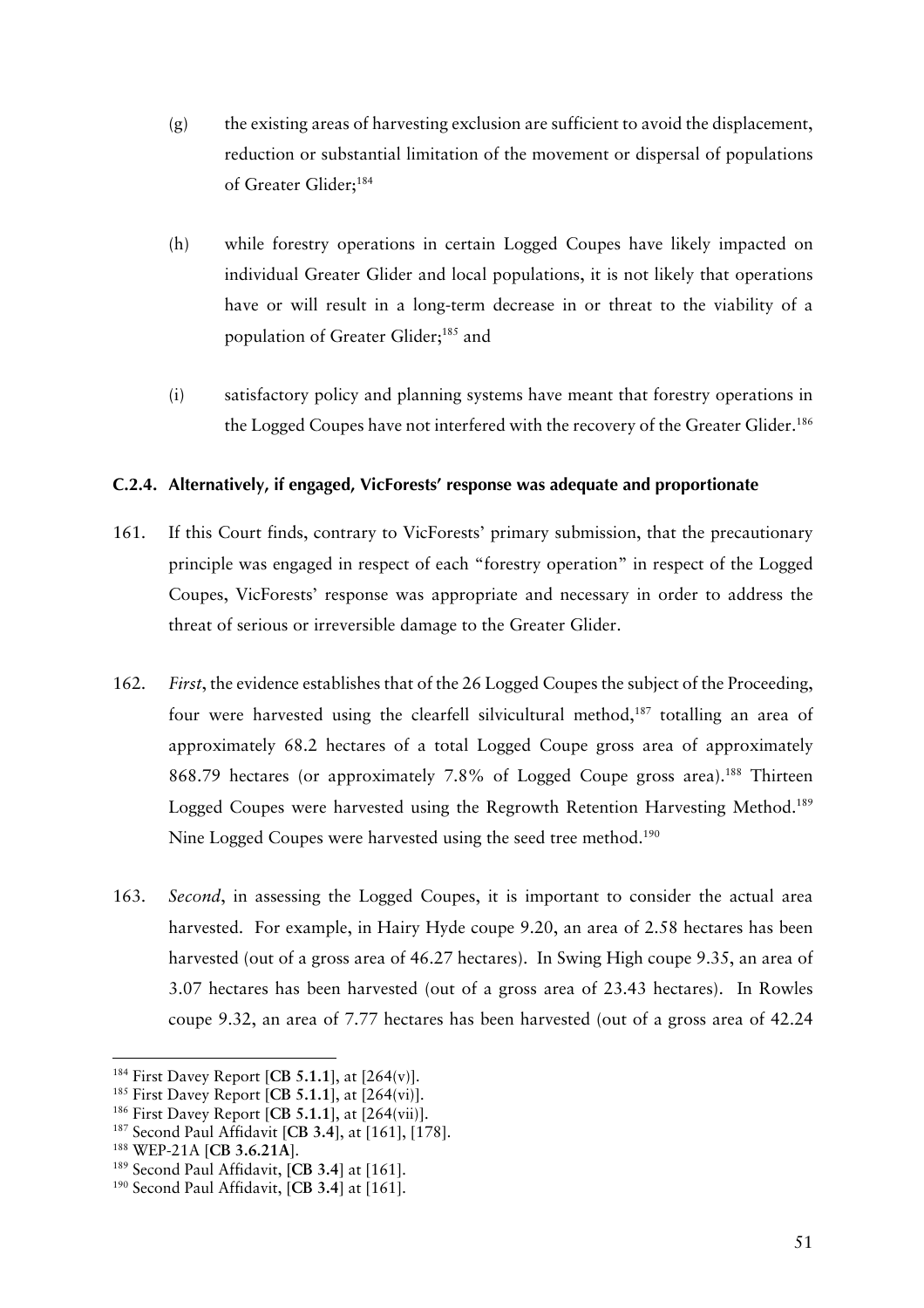hectares). In Opposite Fitzies coupe 9.21, an area of 6.06 hectares has been harvested (out of an area of 34.3 hectares). In respect of the four coupes which were clearfell harvested:191

- (a) *Greendale:* an area of 18.3 hectares was harvested (out of a gross area of 26.97 hectares).
- (b) *Skerry's Reach:* an area of 13.12 hectares was harvested (out of a gross area of 33.8 hectares).
- (c) *Houston:* an area of 16.1 hectares was harvested (out of a gross area of 18.23 hectares).
- (d) *Camberwell Junction:* an area of 20.60 hectares was harvested (out of a gross area of 27 hectares).
- 164. *Third*, The forestry operations in the Logged Coupes took place in the context of the extant strategic planning process and regulatory landscape including retained forest not associated with the reserve system (such as fixed zoning, habitat and timber harvesting exclusions required by the Code of Practice, the Management Standards and Procedures and the Planning Standards or as directed by the Department),  $192$  together with the CAR reserve system and VicForests' existing policies, practices and requirements. In this regard, the matters set out in paragraph 89 above are repeated.

## **C.3. Allegations concerning Skerry's Reach coupe**

- 165. Paragraph 113B of the 2FASOC concerns an allegation that VicForests failed to comply with clause 2.2.2.4 of the Code.
- 166. The particulars of the allegation are that VicForests failed to identify mature Tree Geebungs in Skerry's Reach coupe and, contrary to clause 4.5 of the Management Standards and Procedures, read with the prescriptions for the Central Highlands FMA

<sup>191</sup> Second Paul Affidavit, [**CB 3.4**] at [161], [178].

<sup>192</sup> See the C maps series in the Agreed Book of Maps, the post-harvest maps that comprise WEP-35 [**CB 8.1A - 8.26A**] and section J of the Second Paul Affidavit [**CB 3.4**], at [283] to [440].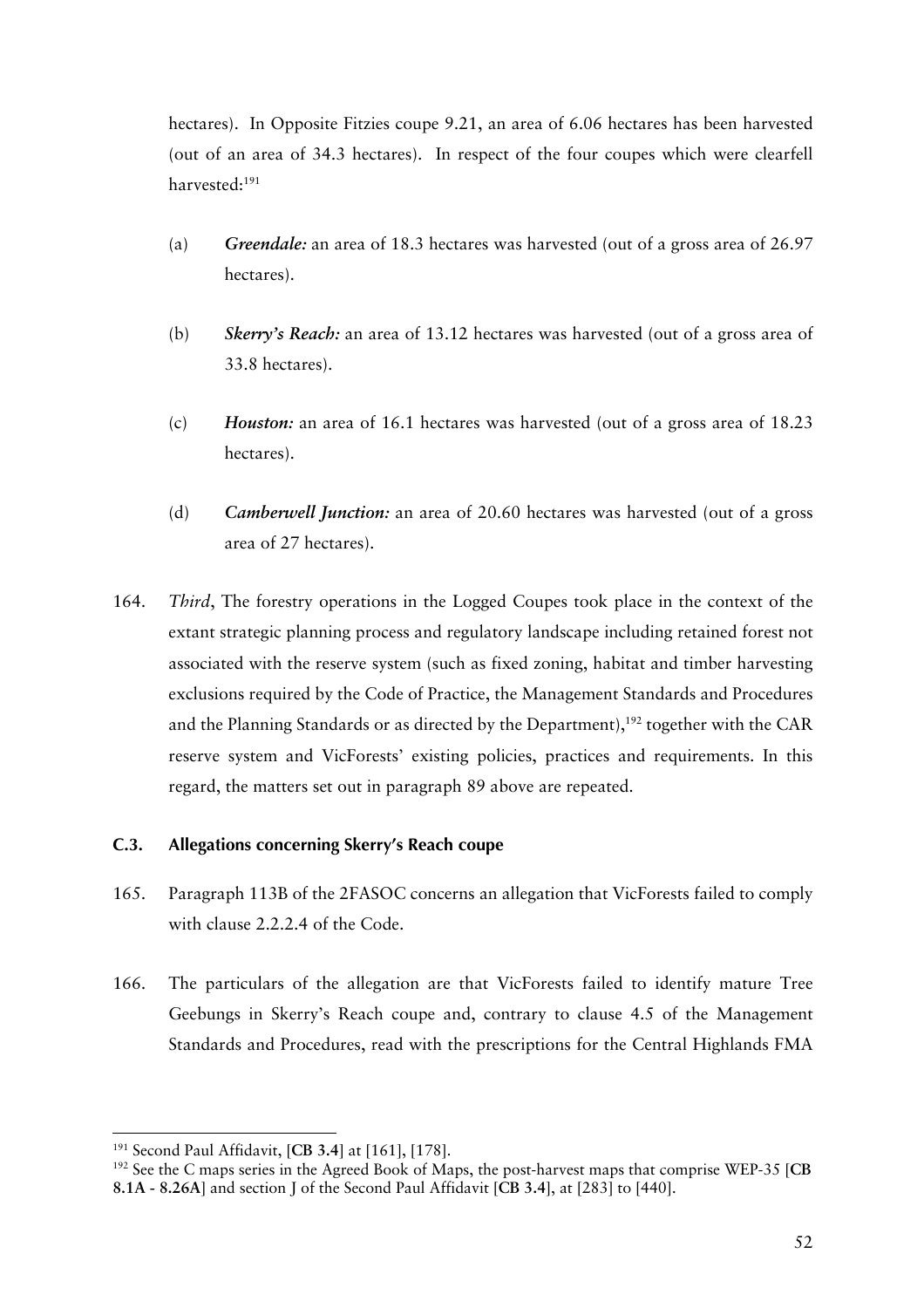in Appendix 3, Table 14, failed to protect those mature Tree Geebungs from disturbance when logging Skerry's Reach coupe where it was possible to do so.

- 167. Appendix 3, Table 14 of the Management Standards,<sup>193</sup> provides that in respect of Tree Geebung (*persoonia arborea*) the required management action is to protect mature individuals from disturbance where possible.
- 168. The state of the evidence when assessed as a whole does not permit a positive finding as to the maturity of the alleged damaged specimens, the practicality of retaining the specimens nor the cause for disturbance.
- 169. It follows that this allegation must fail.

## **C.4. Allegations concerning Blue Vein coupe**

- 170. Paragraph 113B of the 2FASOC concerns an allegation that VicForests failed to comply with clause 2.2.2.4 of the Code.
- 171. The particulars of the allegation are that VicForests failed to identify an area of Leadbeater's Possum Zone 1A habitat in Blue Vein coupe and, contrary to clause 4.2 of the Management Standards and Procedures,<sup>194</sup> failed to follow clause 2.1.1.3 of the Management Standards and Procedures by applying to the Secretary to the Department to create a special protection zone that includes the Zone 1A habitat in accordance with Appendix 5 of the Planning Standards prior to commencing logging in the Blue Vein coupe.
- 172. This allegation raises the following questions:
	- (a) a factual dispute as to whether one tree in the coupe, identified as FE101, has the characteristics that meet the description of a hollow bearing tree in the context of Zone 1A habitat;

<sup>193</sup> [**CB 6.10**].

<sup>194</sup> [**CB 6.10**].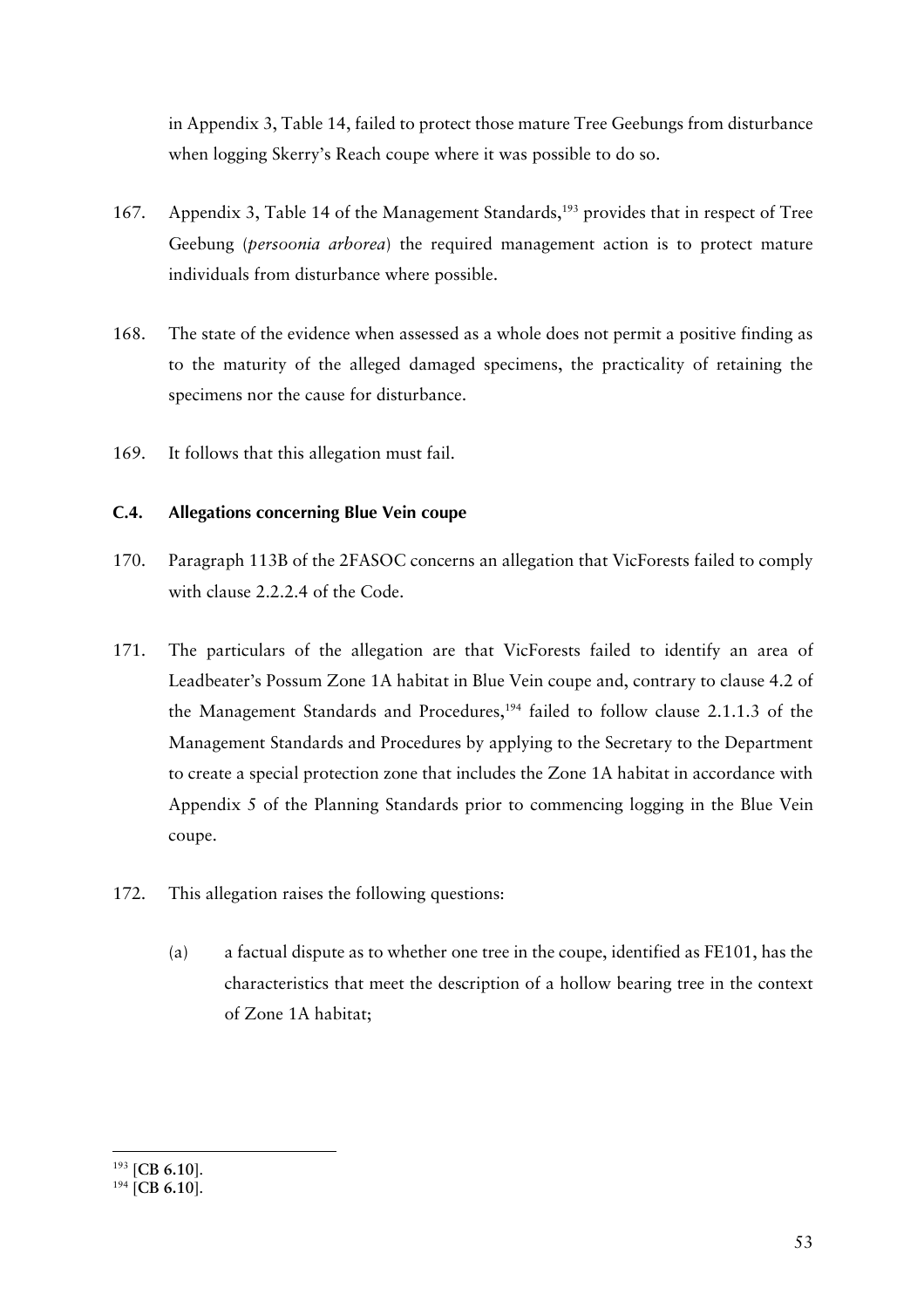- (b) whether, if it is, it should be included in any "patch" for the purposes of a Zone1A habitat assessment; and
- (c) whether, if it isn't, any there still exists a "patch" for the purposes of Zone1A habitat.
- 173. The state of the evidence when assessed as a whole does not permit a positive finding that VicForests' forestry operations in Blue Vein failed to comply with the Management Standards and Procedures. It follows that this allegation must fail.

# **C.5. Allegations concerning Hairy Hyde coupe**

- 174. Paragraph 113D of the 2FASOC concerns a further allegation that VicForests failed to comply with clause 2.2.2.4 of the Code.
- 175. The particulars of the allegation are that VicForests failed to identify a Leadbeater's Possum colony within the Hairy Hyde coupe, and contrary to clause 4.2 of the Management Standards and Procedures,<sup>195</sup> failed to follow clause 2.1.1.3 of the Management Standards and Procedures, by applying to the Secretary to the Department to create an SPZ for the colony in accordance with Appendix 5 of the Planning Standards prior to commencing logging the Hairy Hyde coupe.
- 176. By way of the ASOF, the Applicant and Respondent have agreed the following facts for the purpose of this proceeding:
	- (a) Leadbeater's Possum was detected on 2 August 2016 within coupe 345-505- 0006 (Hairy Hyde) at the location marked by a white cross numbered "567" on the maps at Annexure BTN-5,<sup>196</sup> to the Affidavit of Blake Nisbet affirmed 17 September 2018; and
	- (b) the Respondent had conducted forestry operations within Hairy Hyde prior to 2 August 2016.

<sup>195</sup> [**CB 6.10**].

<sup>196</sup> [**CB 2.4.5**].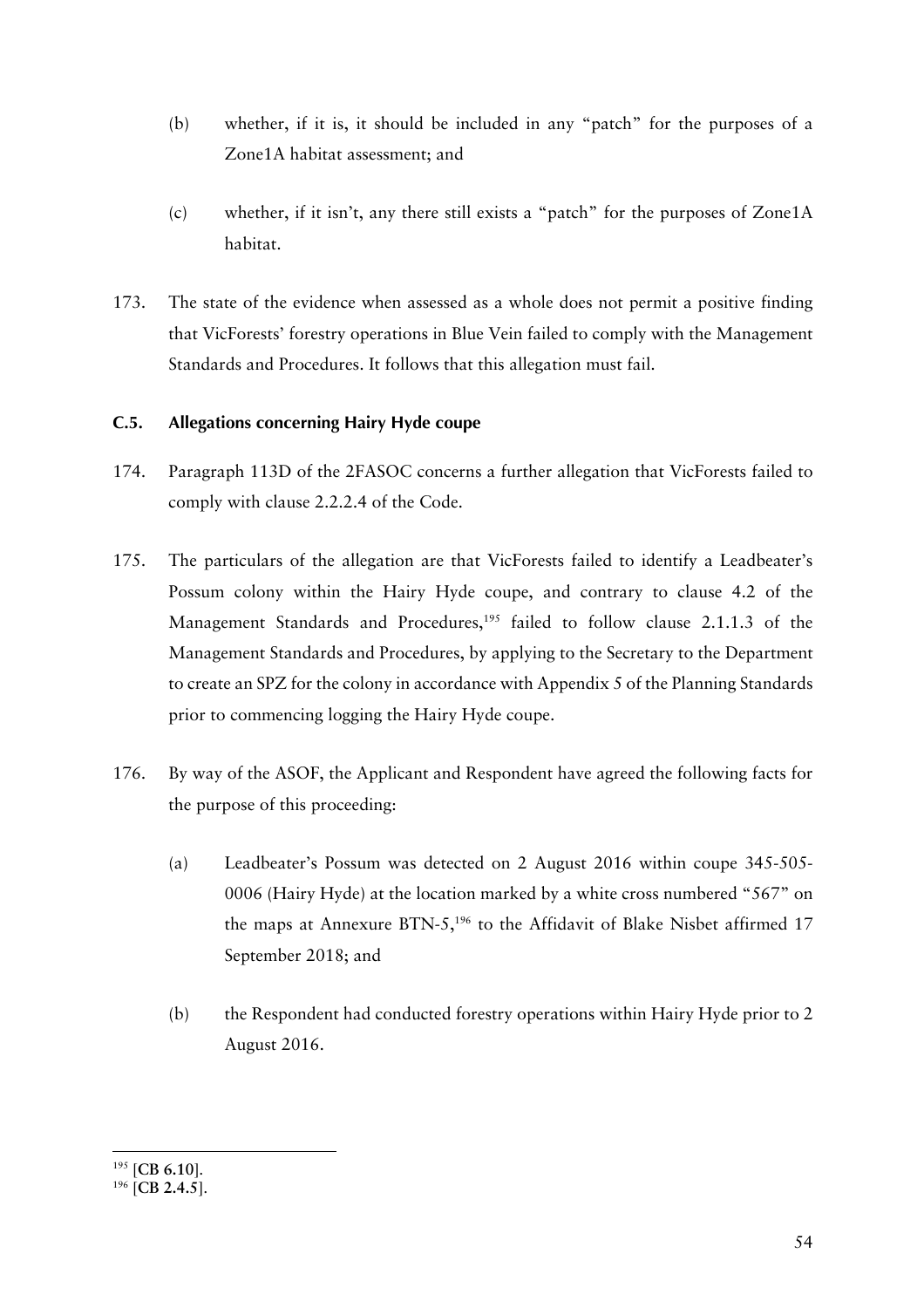- 177. The state of the evidence when assessed as a whole does not permit a finding that a Leadbeater's Possum colony was within Hairy Hyde coupe before the commencement of harvesting on 31 May 2016.197
- 178. This allegation must fail at this threshold level.

### **C.6. Allegations concerning 20m vegetation buffers**

- 179. In paragraph 113E of the claim it is alleged that forestry operations in any, some or all of the logged coupes other than Blue Vein, Hairy Hyde, Tarzan, Rowels, the Cambarville logged coupes,198 and Swing High (**113E coupes**) were not in accordance with clause 47 of the CH RFA because VicForests failed to comply, in planning and conducting those forestry operations, with clauses 2.3.1.1 and 2.5.1.1 of the Code.
- 180. The particulars under paragraph 113E make clear that the allegation is that in the 113E coupes VicForests failed to screen timber harvesting operations and new road alignments from view with a 20 m vegetation buffer, and thus failed to:
	- (a) plan and manage timber harvesting for the 113E coupes in accordance with clause 5.3.1.5 of the Management Standards and Procedures; and
	- (b) exclude timber-harvesting operations from the exclusion areas created for the 113E coupes in accordance with clause 7.1.2.1(c) of the Management Standards and Procedures.
- 181. The only evidence in support of this allegation is contained in the Third Lincoln Affidavit, and concerns five Logged Coupes only: Greendale (coupe 9.25), De Valera (coupe 9.31), Professor Xavier (coupe 9.16), Bullseye (coupe 9.19) and Opposite Fitzies (coupe 9.21). The allegation concerning the balance of the  $113E$  coupes,<sup>199</sup> must therefore be dismissed irrespective of whether VicForests' submissions as to the proper

<sup>&</sup>lt;sup>197</sup> Second Paul Affidavit [CB 3.4] at [161].<br><sup>198</sup> Paragraphs 9.33 and 9.34 of the 2FASOC.

<sup>&</sup>lt;sup>199</sup> Glenview (coupe 9.5), Flicka (coupe 9.6), Guitar Solo (coupe 9.12), Mont Blanc (coupe 9.13), Kenya (coupe 9.14), The Eiger (coupe 9.15), Ginger Cat (coupe 9.17), Estate (coupe 9.30), Skerry's Reach (coupe 9.36), Golden Snitch (coupe 9.37), Hogsmeade (coupe 9.38), Houston (coupe 9.39), Rocketman (coupe9.40) and Camberwell Junction (coupe 9.41).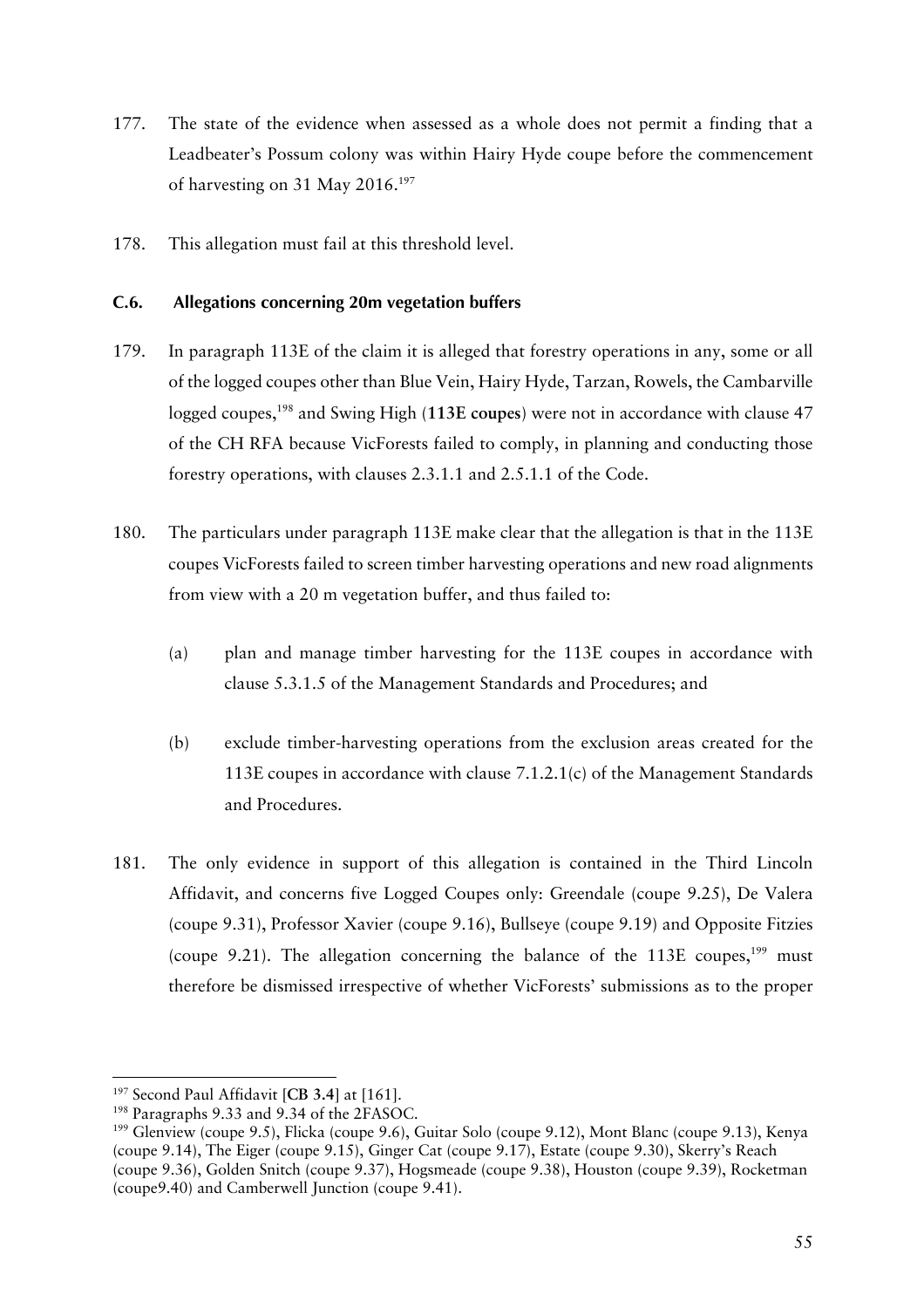construction of clause 5.3.1.5 of the Management Standards and Procedures (set out below) is accepted.

182. Clause 5.3.1.5 of the Management Standards and Procedures is contained within section 5.3 titled "Landscape" of chapter 5 "Other values", which follows detailed provisions to ensure water quality, river health and soil protection (chapter 3) and biodiversity (chapter 4).

## **C.6.1. Proper construction of the landscape vegetation buffer requirement**

183. Insofar as the CH FMAs are concerned, the landscape provisions state:

| 5.3.1.1 | Central Highlands FMAs |                                                                                                                                                                                                                                                                                                                                                                                                                                                                                                                                                                     |  |
|---------|------------------------|---------------------------------------------------------------------------------------------------------------------------------------------------------------------------------------------------------------------------------------------------------------------------------------------------------------------------------------------------------------------------------------------------------------------------------------------------------------------------------------------------------------------------------------------------------------------|--|
|         | 5.3.1.1                | Retain all mature trees within 20 m of the Monda Track.                                                                                                                                                                                                                                                                                                                                                                                                                                                                                                             |  |
|         | 5.3.1.2                | Apply a 50 m buffer either side of La La Falls walking track.                                                                                                                                                                                                                                                                                                                                                                                                                                                                                                       |  |
|         | 5.3.1.3                | Apply a 50 m buffer either side of Island Creek walking track<br>and a 100 m buffer around the Ada tree.                                                                                                                                                                                                                                                                                                                                                                                                                                                            |  |
|         |                        | Foreground $(0-500 \; m)$                                                                                                                                                                                                                                                                                                                                                                                                                                                                                                                                           |  |
|         | 5.3.1.4                | Within 500 m of the scenic drives and designated lookouts<br>listed in table 9 in Appendix 5 [of] the Planning Standards,<br>manage timber harvesting operations to ensure landscape<br>alterations are temporary, subtle and not evidence to the casual<br>observer.<br>Screen timber harvesting operations (except selective harvesting<br>operations) and new road alignments from view. Use a<br>minimum 20 m vegetation buffer with particular emphasis on<br>the sensitive landscape features listed in table 9 in Appendix 5<br>[to] the Planning Standards. |  |
|         | 5.3.1.5                |                                                                                                                                                                                                                                                                                                                                                                                                                                                                                                                                                                     |  |
|         |                        | Middleground $(500 \; m - 6.5 \; km)$                                                                                                                                                                                                                                                                                                                                                                                                                                                                                                                               |  |
|         | 5.3.1.6                | In the middle ground, between 500 m and 6.5 km, seen from<br>the features listed in table 9 in Appendix 5 [to] the Planning<br>Standards:                                                                                                                                                                                                                                                                                                                                                                                                                           |  |
|         |                        | manage timber harvesting operations to ensure landscape<br>(a)<br>alterations are only subtly apparent within 5 years of the<br>operation; and                                                                                                                                                                                                                                                                                                                                                                                                                      |  |
|         |                        | shape, position and time timber harvesting operations and<br>(b)<br>new roads to minimise their visual impact.                                                                                                                                                                                                                                                                                                                                                                                                                                                      |  |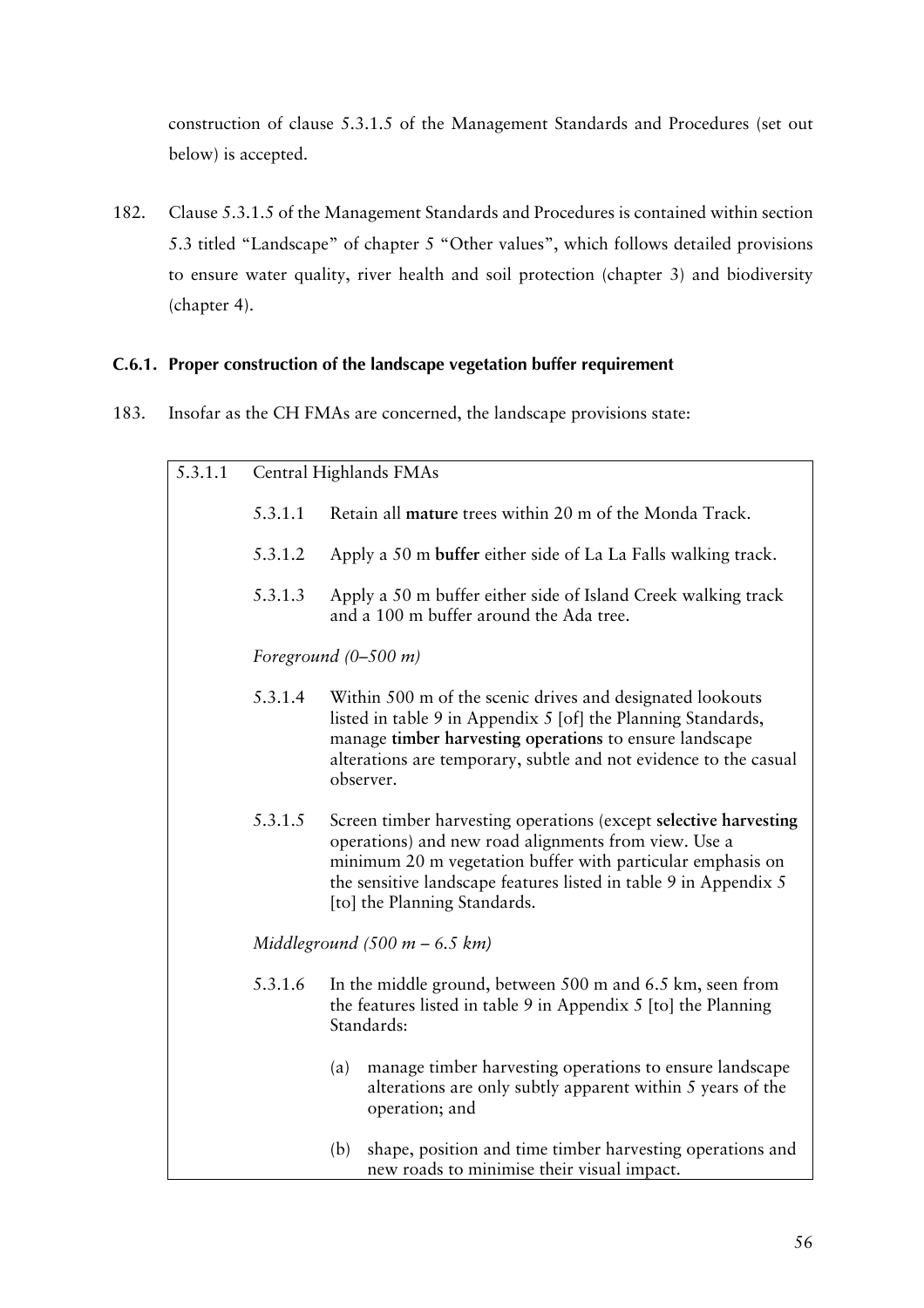- 184. On its proper construction, clause 5.3.1.5 requires a minimum 20 m vegetation buffer where a new coupe or road is within the foreground (0–500m) of, and may be visible from, a landscape feature listed in table 9 in Appendix 5 to the Planning Standards, with particular emphasis on the sensitive landscape features in table 9.
- 185. That construction is consistent with surrounding context, in particular clause 5.3.1.6 relating to the middle ground  $(500 \text{ m} - 6.5 \text{ km})$ , which makes plain that the clause is concerned with operations as seen from the features listed in table 9.
- 186. In other words, contrary to the construction advanced by the Applicant (by implication from the nature of the evidence adduced in the Third Lincoln Affidavit), clause 5.3.1.5 does not require a minimum 20 m vegetation buffer to be applied to *all* timber harvesting operations. Such a construction:
	- (a) ignores the sub-heading "Foreground (0-500 m)" and impermissibly construes the phrase "[u]se a minimum 20 m vegetation buffer" in isolation from its surrounding text, namely the introductory phrase "[s]creen timber harvesting operations … and new road alignments from view"; and
	- (b) would be inconsistent with surrounding context, namely clause 5.3.1.6.

## **C.6.2. No evidence of any breach of clause 5.3.1.5**

- 187. There is no evidence in the Third Lincoln Affidavit that any of the five coupes Mr Lincoln visited are within the foreground (0–500 m) of a landscape feature listed in table 9 of Appendix 5 to the Planning Standards, and thus fall within the requirements of vegetation buffer requirements of clause 5.3.1.5.
- 188. It follows that the allegations in paragraph 113E must be dismissed in entirety.

## **C.7. Allegations concerning retained habitat**

189. In paragraph 113F of the claim it is alleged that forestry operations in any, one or all of the De Valera coupe, the Ginger Cat coupe, the Greendale coupe, the Professor Xavier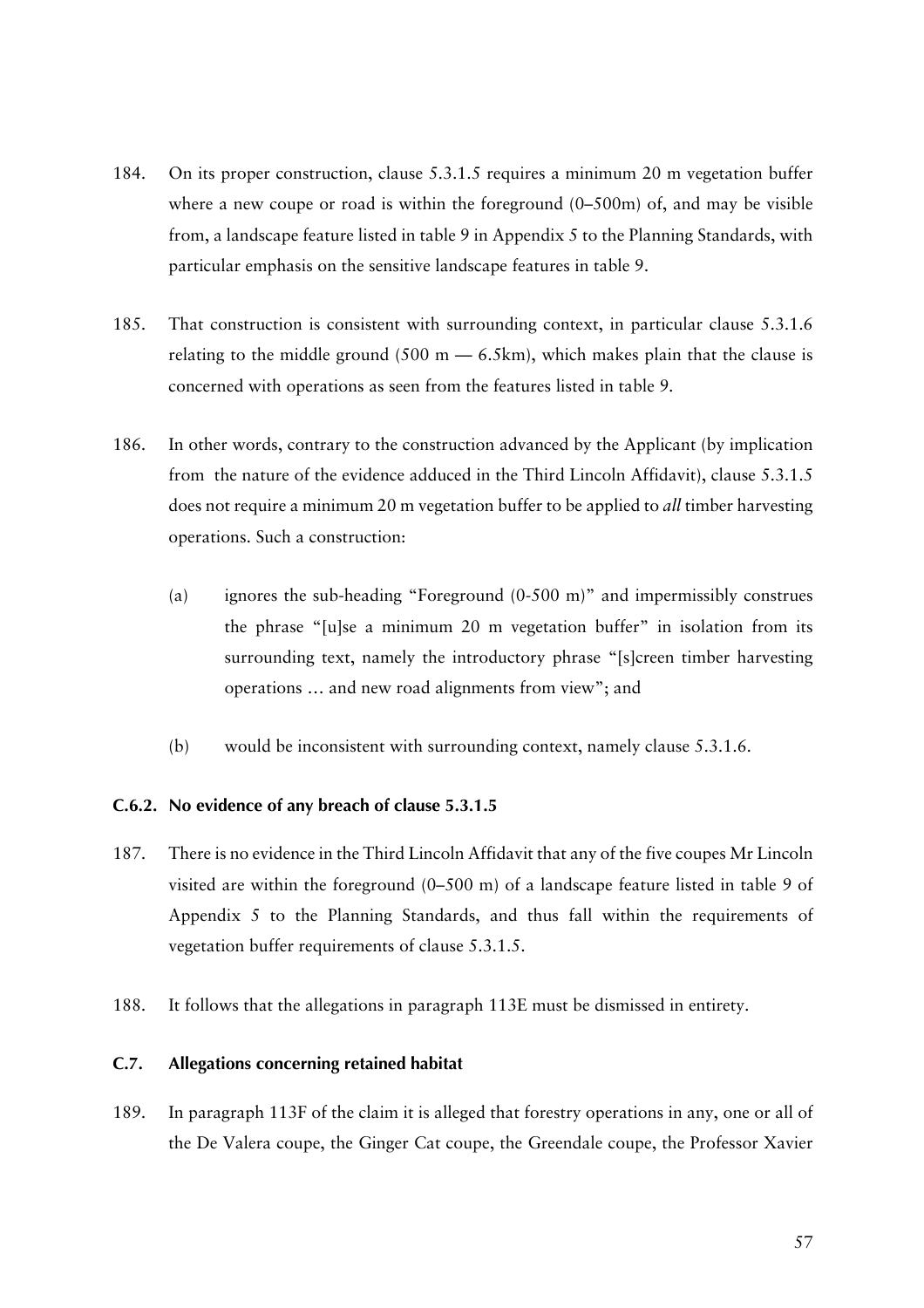coupe and the Rubicon logged coupes<sup>200</sup> (113F coupes) were not in accordance with clause 47 of the CH RFA because VicForests failed to comply with clause 2.2.2.1 of the Code.

190. Clause 2.2.2.1 of the Code is a mandatory action in a section concerning conservation of biodiversity. It provides:

| 2.2.2.1 | Planning and management of timber harvesting operations must comply   |
|---------|-----------------------------------------------------------------------|
|         | with relevant biodiversity conservation measures specified within the |
|         | <b>Management Standards and Procedures.</b>                           |

191. The particulars under paragraph 113F of the claim make clear that clause 4.1.4.4 of the Management Standards and Procedures is the 'relevant biodiversity conservation measure' relied on by the Applicant. Clause 4.1.4.4 is within chapter 4 'Biodiversity' and in section 1 'Habitat Retention'. To properly construe that clause it is necessary to provide it in its context. Clause 4.1.4 in entirety provides:

| 4.1.4 | Central Highlands FMAs |                                                                                                                                                        |
|-------|------------------------|--------------------------------------------------------------------------------------------------------------------------------------------------------|
|       | 4.1.4.1                | When selecting habitat trees, prioritise hollow-bearing trees<br>where they are present and trees most likely to develop<br>hollows in the short-term. |
|       | 4.1.4.2                | Scatter habitat trees across the timber harvesting coupe in<br>mixed-species forest.                                                                   |
|       | 4.1.4.3                | Where possible, retain potential hollow-bearing ash eucalypts<br>in clumps to increase their protection from exposure,<br>windthrow and fire.          |
|       | 4.1.4.4                | No gap between retained vegetation to be greater than 150 m.                                                                                           |
|       | 4.1.4.5                | Retain habitat trees where they can be most easily protected<br>from damage during harvesting and site preparation<br>treatment.                       |

<sup>&</sup>lt;sup>200</sup> Defined in paragraphs 9.37–9.40 of the 2FASOC to be Golden Snitch (coupe 9.37), Hogsmeade (coupe 9.38), Houston (coupe 9.39) and Rocketman (coupe 9.40).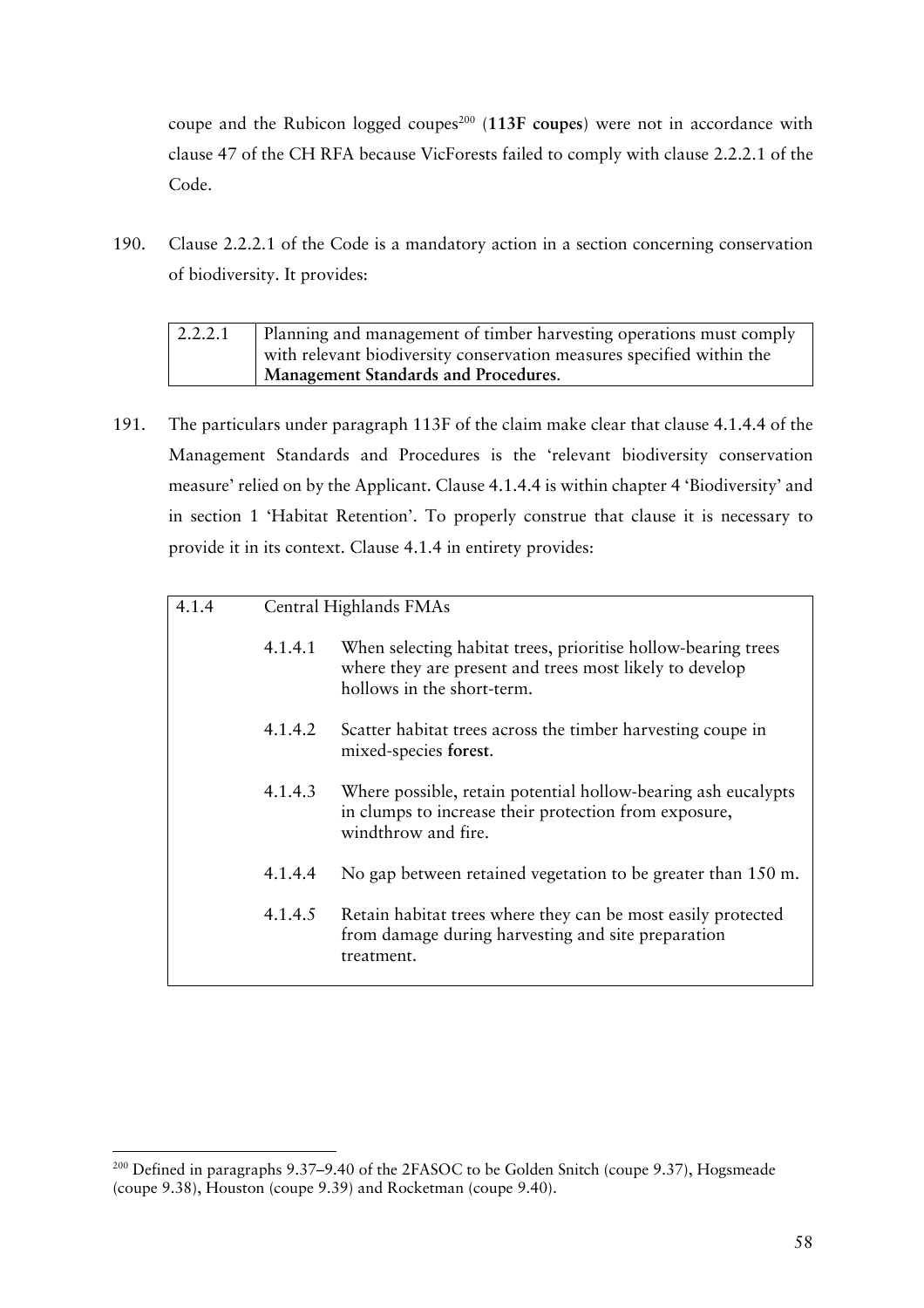192. The phrase "retained vegetation" is not defined. "Habitat tree" is defined in the Management Standards and Procedures to have the same meaning as in the Code. The Code definition is:

> **'habitat tree'** means a tree identified and protected from harvesting to provide habitat or future habitat for **wildlife**. A habitat tree may be living or dead, and often contains hollows that are suitable shelter and/or nesting sites for animals such as possums and parrots.

193. Clause 4.1.4 only applies to the Central Highlands FMAs; preceding it, however, is clause 4.1.1 that applies statewide. That section provides:

| 4.1.1 | Statewide |                                                                                                                                                               |  |
|-------|-----------|---------------------------------------------------------------------------------------------------------------------------------------------------------------|--|
|       | 4.1.1.1   | Retain habitat trees in accordance with the FMA summary<br>provided in Appendix 3 Table 12 (Habitat tree prescriptions).                                      |  |
|       | 4.1.1.2   | Trees in buffers or other exclusion areas that have been<br>extended beyond minimum required widths can contribute to<br>habitat tree retention requirements. |  |
|       |           |                                                                                                                                                               |  |

194. Appendix 3 Table 12 states the following for Central Highlands FMAs:

| <b>Forest Type</b>      | <b>Habitat Tree Requirements</b>                                                                                                                      | <b>Comment</b>                                                                                                                                                                                                                                                                   |
|-------------------------|-------------------------------------------------------------------------------------------------------------------------------------------------------|----------------------------------------------------------------------------------------------------------------------------------------------------------------------------------------------------------------------------------------------------------------------------------|
| Ash/HEMS <sup>201</sup> | All ash eucalypts originating before<br>1900. At least 40 trees per 10 ha for<br>the length of the rotation in ash<br>forests originating since 1900. | Retain at least 1 potential hollow-<br>bearing tree where gaps between<br>retained trees are greater than 150-<br>metres. Retained trees should be a<br>mixture of hollow bearing trees<br>where present and other trees most<br>likely to develop hollows in the short<br>term. |
| Mixed<br>Species        | $40+$ trees per 10 ha                                                                                                                                 |                                                                                                                                                                                                                                                                                  |

195. There is no allegation concerning clause 4.1.1.1.

 <sup>201</sup> High Elevation Mixed Species.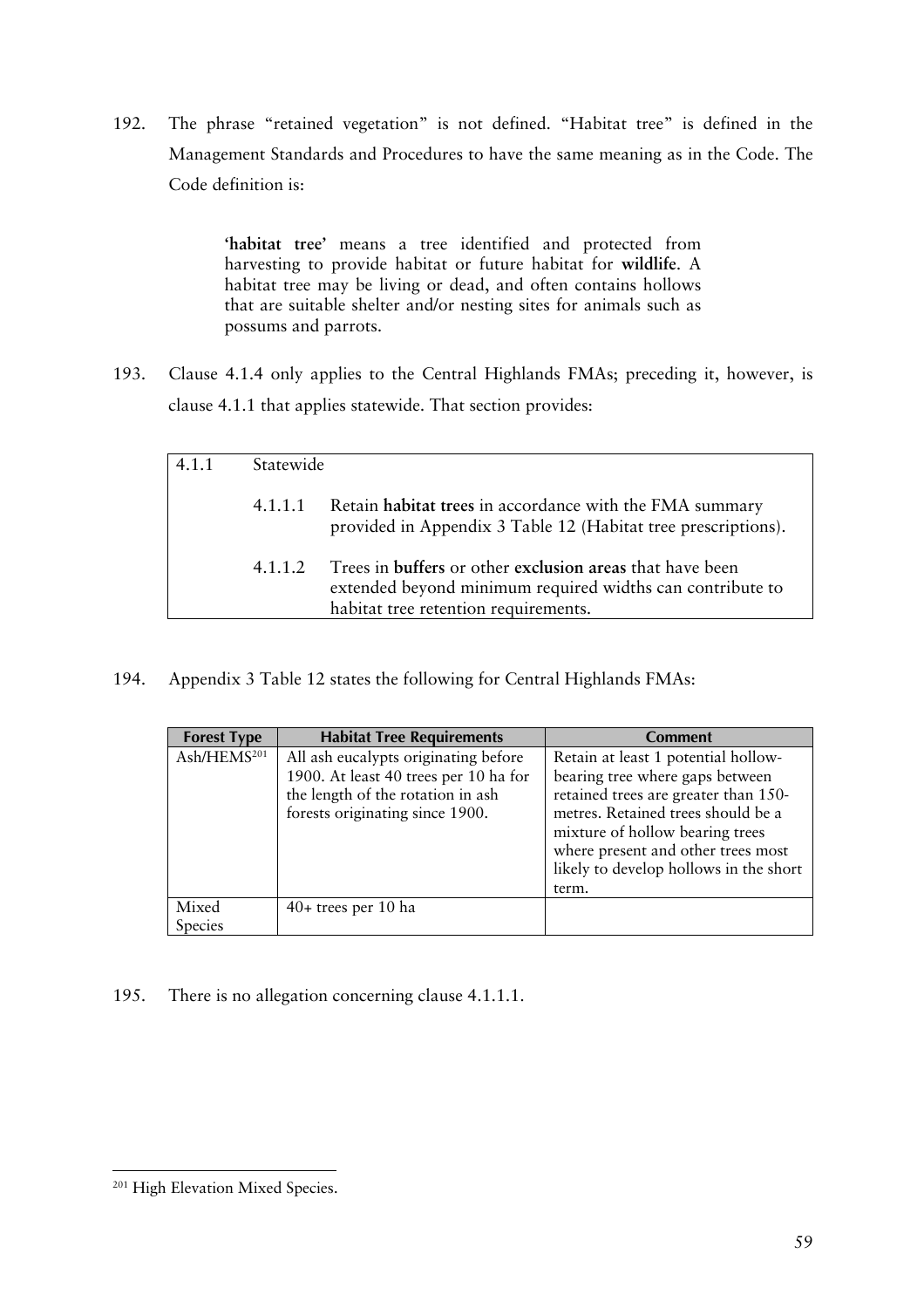## **C.7.1. Proper construction of the habitat retention requirement**

- 196. Clause 4.1.4.4 requires VicForests to ensure that there are no gaps greater than 150 m between retained vegetation and hollow-bearing trees, or potential hollow-bearing trees, where such trees are present.
- 197. The reference to "retained vegetation" in clause 4.1.4.4 of the Management Standards and Procedures must be understood in light of the localised reference to Central Highlands FMAs in Appendix 3 Table 12. In other words, clause 4.1.4.4 should be read harmoniously with Appendix 3 Table 12: the latter explaining that where gaps between retained trees (that is, vegetation) are greater than 150 metres, retain at least 1 potential hollow-bearing tree (that is, hollow-bearing trees, or other trees most likely to develop hollows in short term).
- 198. Such a construction is consistent with the CH FMP, $202$  which is a relevant policy document that has informed the Management Standards and Procedures.<sup>203</sup> In the "Management Guideline" for tree retention on timber harvesting coupes it states (with emphasis added):

On timber harvesting coupes in the Central Highlands:

all ash eucalypts originating before 1900 should be retained

• at least 40 trees per 10 hectares should be retained for the length of the rotation in ash-eucalypt forest originating since 1900, and in all mixed species forests

• retained tree should be a mixture of: - hollow bearing trees (where present)

- *other trees most likely to develop hollows in short term*

Distribution of retained trees:

- In mixed species forest retained trees should remain scattered across the timber harvesting coupe
- Potential hollow-bearing ash eucalypts should be retained in clumps to increase their protection from exposure, windthrow and fire
- Within 150 m of retained vegetation there is no requirement to *retain potential hollow-bearing trees* (although at least 40 trees per 10 hectares should be retained across the coupe)
- Trees should be retained where they can be most easily protected from damage during harvesting and site preparation treatment

<sup>202</sup> [**CB 6.15; p 26].**

<sup>203</sup> Code [**CB 6.9; p 24**].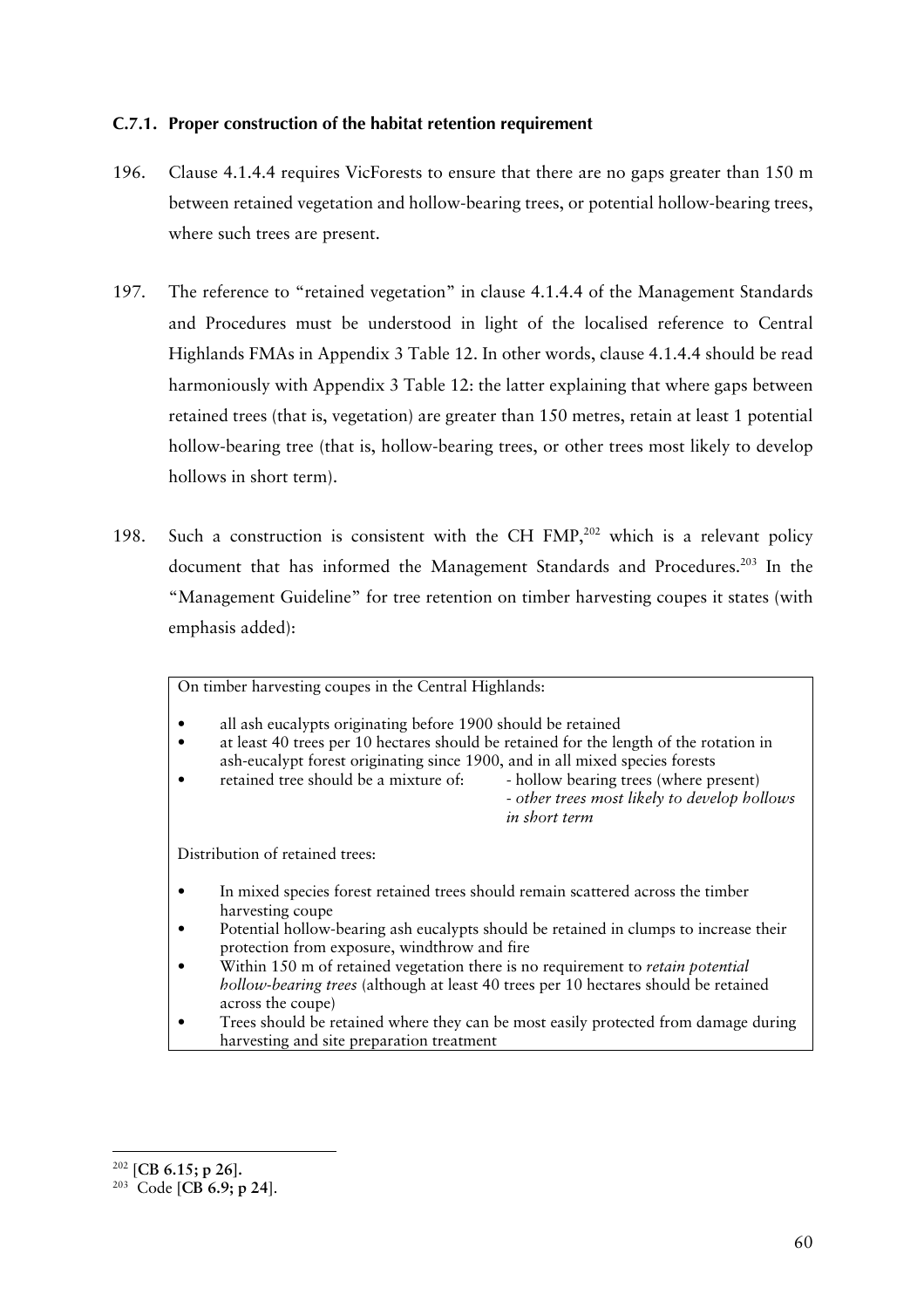## **C.7.2. Insufficient evidence of breach of the 150 m gap requirement**

- 199. The evidence in support of this allegation is contained in the Second Mueck Report. No evidence has been filed concerning Ginger Cat (coupe 9.17) in support of this allegation, and to that extent the allegation must be dismissed.
- 200. It is apparent from the Second Mueck Report that he has misdirected himself as to the true construction of clause 4.1.4.4, assuming VicForests' construction is accepted. For example, although Mr Mueck recognises that trees have been retained in the coupes.<sup>204</sup> he does not consider those trees to be retained vegetation within the meaning of clause 4.1.4.4, nor does he consider whether there are (or were) any hollow-bearing trees, or potentially hollow-bearing trees, in the coupes.
- 201. In that event, there is no evidence supporting a finding that VicForests' has breached clause 4.1.4.4 in any of the alleged coupes because there is no evidence that there are gaps greater than 150 m between retained vegetation and hollow-bearing or potential hollow-bearing trees that were or are present in any of the coupes. All of the coupes the subject of the allegation contained 1939 regrowth,<sup>205</sup> and predominantly Mountain or Alpine Ash.206 This type of regrowth forest generally contains only low numbers of mature and senescent trees.<sup>207</sup> In other areas of the Central Highlands, particularly in the mixed-species forests in the east of the planning area, hollow-bearing trees are more abundant, and in those areas retained trees will be a mixture of existing and potential hollow-bearing trees.<sup>208</sup> But the forest age and type in the coupes the subject of this allegation means it was unlikely to have actual or potential hollow-bearing trees.

202. For the above reasons this aspect of the claim must be dismissed.

<sup>204</sup> Second Mueck Report [**CB 4.8**], at [23].

<sup>205</sup> See [**CB 7.20.3e**], [**CB 8.18; p 3**], [**CB 8.19; p 2**], [**CB 8.20; p 3**], [**CB 8.21; p 3**](Rubicon coupes: Golden Smith, Hogsmeade, Houston, Rocketman); [**CB 7.21.3e]** and [**CB 8.22; p 2**](De Valera); [**CB 7.17.3e**] and [**CB 8.16 p 2**], (Greendale); [**CB 7.14.3e**] and [**CB 8.26; p 3**](Professor Xavier); [**CB 7.6.3e**] and [**CB 8.5; p 2**] (Ginger Cat). 206 [**CB 8.5; p 2**] (Ginger Cat coupe plan); [**CB 8.16; p 2**] (Greendale coupe plan); [**CB 8.18; p 3**](Golden

Snitch coupe plan); [**CB 8.19; p 2**], (Hogsmeade coupe plan); [**CB 8.20; p 3**], (Houston coupe plan); [**CB 8.21; p 3**], (Rocketman coupe plan); [**CB 8.22; p 2**], (De Valera coupe plan); [**CB 8.26;** p 3] (Professor Xavier coupe plan).

<sup>207</sup> CH FMP [**CB 6.15; p 25**].

<sup>208</sup> CH FMP [**CB 6.15; p 26**].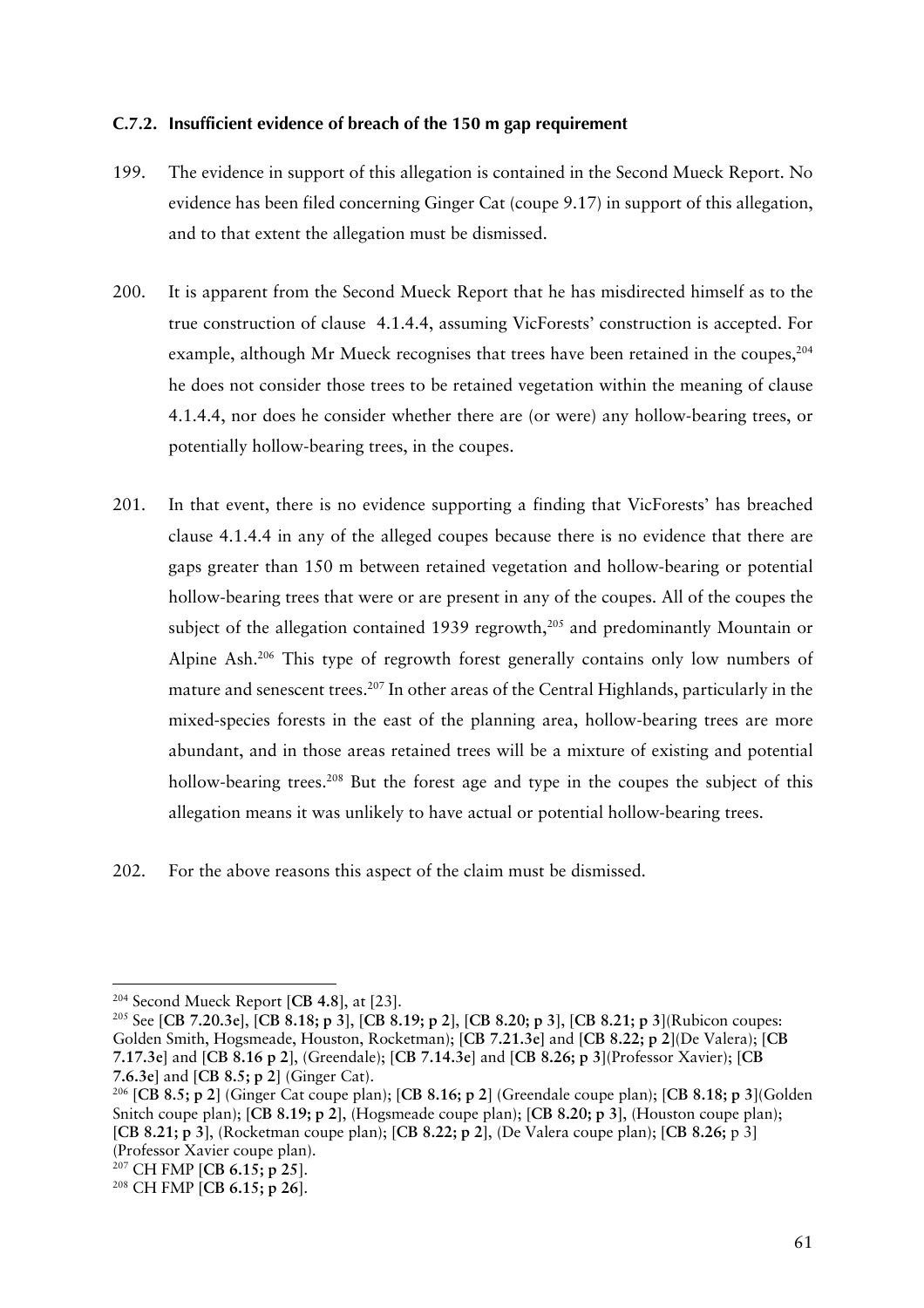## **C.8. Alternatively, if any part of the Code was breached, any loss of exemption from Part 3 of EPBC Act is limited**

203. VicForests refers to and repeats section B.2 above.

## **C.9. No significant impact on Greater Glider in the Logged Glider Coupes**

204. In paragraphs 31–40, 105D, 115AB, 115AD, 115AF, 115BB, 115CB, 115DB, 115DD and 119B of the 2FASOC the Applicant alleges significant impact on Greater Glider in the logged coupes. VicForests refers to and repeats section C.2.3 above.

# **C.10. No significant impact on Leadbeater's Possum in the Logged Leadbeater's Possum Coupes**

205. In paragraphs 22–29C, 105B, 115AA, 115AC, 115AE, 115BA, 115CA. 115DA, 115DC and 119A of the 2FASOC the Applicant alleges significant impact on Leadbeater's Possum in the logged coupes. VicForests refers to and repeats section B.6 above.

### **D. RELIEF**

## **D.1. Injunctive relief**

- 206. For the reasons set out in section A.1 above, the claimed relief in relation to the Logged Coupes under the EPBC Act is not available absent a prohibitory injunction having been granted in relation to the Scheduled Coupes.
- 207. For the reasons set out in sections B.1 B.5, the foundation for a grant of injunctive relief in respect of the Scheduled Coupes is not made out. As no coupe plans have been prepared in respect of those coupes, there is therefore no sufficiently advanced proposal to harvest any of the Scheduled Coupes. Accordingly, the Applicant cannot demonstrate that VicForests has engaged, is engaging or is proposing to engage in conduct constituting an offence or other contravention of the EPBC Act in respect of the Scheduled Coupes.
- 208. Moreover, as set out in section B.6 above, the form of the injunctive relief sought in respect of the Scheduled Coupes is misconceived.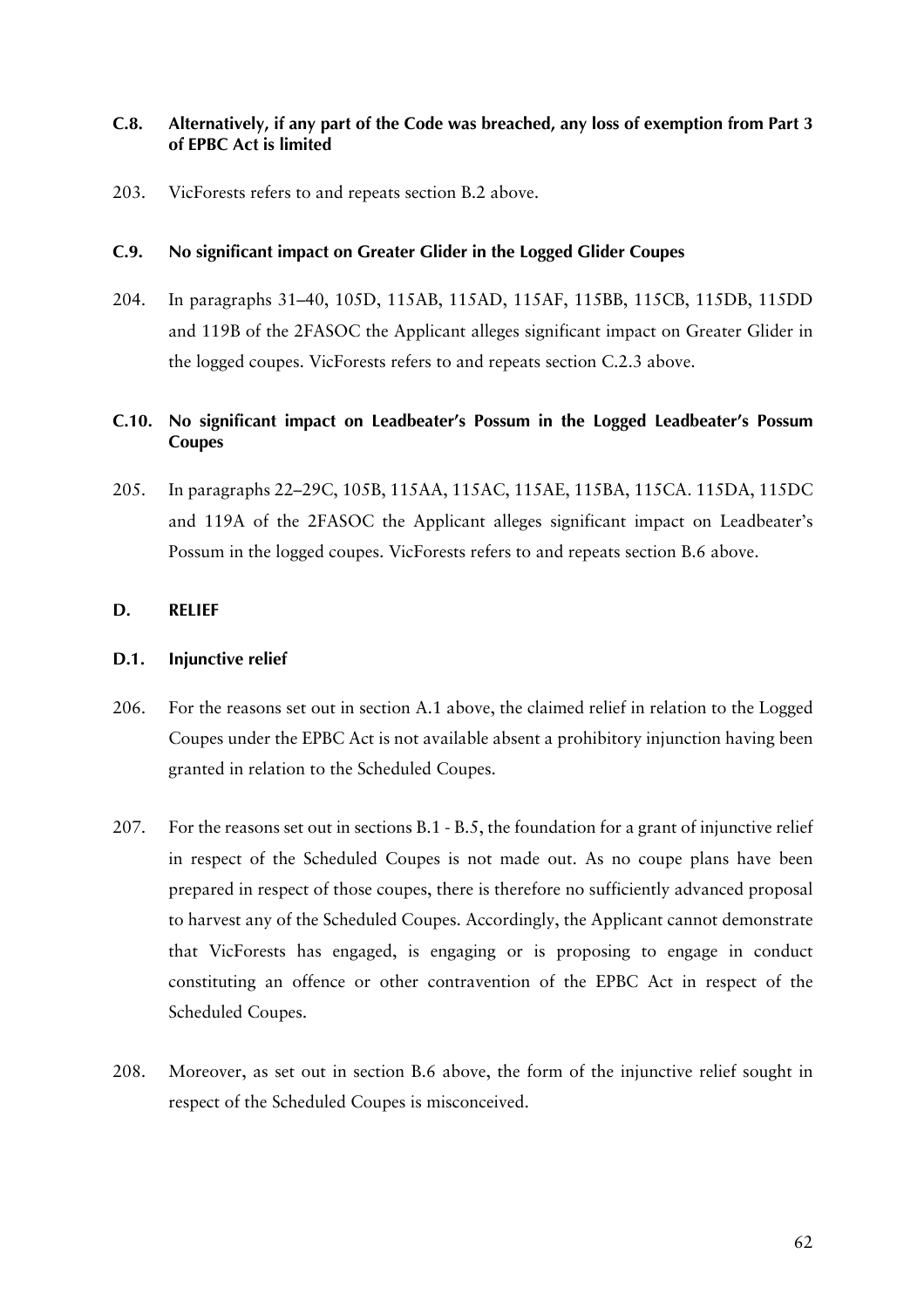## **D.2. Declaratory relief**

- 209. Although no part of its pleaded case, the Applicant now says it will also seek a declaration of right pursuant to s 21 of the *Federal Court of Australia Act 1976* (Cth) that:
	- (a) VicForests has breached s 18(2) of the EPBC Act by reason of its forestry operations in the Logged Leadbeater's Possum Coupes; and
	- (b) VicForests has breached s 18(4) of the EPBC Act by reason of its forestry operations in the Logged Glider Coupes.
- 210. For the reasons set out earlier in these submissions, VicForests has not breached s 18(2) of the EPBC Act by reason of its forestry operations in the Logged Leadbeater's Possum Coupes or s 18(4) of the EPBC Act by reason of its forestry operations in the Logged Glider Coupes. Accordingly, the declarations sought by the Applicant ought not be made.
- 211. In *Ainsworth v Criminal Justice Commission*, *<sup>209</sup>* the High Court said:

It is now accepted that superior courts have inherent power to grant declaratory relief. It is a discretionary power which it is neither possible nor desirable to fetter... by laying down rules as to the manner of its exercise. However, it is confined by the considerations which mark the boundaries of judicial power. Hence, declaratory relief must be directed to the determination of legal controversies and not to answering abstract or hypothetical questions. The person seeking relief must have a real interest and relief will not be granted if the question is purely hypothetical, if relief is claimed in relation to circumstances that have not occurred and may never happen, or the courts declaration will produce no foreseeable consequence for the parties.

212. Further, in so far as the declarations sought by the Applicant relate to the lawfulness of conduct that has already occurred, such a declaration will produce no foreseeable

 <sup>209</sup> (1992) 175 CLR 564, at 581.